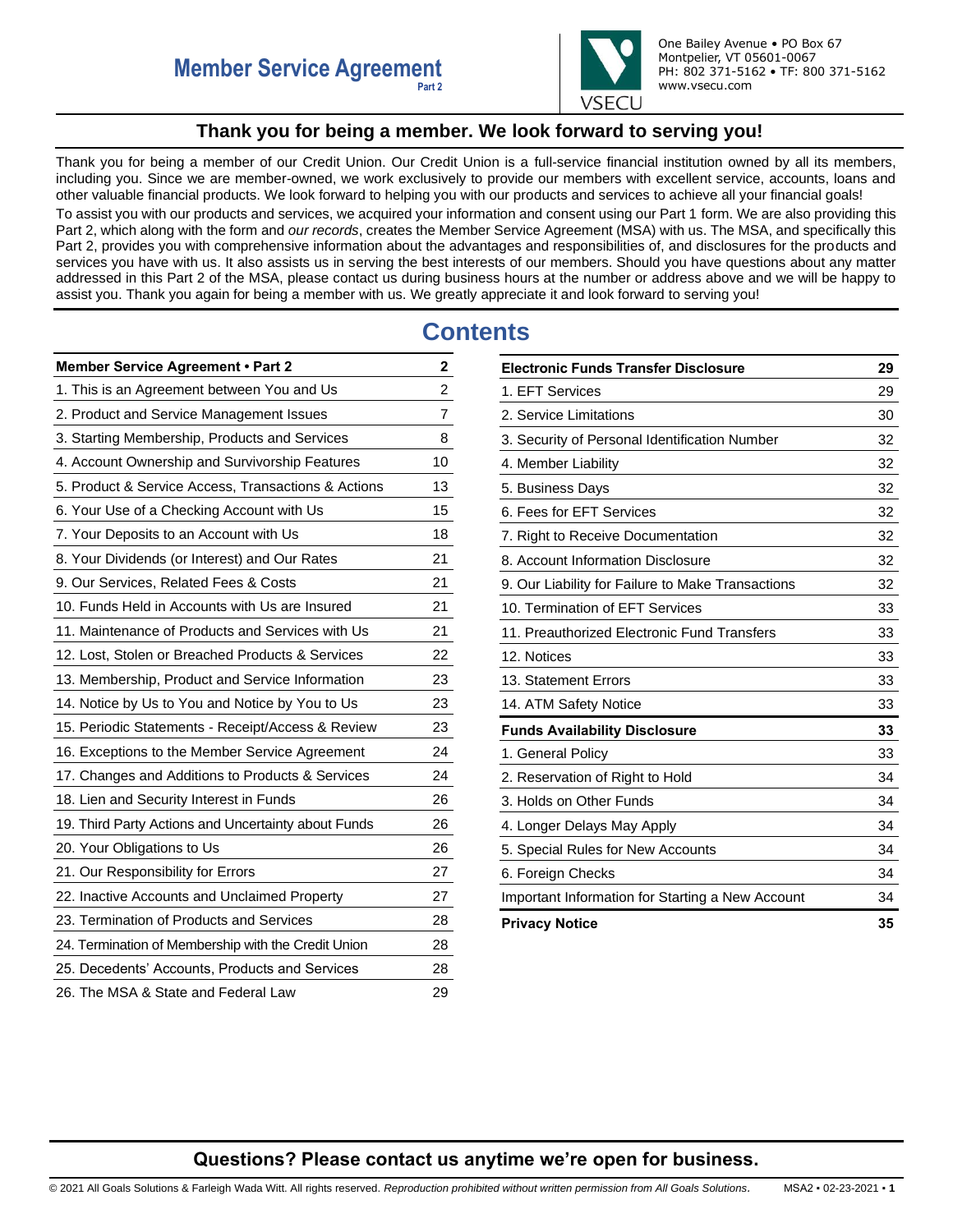# **Member Service Agreement • Part 2**

## <span id="page-1-1"></span><span id="page-1-0"></span>**1. This is an Agreement between You and Us**

**a. The Purpose of this Part 2 of the Member Service Agreement**  This Member Service Agreement (MSA) Part 2 provides you with comprehensive information about the privileges and responsibilities of the products and services you have with us. It also assists us in serving the best interests of the members of our Credit Union. Please read and keep a copy of this MSA Part 2 *document*, and all contracts you have with us, for future reference.

#### **b. Agreement to Membership, Products and Services**

When you join our Credit Union and start accounts, loans, products and services with us, you may sign a Part 1 service form, and will be provided or be able to access this Part 2 *document*. The Parts 1 and 2, along with the related information and *documents* in *our records*, create the Member Service Agreement with us.

We refer to our Member Service Agreement form as a "Part 1 form" or "service form." We (or you) may complete the form, which you review and sign or authorize to use our products and services. The form may include information about you, the ownership and survivorship features of accounts, and the products and services you have requested. This information is entered in our *documents* or *computer system*. In fact, the service form may consist entirely of information in our *computer system*. The forms, *documents* and information are retained in *our records* and are used to start, maintain and *manage* the products and services you have with us. They are the first part of our Member Service Agreement - the "Part 1."

We refer to this *document* as the "Part 2" of our Member Service Agreement. The Part 2 explains the *terms* of membership, products and services with us. It also includes the "Electronic Funds Transfer Disclosure," the "Funds Availability Disclosure," the "Rate and Fee Disclosure" and the "Privacy Notice." Most of these disclosures are found at the end of this Part 2, and are also accessible separately from the Part 2 on our website or on request from us. The Part 2 is the second part of our Member Service Agreement.

You understand that Parts 1 and 2, along with the information and *documents* in *our records*, create a legally binding contract with us. This contract is the Member Service Agreement, which we refer to as the "MSA." The MSA addresses how membership, products and services are started, confirmed, maintained, reviewed, changed, added or terminated (please see the word "*action*" in Provision 1.e.). The MSA applies when you *take actions, conduct transactions on* or use our products and services. It also addresses how we *manage* and communicate with you about our products and services. The *terms* of the MSA apply to all products and services unless those *terms* are superseded (controlled) by specific provisions in the contracts for those products and services. The MSA also applies to any person or organization that wants to *take action*, *conduct a transaction* or requests us to act on any matter concerning the business of our Credit Union. You consent to the *terms* of the MSA when you apply for membership, share your information with us, sign or authorize a *document*, use a product or service, receive or have access to a periodic statement, or request to do, or do, business with us *by any method we allow*. When you perform any of the preceding activities, you also affirm all the information you provide to us is complete and true, and any *document* has been completed and the information has been entered accurately in a *document* or our *computer system* and according to your instructions**,** as reflected in *our records*. You agree we may rely exclusively on the *terms* of the MSA and have no obligation to rely on any non-Credit Union documentation unless otherwise required by law. You understand you may contact us and request to review or access a paper or *electronically managed* copy of your information or *document* in *our records*, the current version of this Part 2, and all disclosures or other contracts, any time we are open for business. You may also access a current version of this Part 2 and all disclosures on our website at www.vsecu.com.

**1) Your Planning Needs & Legal and Other Advice**. Please make sure the ownership and survivorship features of the account(s) you have with us match your financial and estate planning needs. This is particularly important if you have requested to have more than one account with us, or have designated a beneficiary/POD payee or beneficiaries/POD payees on the account(s) with us (please see Provision 4.). Your affirmation that the account(s) you have with us match your financial and estate planning needs helps us provide you with excellent service and manage the account(s) according to your wishes. We cannot and do not provide legal, financial, tax or other professional advice. Should you need such advice, please consult your own professional. We can however help you and your professional with any questions about our credit union and its products and services, which we are pleased to do anytime during business hours.

#### **c. Organization of this Part 2 of the MSA**

The twenty-six (26) Provisions of the Part 2 are organized chronologically, starting with important information, definitions and *management* matters you should know about the MSA. The Part 2 then addresses membership and starting new products and services. The Part 2 thereafter explains how you may *conduct transactions on* and use our products and services, and how we maintain and *manage*  them. It also describes how you or we may make changes and additions to products, services and the contracts that govern them. Finally, the Part 2 addresses product and service termination issues. The Part 2 concludes with four (4) important disclosures that also affect our accounts, products and services the "Electronic Funds Transfer Disclosure," the "Funds Availability Disclosure," the "Rate and Fee Disclosure" and the "Privacy Notice." You may see the general organization of the Part 2 by reviewing the left side of the Table of Contents, which contains the twenty-six (26) Provisions, and then the right side of the Table of Contents, which contains the disclosures. You may access any Provision or disclosure by page number, or by clicking on the title of the Provision or disclosure in the PDF of the Part 2. You may return to the Table of Contents in the PDF of the Part 2 by clicking on the acronym "TOC" located in the right lower corner of the PDF. Should you have questions about the organization of the Part 2, please contact us during business hours and we will be happy to assist you.

## **d. Questions? Please Contact Us at Your Earliest Convenience**

You may visit our branch or contact us at 802-371-5162 or toll free at 800-371-5162 during business hours for assistance with questions or concerns about the accounts, loans, products or services you have with us. It is important you read and follow the *terms* of the MSA so 1) we meet your product and service needs, 2) you fully benefit from the advantages of membership with us, and 3) you fulfill all your responsibilities and avoid fees, costs, losses or liability. The MSA is written in English. It is your responsibility to get help from someone you choose if you have any difficulties in reading or understanding the MSA. Also, if you attempt to initiate an *action* or *transaction on* a product or service by communicating with us in a language other than in English, we have no obligation to permit or conduct the *action* or *transaction* unless we communicate about the *action or transaction* with you in that language. If you need help with any matter addressed in the MSA, contract, product or service, please contact us at your earliest convenience.

#### **e. Important Definitions for the Member Service Agreement**

A number of important words and phrases used throughout the MSA are identified below by bolded capitalized words and phrases, and defined in alphabetical order (with the exception of "You" and "Us," which are defined first). To assure you are aware of specific important definitions, several key and frequently used words and phrases that follow are *italicized* throughout this Part 2. They include *action*, *by any method we allow*, *computer system*, *document*, *electronically manage, manage, our records, terms* and *transaction*. Please contact us during business hours with any questions you may have about the definitions of the MSA.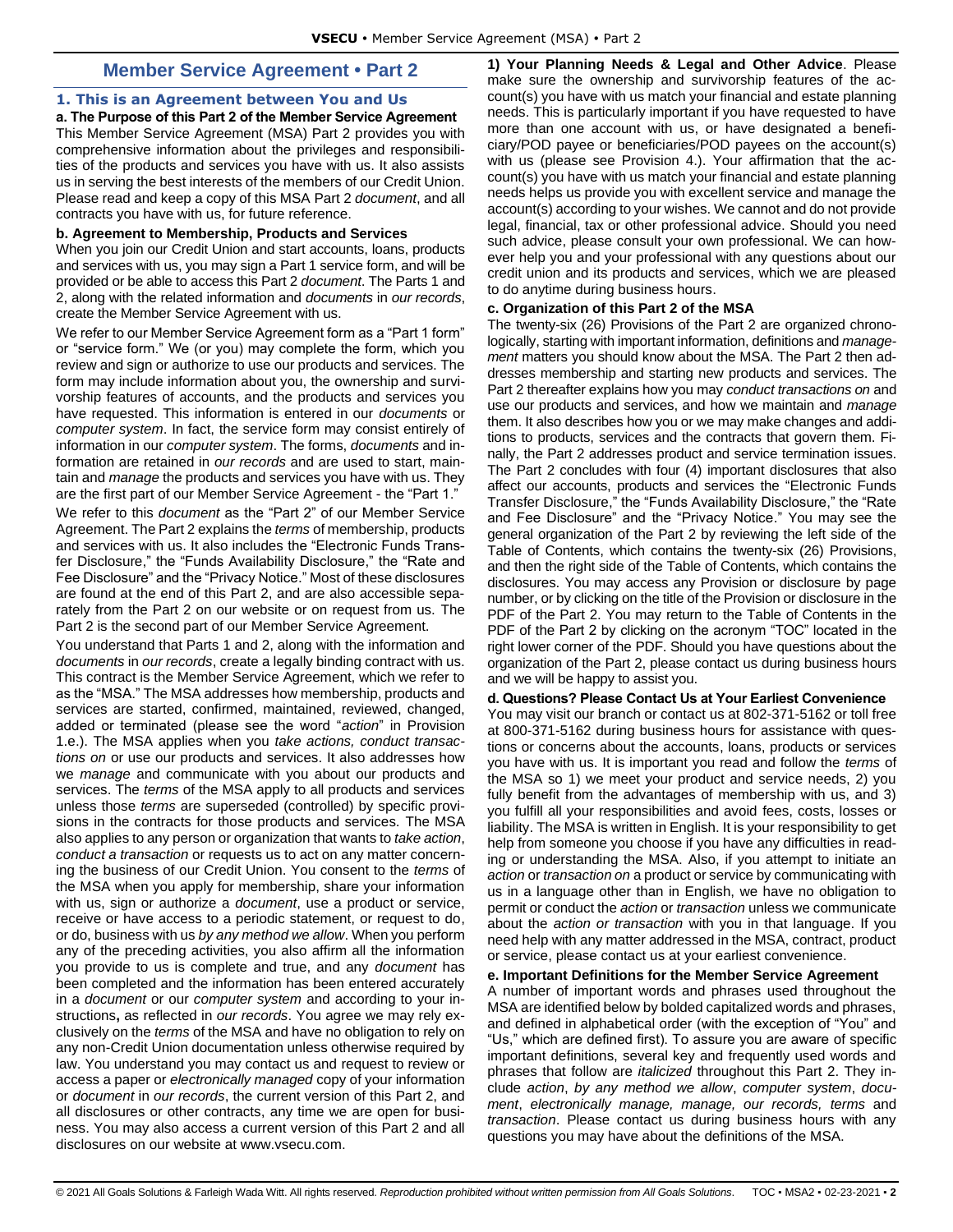**You and Us.** The words "you" and "your" mean 1) a member, owner, trustee, fiduciary, or person who requests to *take action* or *conduct a transaction on* membership, accounts, loans, products or services with us, and 2) any person or organization that requests us to act on any matter concerning the business of our Credit Union. The words "we," "our" and "us" mean the Credit Union and our associates.

**Accessible.** We use the words "accessible," "access" and "accessibility" to explain how 1) we may provide, and you may review and obtain, paper or *electronically managed documents* and the information that pertains to products and services with us, and 2) you may start and use a product or service *as we allow.* 

**Account.** The word "account" means one of three (3) types of savings products you may start and use to hold your funds with us: a savings (share) account, a checking (share draft) account or a term account (commonly referred to as a certificate or share certificate account). A savings account pays dividends; a money market savings account pays interest. A checking account may or may not pay dividends. Accounts, along with membership and loans, are one of the three primary categories of products at our Credit Union. For further information, please see Provisions 2.k., 4., 6., 7. and 25.

**ACH.** Is an abbreviation for an automated clearing house *transaction*, which is an electronic credit to or debit from an account with us processed through an automated clearing house network. An ACH is an electronic fund transfer (EFT).

**Action.** The word "*action*" and the phrases "*action on*," "*take action*" and "*take action on*" mean to start, confirm, maintain, review, change, add or terminate membership, accounts, loans, products or services with us *by any method we allow*.

**Add.** The words "add," "adding," "addition" and "additional" mean to *take action* to start and add a new account, product or service to the current products and services you have with us *by any method we allow*. We may note an addition by placing an "A" (for added) in a box on our form. For further information, please see Provision 17.

**AIF.** Is an abbreviation for an attorney-in-fact of a power of attorney.

**As We Offer.** The phrases "as we offer" and "we offer" mean the products and services we may provide, and the methods (ways) you may access them. For further information, please see Provision 1.f.2).

**Associate.** The word "associate" and the phrases "associated person" and "associated organization" mean any person or organization employed or approved by us to assist us in any way with the business of our Credit Union.

**ATM.** Is an abbreviation for an Automated Teller Machine.

**Attorney-in-Fact.** The phrase "attorney-in-fact" means an attorney-in-fact under a power of attorney. An attorney-in-fact may be named as an attorney-in-fact on a service form or in *our records* and *managed* as *we allow*. For further information, please see Provision 4.g.

**Available Balance.** The phrase *"available balance"* means the funds in an account you have with us that are immediately available for your use. Your *available balance* is generally equal to the *current balance*, less the amount of any holds placed on recent deposits, holds placed for other reasons, and holds for pending *transactions* (such as debit card purchases) we have authorized but have not yet posted to the account. For further information, please see Provision 6.i.

**Beneficiary.** The word "beneficiary" and the phrase "payable on death (POD) payee" mean a person or organization designated to receive the funds on the death of the owner (or the last owner) on an account. For further information, please see Provisions 4.a., b. and 25.b.

**By Any Method We Allow.** The phrases "*by any method we allow*," "*as we allow*" and "*we allow*," and the word "method" mean the ways you may start, consent to, access, *take actions, conduct transactions on* or use membership, accounts, loans, products and

services with us in-person, online or by phone, mail or ATM as we offer. For further information, please see Provision 2.i.

**Change.** The words "change," "changed," "changing," "revise," "revised," "revising," "update," "updated" and "updating" mean to *take action* to amend or modify any information, contract or matter pertaining to a person, account, product or service, or add a person to or remove a person from an account, product or service *as we allow*. We may note a change by placing a "C" (for changed) in a box on our form. For further information, please see Provision 17.

**Check.** The word "check" means a check, share draft or draft issued, negotiated, deposited, collected, presented, paid or dishonored in any physical or *electronic* format we recognize. For further information, please see Provisions 6., 7., 15. and 22.b.

**Close.** The words "close," "closed" and "closing" mean to "terminate" an account, product, service or contract *as we allow*. Please see the definition of "Terminate."

**Computer System.** The phrase "*computer system*" means, but is not limited to, all hardware, software and technology we use to *electronically manage* any aspect of our Credit Union's business, including your *actions* and *transactions on* membership, accounts, loans, products, services, information and *documents*. Our data processing system is part of our *computer system*, and our *computer system* is part of *our records*. For further information, please see Provision 2.e.

**Conduct.** The words "conduct," "conducts" and "conducting" mean your consent and 1) performance of a *transaction* to deposit or withdraw funds from, 2) access to information about, or 3) use of, a product or service *by any method we allow*. For further information, please see Provisions 2.i. and 5.

**Consent.** The words "consent," "agree," "authorize," "authorization" and "authorizing" mean your assent to (approval of) 1) the MSA and any contract, as applicable, 2) any product or service, and 3) any *actions, transactions on* and use of membership, accounts, loans, products or services *by any method we allow*. For further information, please see Provision 2.b.

**Contents.** The word "Contents" and the phrase "Table of Contents" refer to the first page of this Part 2 *document* that lists the twentysix (26) Provisions (in the left column) and the Disclosures (in the right column) that are contained in this Part 2. You may access a specific Provision or disclosure by clicking on the title in the Table of Contents in the PDF of the Part 2. You may also go to the Table of Contents from anywhere in the Part 2 by clicking on the acronym "TOC" located in the right lower corner in the PDF of the Part 2.

**Contract.** The words "contract" and "agreement" mean the MSA, any other contract or agreement that addresses membership, accounts, loans, products and services you have with us, and any changes or additions we make to the MSA, contract or agreement from time to time. For further information, please see Provision 1.f.2).

**Costs.** The words "cost" and "costs" mean all expenses, employee time, fees, charges, reimbursements, penalties, attorney or other professional fees, collection costs, losses, liabilities, physical damages, travel and related expenditures or litigation we incur addressing any matter involving you or the products and services you have with us.

**Current Balance.** The phrase *"current balance"* means total amount of funds in an account with us based on the deposits and withdrawals you have made to the account at that time. Not all of your *current balance* may be available for your use because of your outstanding purchases, payments or check deposits that have not cleared the account yet. Current balance may also be referred to as "actual balance". For further information, please see Provision 6.i.

**Disclosures.** The words "disclosure" and "disclosures" generally mean the explanatory information that addresses your rights under specific federal or state laws that we provide (or you may access) along with or separately from this Part 2, and are part of the MSA. Please review the right column of the Table of Contents to see the disclosures included at the end of this Part 2.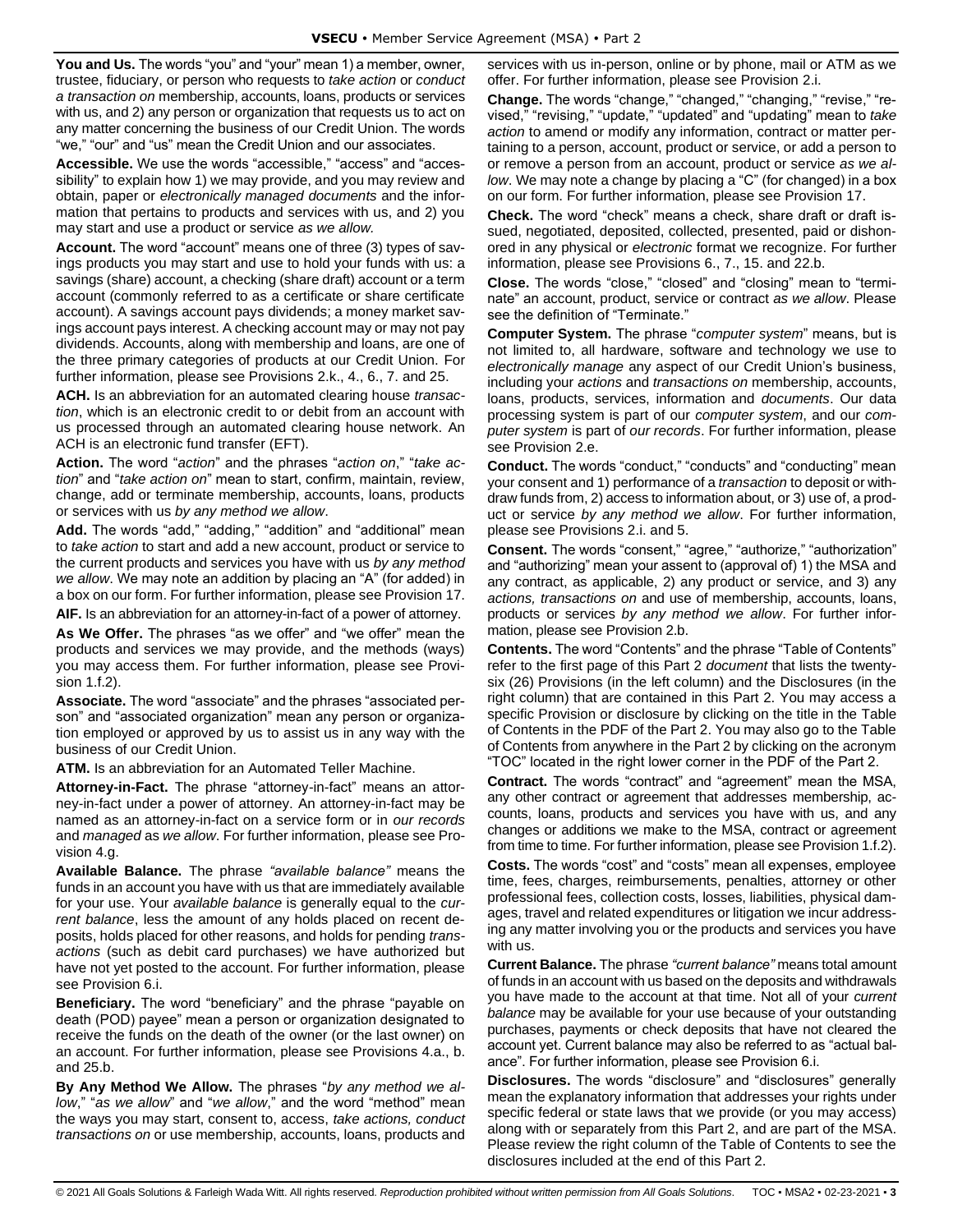**Document.** The words "*document*" or "*documents*" mean, but are not limited to, anything on paper or any *electronically managed* copy, image, text, information, data, record and file we create or use to *manage* any aspect of our Credit Union's business, including your *actions* and *transactions on* our products and services. An example of a typical *document* is a contract you authorize to start a product or service with us. Our *documents* are retained *in our records*. For further information, please see Provision 2.d.

**Documentation.** The word "documentation" means anything on paper or any *electronically managed* copy, image, text, information, data, record and file you offer to us (or we request) to perform due diligence or verify your authority to allow you to *take action* or *conduct a transaction on* a product or service. For further information, please see Provision 2.d.1).

**EIN.** Is an abbreviation for Employer Identification Number.

**EFT.** Is an abbreviation for electronic fund transfer, which is an electronic credit to or debit from an account with us. For further information, please see the "Electronic Funds Transfer Disclosure" at the end of this Part 2 of the MSA.

Electronic Funds Transfer Disclosure. Is the explanatory information we provide about your rights concerning EFT debits and credits to an account with us. Please see the "Electronic Funds Transfer Disclosure" at the end of this Part 2 of the MSA.

**Electronically Manage.** The phrases "*electronically manage*," "*electronically managed*," "*electronic management*" and the words "*electronically"* and *"electronic"* mean the use of our *computer system* and technology to create, start, enter, obtain consent to, copy, image, retain, provide, operate, conduct, execute, facilitate, secure, administer, maintain, support, service, assist with, change, add, update, collect on, terminate and protect any aspect of our Credit Union's business. This definition includes the *electronic management of* all your information, *documents*, *actions* and *transactions on* our products and services. For further information, please see Provision 2.e.1).

**Electronic Funds Transfer Disclosure.** Is the explanatory information we provide about your rights concerning EFT debits and credits to an account with us. Please see the "Electronic Funds Transfer Disclosure" at the end of this Part 2 of the MSA.

**Enter.** The words "enter," "entered," "entering," "note," "noted," "noting," "reflect," "reflected" and "reflecting" mean that we (or you**,** *as we allow*) type, input or write your information in *documents* or our *computer system* that pertains to your *actions* and *transactions on* our products and services, which becomes part of and is retained in *our records*.

**Fee.** The words "fee" and "charge," and the phrase "service charge," mean an amount of money we require you to pay to partially cover the expense of when you use or incur a service with us. When the word "fee" is used in the MSA, it will typically be addressed in the "Rate and Fee Disclosure." For further information, please see Provision 9.

**Fiduciary.** The word "fiduciary" refers to a relationship in which a person or organization has a responsibility to act for the benefit of another person, organization or purpose. A fiduciary may be named as a fiduciary on a service form or in our *computer system* and *managed* as *we allow*. For further information, please see Provisions 4.d. through i.

**Funds Availability Disclosure.** Is the explanatory information we provide about your rights concerning the availability of funds from deposits to an account with us. Please see the "Funds Availability Disclosure," at the end of this Part 2 of the MSA.

**ID.** Means current government-issued photo identification.

**Initiate.** The words "initiate," "initiated" and "initiating" mean to "start" products or services *as we allow*. Please see the definition of "Start."

**Internet Service**. The phrases "internet service," "internet services," "e-commerce services" and "online services" mean our

products and services that can be accessed and used through the internet as we offer, which are part of our *computer system*.

**IRS.** Is an abbreviation for the Internal Revenue Service.

**Item.** The word "item" means a promise or order to pay money in any form or medium we recognize.

**Loan.** The word "loan" means one of our lending products. Loans, along with membership and accounts, are one of the three primary categories of products at our Credit Union.

**Maintain.** The words "maintain," "maintaining" and "maintenance" mean your and our activities to keep the accounts, loans, products, services, *actions*, *transactions*, information and *documents* you have with us active, operational and current. For further information, please see Provision 11.

**Manage.** The words "*manage*," "*management*" and "*managing*" mean all our work-related activities to create, start, enter, obtain consent to, copy, image, retain, organize, provide, operate, conduct, execute, facilitate, secure, administer, maintain, support, service, assist with, change, add, update, collect on, terminate and protect any aspect of our Credit Union's business. The definition of "*manage*" includes the *management* of all your information, *documents*, *actions* and *transactions on* our products and services. *Electronic management* (as defined in this Part 2) is one way we *manage* our business and the accounts, products and services you have with us. For further information, please see Provisions 2. and 11.

**Member.** The word "member" means a person who has met the requirements of membership and has joined our Credit Union. The privilege of membership, along with accounts and loans, is one of the three primary categories of products at our Credit Union. For further information, please see Provision 3.

**Member Service Agreement.** The Member Service Agreement (the MSA) is a contract composed of our Part 1 service form, the *documents* and information in *our records* and this Part 2.

**Membership Share.** The phrase "membership share" means a specific amount of your money in an account that represents the required deposit to be a member and owner of our Credit Union.

**Mobile Device.** The phrase "mobile device" means any transportable equipment or technology (typically a phone or tablet) that allows you to access the internet to *take actions*, *conduct transactions* or use the products and services as we offer.

**MSA.** Is an abbreviation for the Member Service Agreement, which is a contract composed of our Part 1 service form, the *documents* and information in *our records* and this Part 2.

**NACHA.** Is an abbreviation for the National Automated Clearing House Association, which operates the Automated Clearing House (ACH) *transactions system*. For further information, please see Provision 5.c.

**Open.** The words "open," "opened" and "opening" mean to "start" membership, accounts, products or services with us *as we allow*. Please see the definition of "Start."

**Organization.** The word "organization" means a business, association or other private or government entity, whether formally organized and/or recognized under the law or not.

**Original.** The word "original" refers to the first *document* (such as a Part 1 or other form) we use to start new products and services. We may note the original use of a form by placing an "O" (for original) in a box on the form.

**Our Check.** The phrase "our check" means our cashier's or teller's check that we write (issue) to people, organizations or you. For further information, please see Provisions 5.a., 6.e.,g.,n. and 22 b.

**Our Records.** The phrases "*our records*," "on file," "in our files" and the word "files" mean all *documents* and information we create, retain and use to *manage* any aspect of our Credit Union's business, including your information, *documents*, *actions* and *transactions on* our products and services. *Our records* are primarily contained in and composed of our physical paper files and *computer system*. For further information, please see Provision 2.h.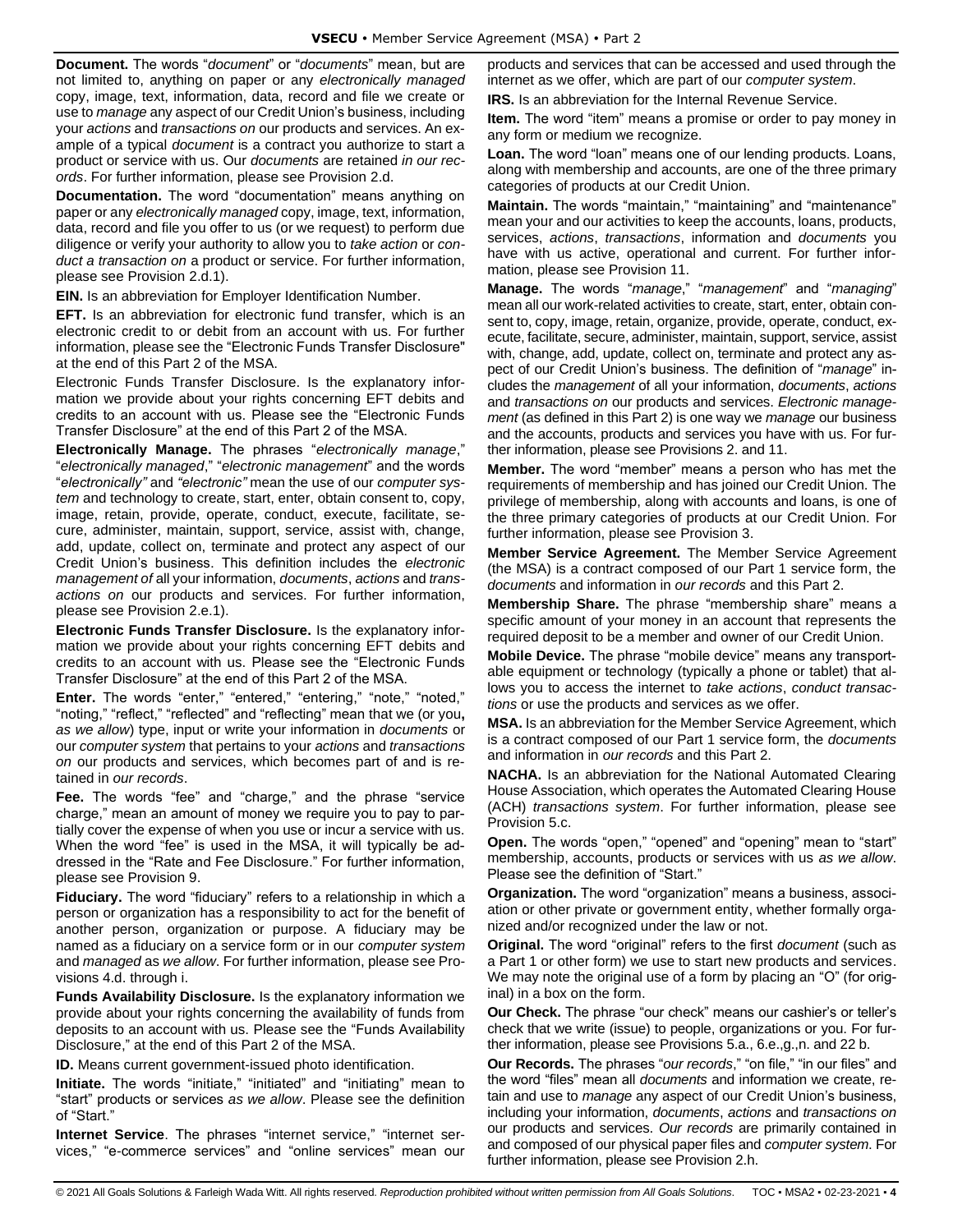**Owner.** The word "owner" means a person designated in *our records* as an "owner," who may *take actions*, *conduct transactions*  and use our accounts, products and services. An owner typically owns the funds in an account. For further information, please see Provisions 2.g., 3., 4., 11., 17., 23. and 25.

**Ownership and Survivorship Feature Information.** The phrase "ownership and survivorship feature information" means the number and identity of owners on an account, and whether the funds in the account will ultimately go to a surviving owner, an owner's estate or a designated beneficiary(s)/POD payee(s), according to *our records*. For further information, please see Provisions 4., 13.a. and 25.

**Part 1.** The phrase "Part 1" means any service form, *document* and/or the information on paper or *electronically managed* in our *computer system*, used for any *action* or *transaction on* our products and services. For further information, please see Provision 2.d.

**Part 2.** The phrase "Part 2" means this *document*, which along with service forms, the information and *documents* in *our records* and other contracts, as applicable, comprises the Member Service Agreement (MSA). This Part 2 contains a majority of the *terms* of the MSA. For further information, please see Provision 2.

**Payable on Death Payee.** The phrase "payable on death (POD) payee" and the word "beneficiary" mean a person or organization designated to receive the funds on the death of the owner (or the last owner) on an account. For further information, please see Provisions 4.a., b. and 25.b.

**PDF.** The acronym "PDF" is an abbreviation for Portable Document Format file. It is a format we may use to *electronically manage* information and *documents* to address any aspect of our Credit Union's business, including your *actions* and *transactions on* our products and services. For further information, please see Provision 2.e.2).

**People and Person.** The words "people" and "person" mean human beings.

**Personal Identification Number.** The phrase "personal identification number (PIN)" means a confidential number you use to conduct *transactions* with EFT products and services (such as a debit card) to access an account with us. For further information, please see the "Electronic Funds Transfer Disclosure" at the end of this Part 2 of the MSA.

**PIN.** Is an abbreviation for personal identification number (please) see the definition of "personal identification number" above). For further information, also please see the "Electronic Funds Transfer Disclosure" at the end of this Part 2 of the MSA.

**POD Payee.** Is an abbreviation for a Payable on Death payee.

**Privacy Notice.** Is the explanatory information we provide about your information we collect and retain in the ordinary course of business of our Credit Union. Please see the "Privacy Notice" at the end of this Part 2 of the MSA.

**Products and Services.** The words "products" and "services" and the phrases "our products and services" and "the products and services" mean, but are not limited to, 1) our membership, savings and lending products, 2) our services we offer to access the products, and 3) our services we offer independent of the products. Accounts, loans and membership are the three primary categories of products at our Credit Union. For further information, please see Provision 2.k.

**Provision.** The word "Provision" means the twenty-six (26) Provisions of this Part 2, which are listed in the left column of the Table of Contents. The Provisions of this Part 2 contain a majority of the *terms* of the MSA. For further information, please see Provision 1.c.

Rate and Fee Disclosure. Is the explanatory information we provide about the rates we pay on accounts and fees we may charge for services we offer. Please see the "Rate and Fee Disclosure," which is part of the MSA. You may access this disclosure on our website or by contacting us during business hours.

**Rate and Fee Disclosure.** Is the explanatory information we provide about the rates we pay on accounts and fees we may charge for services we offer. Please see the "Rate and Fee Disclosure," which is part of the MSA. You may access this disclosure on our website or by contacting us during business hours.

**Reported SSN or EIN Name.** The phrase "Reported SSN or EIN name" means the name that matches the SSN or EIN that dividends/interest are/is reported under on a service form or *as we allow*. For further information, please see Provisions 4.d. through i.

**Revised.** The words "revise," "revised" and "revising" mean to "change" an account, product, service or contract *as we allow*. Please see the definition of "Change."

**Section.** The word "Section" refers to the six to ten Sections of the Part 1 service forms. Each Section has a number that is located at the far-right side of each Section on the Part 1s. If a Section number is missing on Page 1 of a form it is because that Section appears on Page 2 of the form. If a Section number is missing on Page 2 of a form it is because that Section appears on Page 1 of that form.

**Service Form.** The phrases "service form" and "Part 1" and the word "form" mean a *document* or the information on paper or *electronically managed* in our *computer system*, used for any *action* or *transaction on* our products and services. For further information, please see Provision 2.d.

**SSN.** Is an abbreviation for Social Security Number.

**Start.** The words "start," "starting," "open," "opened," "opening," "initiate" and "initiating" mean to *take action* to begin membership**,** accounts, loans, products or services *as we allow*. For further information, please see Provisions 2.i., 3. and 17.

**Successor Trustee.** The phrase "successor trustee" means a person named as a successor trustee of a trust who may act if the trustee(s) can no longer act on behalf of the trust. For further information, please see Provision 4.h.

**Technology.** The word "technology" means any hardware, software, equipment, instrumentation, system and solution (such as our *computer system*) that enables us to maintain and *manage* any aspect of our Credit Union's business, including your information, *documents*, *actions* and *transactions on* our products and services.

**Terminate.** The words "terminate" and "close" mean to *take action* to end and no longer use an account, product, service, contract or membership with us *as we allow*. We may note a termination by placing a "T" (for terminate) in a box on our form. For further information, please see Provisions 23. and 24.

**Terms**. The word "*terms*" means all the explanatory language of the MSA (which includes any service form, this Part 2 and the information and *documents* in *our records*), and any contract you have with us, as applicable. A majority of the *terms* of the MSA are found in this Part 2. The *terms* of the MSA, like all our contracts, are designed to serve the best interests of the members of our Credit Union.

**Through the Internet.** The phrase "through the internet" and the word "online" mean the use of the internet to *take actions*, *conduct transactions* or use our products and services (which will typically be with the internet services we offer).

**Transaction.** The word "*transaction*" and the phrases "*transaction on*," "*conduct a transaction*," "*conduct a transaction on*" and "*conduct transactions on*" mean 1) any act, instruction, order or request to increase or decrease the balance of, or impose a lien or security interest on, the funds in an account *by any method we allow*, and 2) any request for or use of a product, service or information *by any method we allow*. The word "*transaction*" in this Part 2 may apply to a "loan" or obligation addressed in the MSA and other contract, as applicable. The word "*transaction*" does not include any *action* to change, add or terminate an account, product or service. For further information, please see Provisions 2.i. and 5.

**Trustee.** The word "trustee" means a fiduciary of a revocable or irrevocable trust, who, like an owner, may *take actions*, *conduct*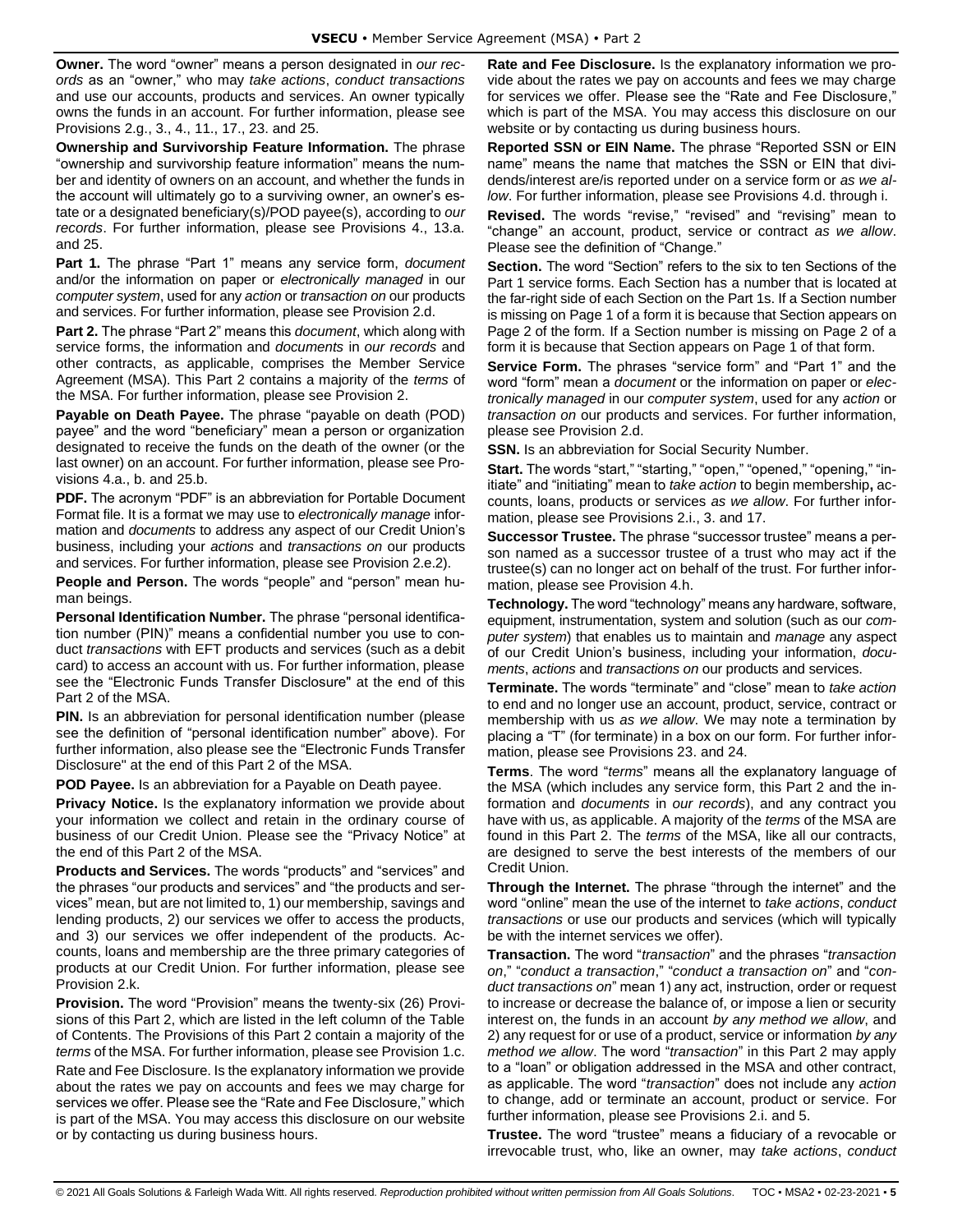*transactions* and use accounts, products and services on behalf of the trust. A trustee may be named as a trustee on a service form or in our *computer system* and *managed* as *we allow*. For further information, please see Provision 4.h.

**Use.** The word "use," as applied to you, means to *take action*, *conduct a transaction on* or in any way access or utilize our products and services. The word "use," as applied to us, means anything we employ to *manage* the business of our Credit Union, which includes *managing* your *actions* and *transactions on* our products and services.

**Your Check.** The phrase "your check" generally means a check you write to a payee drawn on an account with us. It also means a check drawn on another institution payable to you that you wish to deposit in an account with us or negotiate to us. For further information, please see Provisions 6., 7. and 15.

Your Information. The phrases "your information," "related information," "the information," "any information" and "all information" mean the information you provide to us that we use to *manage* any aspect of your *actions* and *transactions on* our products and services, along with *documents* we retain in *our records*. The definition of "your information" includes all data, ID, pictures, photographs, images, film, voice and image recordings, fingerprints and other biometrics you share and we retain in *our records*. The definition does not include information you do not communicate or deliver to us, but we obtain elsewhere. For further information, please see Provisions 2.c. and 13.

**Your Number.** The phrase "your number" means any number we create and assign to an account, loan, product, service, membership or you, to *manage* any aspect of your information, *documents*, *actions* and *transactions on* our products and services. For further information, please see Provision 2.f.

#### **f. Right to Rely on the Member Service Agreement (MSA)**

When you join our Credit Union, attempt to *take action* or *conduct a transaction,* or ask us to act on any matter concerning the business of our Credit Union, you consent to the *terms* of the MSA. You acknowledge we offered you a paper copy of the Part 2 in-person, and emailed it to your address (if provided) in *our records*. If we assisted you by phone, mail or through the internet, your consent acknowledges the Part 2 was accessible to you, and we offered to mail you a paper copy of the Part 2 (please see Provision 3.g.).

You agree we may *electronically manage* (e.g., image or otherwise enter in our *computer system*) your information, *documents*, consent and all accounts, loans, products or services you have with us. This allows us to protect all information, *documents,* products and services, achieve significant savings and provide excellent service to our members. For these same reasons, you understand and agree once we have *electronically managed* any paper *document* along with your information*,* we may also destroy the paper *document* and the information, unless otherwise required by law. You agree that along with all paper *documents* and any information*,* all *electronically managed documents* and your information, in *our records* are binding on you and us. You understand while we own all information and *documents* in *our records* that pertain to membership, accounts, loans, products and services you have with us, you may request to review and obtain a paper or *electronic* copy of a *document* or the information in *our records* any time we are open for business or as we offer. You also understand you may *take action* to start, confirm, maintain, review, change, add or terminate membership, accounts, loans, products or services with us at any time *as we allow*.

You agree we may rely exclusively on the MSA, other contracts, as applicable, and *our records* (and any changes and additions we make to these contracts from time to time) to start, maintain and *manage* your *actions* and *transactions on* all the accounts, loans, products and services you have with us. Further, you understand any changes and additions you make to the accounts, loans, products or services you have with us will also be governed by the MSA,

other contracts, as applicable, *our records* and any changes and additions we make to them from time to time.

**1) Your Actions and Transactions Entered in Our Records.** On your request and for your convenience, we may agree to assist you with any product, service, *action* and *transaction* by phone, mail, in-person or online. To accomplish your request, we may enter the information in a *document* or our *computer system* without having you sign a paper *document as we allow*. This means your consent and membership, accounts, loans, products, services, *actions* and *transactions* will be *managed* with the assistance of our employees or the use of our *computer system by any method we allow* and will be confirmed by your use of the account, loan, product or service. You understand and agree if we honor your request to assist you with any *action* or *transaction* by phone, mail, in-person or online without a signed *document*, we will maintain and *manage* the requested membership, accounts, loans, products, services, *actions* and *transactions* as reflected in *our records*.

You also agree the *action* or *transaction* is governed by the MSA and any other contracts, as applicable. For an account and its related services, this means you agree that the ownership and survivorship features of the account are governed by the ownership and survivorship features in *our records* (please see Provision 4.). You understand if we *manage* your request without having you sign a paper *document*, we do so to provide you with excellent service and for your convenience to expedite the product, service, *action* or *transaction* you have requested. Should you have second thoughts and prefer we *manage* your request on paper or by another method *we allow*, please let us know at your earliest opportunity. On your notification, we will be happy to provide you with a *document* for your signature or authorization, or find an alternative method for you to *take actions* or *conduct transactions on* accounts, loans, products or services with us. Finally, you understand you may request to review, confirm, obtain, change, add or terminate any product, service, *action* or *transaction*, any time we are open for business or *by any method we allow*. You may also request a paper or *electronically managed* copy of your information or a *document* in *our records* from us any time during business hours or *as we allow*.

**2) Products and Services Addressed by the MSA.** In addition to our products and services addressed in the MSA, we may offer products and services not mentioned in the MSA that are covered by its *terms* and any other contract, as applicable. If a contract for another product or service does not address a matter covered by the MSA, the *terms* of the MSA may apply to the matter. For example, if a contract for a product or service does not address whether that contract can be imaged (which is one method we may *electronically manage* a *document*) and that the image is binding on you and us, then we may *electronically manage* (image) and rely on that contract for the product or service as addressed in the *terms* of the MSA (please see Provisions 1.e. and f.). To provide members with excellent service and plan for future products and services, the MSA may address products and services currently not offered, which may be offered at a future date. Should you have any questions about the applicability of the MSA to a product or service, please contact us any time we are open for business.

## **g. Obligation for Advice on Matters Involving You**

To protect our Credit Union's interests, we may seek legal or other professional advice to address any matter concerning you or the products and services you have with us. We may seek advice to assist you with any products and/or services you request (for example, to review and advise us on any documentation you present, such as trusts, powers of attorney, estate documents, court orders, agreements, business and organization formation or request affirmation documents, etc.). We may also seek advice in connection with a person's, organization's or your claims or disputes regarding you or your information, funds, *actions* and *transactions on* products and services (for example, to review and advise us on any subpoenas, summons, levies, garnishments, claims, court orders, etc., that we receive). If we obtain legal or other professional advice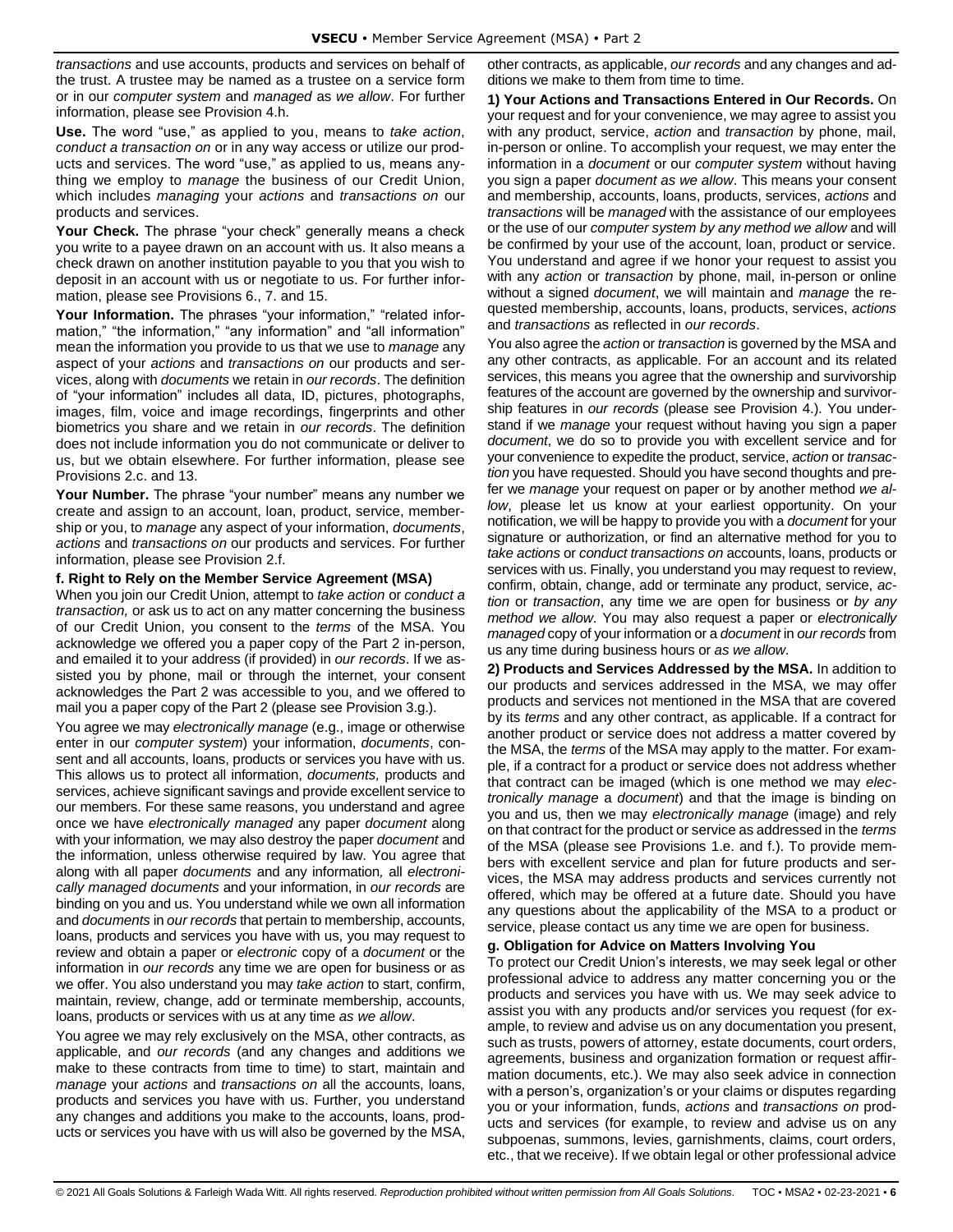to address any matter concerning you or the products and services you have with us, you agree to pay all costs, including reasonable attorney fees, incurred for that assistance. You further agree we may deduct all costs for the assistance from the account(s) you have with us, and you will be obligated for any additional amount owed. You understand and agree since these costs are incurred because of you or the products and services you have with us, fairness dictates that you are responsible for these costs, rather than imposing the costs on the members of our Credit Union.

## **h. Prohibition on Photography, Filming and Recording**

To protect and assure the privacy of members', employees' and visitors' information, we prohibit photography, filming and recording of any type with any device or technology on our Credit Union's premises without prior **express written** consent from us. This prohibition extends to outdoor areas near any ATM, Kiosk, or any other facility or device that may display, broadcast or provide any information. Any violation of this prohibition may result in the termination of products and services with us, or the exercising of our rights under the MSA or the law.

## **i. Remove all Hats & Sunglasses Before Entering a Branch**

To provide you with the best service possible and for your and our safety and protection, we respectfully require all hats and sunglasses to be removed before entering our branch. This helps us identify all members and you, and safeguards all members and your valuable information and funds. Alternatively, and for your convenience you, may *take actions* or *conduct transactions* by phone, online, mail or by any other method *we allow*.

# <span id="page-6-0"></span>**2. Product and Service Management Issues**

## **a. Overview of this Provision**

This Provision addresses a number of important matters that affect how we *manage* our products and services. The Provision begins with an explanation of how you may start and consent to products and services. It then explains how we maintain and *manage* your information, *documents*, *actions* and *transactions on* our products and services, and retain them in *our records*. The Provision concludes by describing the methods you may use to *take actions* or *conduct transactions on* our products and services, along with an explanation of the products and services we may offer. These important *management* issues assist us in serving the best interests of our members.

**b. Consent to Membership, Products, Services and Contracts** You may consent to membership, a contract, an account, loan, product, service, *action* or *transaction by any method we allow*. You may also consent to another person *taking actions* or *conducting transactions on* the products and services you have with us, as addressed in the MSA. Your consent may be demonstrated by, but is not limited to: 1) a signature, thumbprint, fingerprint, stamp, mark, facsimile signature or email, 2) verbal confirmation in-person, by phone, voice command, recorded message or conversation, 3) signing or using a signature pad, tablet, computer, device or mobile device, 4) using a debit card, credit card, code, password, PIN, ATM, kiosk or shared branch, 5) a notation by our employee in *our records* as *we allow*, 6) entering the information in *our records* as we offer, 7) the receipt or accessibility of a statement, 8) *electronic* and/or digital signature or agreeing to an internet service we offer, and 9) the maintenance or use of, or allowing another person to use, a product or service. Please see the definition of "consent" in Provision 1.e.

## **c. Information Management for Products and Services**

The information you communicate or deliver to us is crucial for us to provide you with excellent service and maintain and *manage* all products and services. We may specifically use your information to *manage* your *actions and transactions on* our products and services you have with us. You understand your information may be *managed* on paper or *electronically*. In either case, you may request to review or access your information any time during business hours. Please see the definition of "your information" in Provision 1.e., and Provision 13.

# **d. Document Management for Products and Services**

We use our *documents* to *manage* the business of our Credit Union in general, and your *actions and transactions on* the products and services you have with us in specific. Examples of our *documents* include any paper or *electronically managed* service form (Part 1), form, application, loan form, note, contract, this Part 2, record, file, letter, disclosure, schedule, periodic statement, statement, check, item, receipt, information return, notice, warning, advisory, explanatory material, newsletter or anything else we create or use to *manage* the business of our Credit Union. You understand and agree the *documents* we create and/or use to *manage* our products and services and retain in *our records,* are binding on you and us. You also understand you may request to review or access a *document*  any time during business hours. Please see the definition of "*documents*" in Provision 1.e.

**1) Documentation You Offer for Us to Perform Due Diligence.** You may offer or we may request documentation to perform due diligence or to verify your authority to *take action* or *conduct a transaction on* a product or service. Examples of documentation may include, but are not limited to, any paper or *electronically managed* letters, trusts, powers of attorney, wills, estate papers, business or organization formation or operational papers, licenses, claims, court orders, legal instruments or anything you deliver or share with us concerning you or your *actions* or *transactions on* products and services. You understand and agree when you provide documentation, which we may retain in *our records* for due diligence purposes, it is not binding on us unless otherwise required by law. Please see the definition of "documentation" in Provision 1.e.

## **e. Our Computer System to Manage Credit Union Business**

Our *computer system* is vital to providing you with excellent service and maintaining and *managing* all the products and services with us. Our *computer system* may include, but is not limited to, our data processing system, our employees' computers, tablets and mobile devices, our phone system, website, internet services, kiosks, ATMs, networks, backup data storage systems, offsite data archival systems, all data, software and applications retained and utilized in the cloud, and any other software, equipment, instrumentation, solution or technology we use now or in the future. If offered, our *computer system* also includes any Credit Union "member use only" computers, tablets and mobile devices. The information and *documents managed* in our *computer system* are part of *our records*. Please see the definition of "*computer system*" in Provision 1.e.

**1) Electronic Management of Credit Union Business.** We may use our *computer system* to *electronically manage* any aspect of the business of our Credit Union, which includes all your information, *documents*, *actions and transactions on* our products and services. You understand you may request to review or have a copy of *electronically managed* information or *documents* in *our records* any time we are open for business. Please see the definition of "*electronic management*" in Provision 1.e.

**2) Information and Documents may be Accessible in PDF.** For your convenience, to assure accuracy and security, and to reduce costs for our members, we may *electronically manage* any information or *documents* as a Portable Document Format (PDF) file. PDFs may be accessible on our website, in the internet services we offer and as attachments to emails. To open, review, print, download, save and read a PDF *document*, you will need to download a PDF display application, such as Adobe Reader, to your computer, mobile device or other technology. As of the date of the MSA, Adobe Reader is accessible at no charge at Adobe.com. You understand you may also request to access any information or *documents* on paper during business hours. Please contact us and we will be happy to assist you. Please see the definition of "PDF" in Provision 1.e.

## **f. Your Number for Membership, Products and Services**

Your number is extremely important to provide you with excellent service and maintain and *manage* all the products and services you have with us. We may create your number on paper and/or *electronically* with our *computer system*. We may refer to your number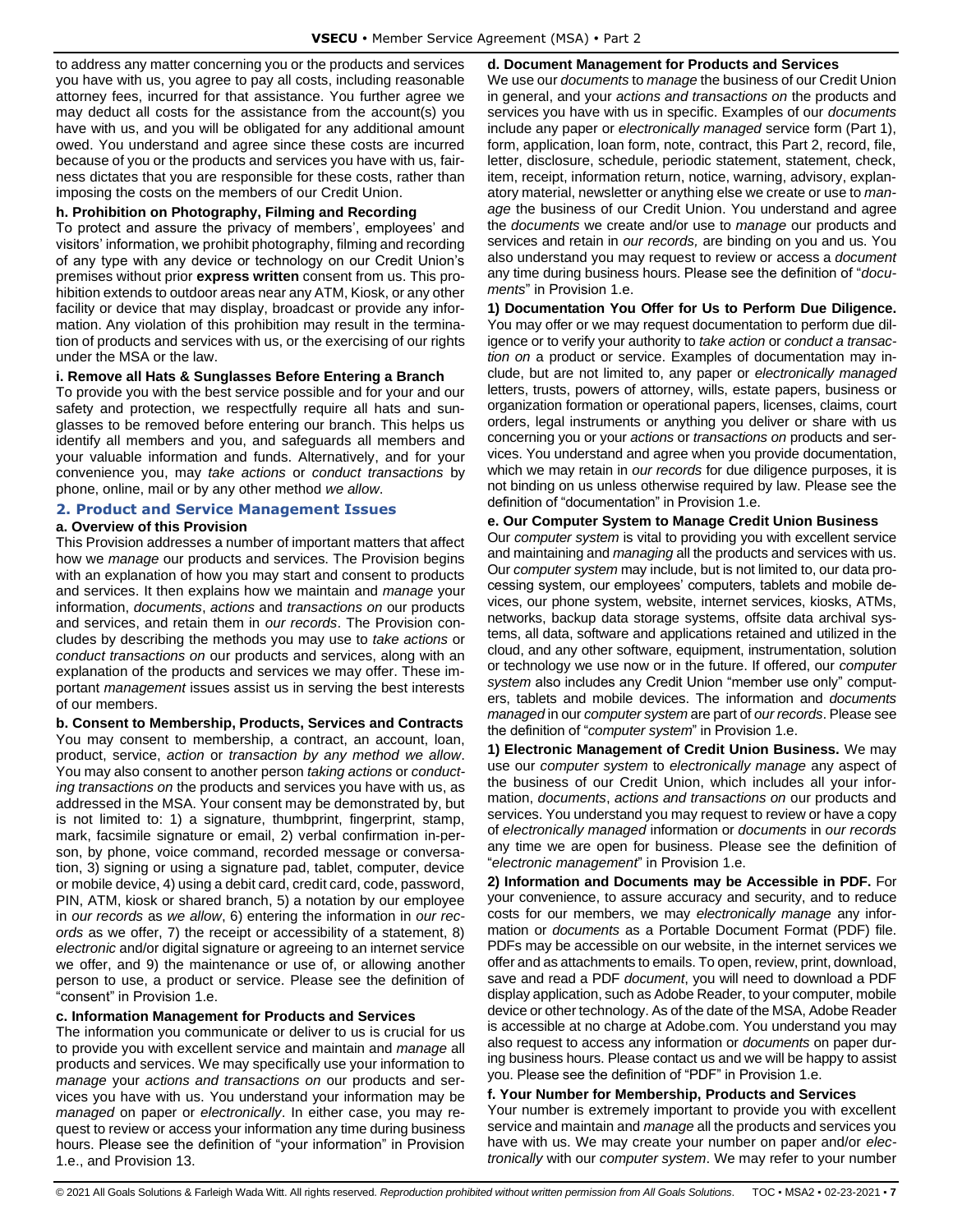as an "account number," "member number" or "membership number" in communications or when referencing *our records*. Should you have any questions about your number, please contact us at your earliest convenience. Please see the definition of "your number" in Provision 1.e.

## **g. Management of Accounts, Products, Services & Numbers**

You understand while you have the privilege to start, use and maintain an account we offer, we *manage* the privilege to have an account at our Credit Union. You also understand and agree for business, compliance and risk management purposes, we may change, suspend or terminate an account, and reimburse the funds to you as needed. We may decline to re-start an account at our discretion. You further agree we *manage* the privilege to use our products and services and may change, suspend or terminate this privilege, as needed and at our discretion, as addressed in the MSA and other contracts, as applicable, unless otherwise required by law. Finally, you agree we *manage* your number(s) for business and compliance purposes, and may change or terminate your number(s) as needed and at our discretion.

#### **h. Our Records are Used for All Business Purposes**

We create and use *our records* to *manage* the business of our Credit Union in general, and your *actions and transactions on* the products and services you have with us in specific. *Our records* are composed of all information and *documents* retained 1) on paper in physical files, 2) *electronically* in our *computer system,* or 3) in any other solution or technology we use to *manage our records* (such as offsite data archival systems). To protect all information and *documents*, achieve cost-savings and for the convenience of our members, we may *electronically manage* most of *our records*. For these same reasons, ultimately all *our records* may be *electronically managed*, unless otherwise required by law. You may request to review or obtain your information or a *document* in *our records* any time we are open for business. Please see the definition of "*our records*" in Provision 1.e.

#### **i. Methods to Take Actions and Conduct Transactions**

You may *take actions*, *conduct transactions on* and use our products and services *by any method we allow*. Specifically, the ways you may access, *take actions*, *conduct transactions on* and use our products and services may include, but are not limited to, 1) inperson, by phone, mail, facsimile, email, drive-through window, night deposit or drop box (or lock box), 2) through the use of a debit card, credit card, code, password, PIN, check, signature pad or device, ATM, kiosk, shared branch or any product or service, and 3) through the internet with a computer, tablet, phone, device, mobile device or other technology. An *action* or *transaction* conducted *by any method we allow* is valid no matter what method *we allow* you to use. Please see the definitions of "*action*," "*by any method we allow*" and "conduct" in Provision 1.e.

## **j. The Title of Products and Services You Have with Us**

The products and services you have with us are generally titled on our *documents* and in our *computer system* so the name used on the product or service (typically your name) matches the SSN and EIN certified. This allows us to maintain and *manage* the product or service in *our records* for you and satisfy reporting requirements. Due to the maintenance, *management* and reporting requirements, the information and *documents* accessible to you may not contain the full or exact title you prefer. However, on your request, we often can include a description or legal title on a *document* or in *our records* that explains the purpose of and/or person(s) who may use a product or service.

#### **k. Our Exclusive and Beneficial Products and Services**

To be entitled to use and enjoy all our financial products and services, a person must first be eligible for the privilege of being a member of our Credit Union (our first product). As a member, you may request the exclusive products and services we offer that generally come under one of two categories: our savings products and services, and our lending products and services. Both are valued by our members for their rates and our excellent service. However,

we may offer other beneficial financial products and services in addition to our traditional savings and lending solutions. Examples of products include membership, accounts and loans as we offer. Examples of services include teller assistance, phone assistance, *transactions* and safe deposit boxes, which typically require use of our premises, employees or *computer system* to provide the service to you. Please see the definition of "products and services" in Provision 1.e.

**1) The Products and Services We Offer.** *Please see "Our Products and Services" for a comprehensive summary of our beneficial products and services.*

**2) The Business Products and Services We Offer.** The business and organization products and services you have with us are governed by the Business Member Service Agreement (BMSA). The BMSA Part 2 can be accessed on our website or on request from us any time we are open for business.

#### **l. The Length of this Part 2 of the MSA**

To assure excellent service, comprehensive information, and to proactively answer your questions about our products, services and Credit Union, we provide this Part 2. It is lengthy 1) because of the numerous legal, operational and practical matters that affect membership, accounts, loans, products and services, and 2) because it is important to explain why everything we do at our Credit Union is in the best interests of the members. Should you have questions about any matter addressed in the MSA, please contact us during business hours and we will be happy to assist you.

## <span id="page-7-0"></span>**3. Starting Membership, Products and Services**

All our members together own our Credit Union. The Provisions of the MSA are intended to serve the best interests of our members.

## **a. Requirements to Start Membership with Us**

To become a member of our Credit Union, you must be in our field of membership and meet all the requirements for eligibility. Please understand that membership is a privilege and not a right, and is granted to you by our Credit Union on the condition you observe all applicable laws, regulations, the MSA and all other contracts, obligations and responsibilities with us.

#### **b. Your Identification, SSN or EIN and Backup Withholding**

To join our Credit Union, we may require your full current name, the physical address of your residence or business (and, if different, your mailing address), and your phone number, birthdate, employer and occupation. We may also require your current government-issued photo identification and a Social Security Number (SSN) or Employer Identification Number (EIN). We require all this information to both provide you with excellent service and to protect your valuable information and funds (and without it, we may not be able to start membership, products and services). For IRS reporting purposes, you may need to certify that the SSN or EIN matches the name and address provided, and indicate if you are subject to backup withholding. Your delivery, review and certification of this information may be required for membership, products or services. For your and our protection and to fulfill our due diligence responsibilities, you may need to obtain an EIN for an account, product or service relationship you wish to start that is not for your personal use. For your convenience and protection we may also request your mother's maiden name, your email address, other identification and information requirements and other undiscoverable confidential information (such as your most or least favorite subject in school, artist, fruit or vegetable, etc.) and require you to create a password in order to *take actions* or *conduct transactions on* our products and services (please see Provision 5.a.).

To provide you with excellent service, for your convenience and for your and our protection, you agree we may photograph you and retain a copy or image of your current government-issued photo identification (hereafter referred to as ID) to identify you for the products and services you have with us. We may request to see your current government-issued military photo identification, and though we will not image or copy it, we may enter the information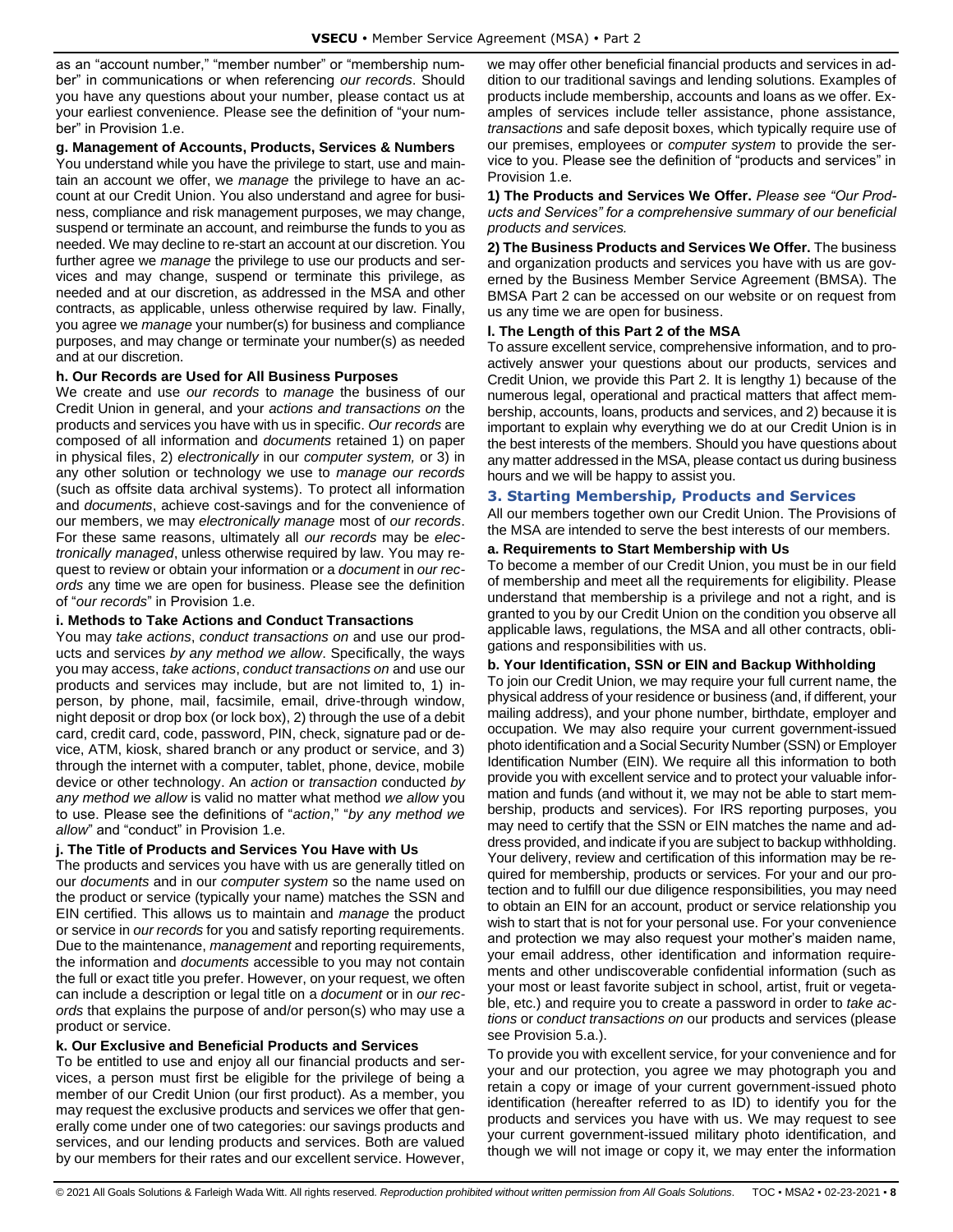in *our records*. We may also require other current government ID (such as your driver's license or passport) that can be copied or imaged along with entering the information from your military ID. At our discretion, we may only ask for your non-government ID (employer-created ID) and information to start products and services with us, though we may later require current government ID and information to start additional products and services. We may also permit people under the age of eighteen to be identified by family members or legal guardians in order to use our products and services. If our copy or image of your ID (or other identification) is expired, to continue to serve you, for your convenience and for your and our protection, you agree we may request, review and retain a copy or image of your current ID. If the IRS notifies us of a discrepancy with the name, SSN, EIN or information in *our records*, you may be subject to backup withholding, requiring us to withhold and pay a portion of dividends, interest or other payments to the IRS.

When you join our Credit Union and start products and services, we may require you to sign or authorize a service form to assist us in *managing* the products and services you have with us. We may note the original use of the form by placing an "O" (for original) in a box on the form. Alternatively, on your request we may agree to start, obtain your consent to and *manage* membership, products and services with the assistance of our employees or the use of our *computer system* (please see Provision 1.f.1)). You agree for purposes of accuracy, we may subsequently verify and correct, complete or update your information in *our records*. You understand and agree that to provide you with excellent service and for your and our protection, we may photograph, film and retain all pictures, photographs, film, likenesses or images of any person (including you) who enters or uses our (or an associate's) premises, facility, location or service solution. Additionally, to provide excellent service, for training and quality assurance purposes and for your and our protection, you agree we may record and retain all conversations with you and anyone who contacts, calls and/or leaves us messages *by any method we allow*. You agree we may obtain, retain and use all ID, pictures, photographs, images, film, voice and image recordings, fingerprints and other biometrics of you with our *computer system* or other technology to identify you and *manage* any product, service, *action* or *transaction* addressed by the MSA or other contract, as applicable. Finally, you agree we may obtain, retain, maintain and *manage* all ID, photographs, images, film, voice and image recordings, fingerprints and other biometrics of you in *our records*.

#### **c. Your Authorization for Us to Obtain Information**

You agree we may review your account, employment and credit history, which includes obtaining reports from third parties and credit reporting agencies, to confirm your eligibility for membership, accounts, loans, products and services we may offer. We obtain reports for two important reasons. The first is to provide you with excellent service by pre-qualifying you for products and services with us: that way we can make a product or service available to you as soon as possible. The second is for loss prevention purposes, which is required to fulfill our due diligence responsibilities to our members. Additionally, to provide you with excellent service, for your convenience and your and our protection, we may request additional information to assist you with any currency needs for the accounts, loans, products and services you may request.

#### **d. Your Family Can be Members with Us Too!**

Since you are a member of our Credit Union, generally, your immediate family can become members too, and enjoy the privileges of our products and services. Please see our website or contact us during business hours to learn how your family members, friends and co-workers can join our Credit Union.

#### **e. Starting Membership, Products and Services Online**

We may offer an internet service that allows you to join our Credit Union and start products and services with us online. This internet service is governed by any contract you agree to online, the MSA, all other contracts, as applicable, and *our records*. Should you have any questions about this service, please contact us at your earliest convenience.

#### **f. Starting Membership, Products and Services by Mail**

On your request and for your convenience, we may at our sole discretion mail *documents* with your information to you to join our Credit Union and start products and services with us. We do not advise mailing your confidential information since it exposes you to numerous problems (ID theft, fraudulent *transactions*, etc.). We recommend you come to our Credit Union at your convenience (or use an internet service we offer) to start membership, products and services with us. In fairness to the members, if you request us to mail your information, you agree to take responsibility for all problems and losses that result from theft and/or unauthorized use of your information. Please contact us during business hours for information about starting membership by mail.

#### **g. Starting Membership, Products & Providing the Part 2**

When you join our Credit Union we will first review a number of important matters about membership, products, services and the MSA (please see Provision 3.h.). Thereafter we (or you) may complete a service form (which we may require to be notarized) and/or enter your information in *our records* according to your instructions to start the products and services you have requested. Once you have reviewed your information, you will consent to the *terms* of the MSA and to the use of our products and services. If we assist you in-person we will offer you a paper Part 2 of the MSA, and email it to your address (if provided) in *our records*. If we assist you by phone, mail or through the internet, we will make the Part 2 of the MSA accessible to you *by any method we allow*, or offer to mail you a paper Part 2 of the MSA. We will ask (or advise you to ask) if you have questions about any matter addressed in the MSA, and encourage you to contact us during business hours for help with any product or service. Finally, we will remind you that you can always access a current Part 2 of the MSA and disclosures on our website, and may contact us about the information or *documents*  in *our records* any time we are open for business.

#### **h. Matters We Address when You become a Member**

When you join our Credit Union we: 1) verify your ID and eligibility for membership, 2) may obtain relevant account, employment and credit reports, as needed, 3) review important information about membership, products, services, privileges and responsibilities with you, 4) enter the information (including the ownership and survivorship features of any account, if applicable) in a form or our *computer system* and review that information with you, 5) offer you a paper Part 2 of the MSA (or offer to mail it to you), email you the Part 2 of the MSA (if we have an address on file), and make the Part 2 of the MSA accessible to you on our website or in an internet service we offer, 6) run all required verifications and reviews, and address all applicable compliance requirements, 7) review and have you consent to membership, products, services and the MSA, *as we allow*, 8) start the accounts, products and services requested by you, 9) ask you (or advise you to ask) if you have any questions and encourage you to contact us during business hours about any matter pertaining to our products and services, *and* 10) remind you that you may always access a current Part 2 of the MSA and disclosures on our website, and contact us about the information or *documents* in *our records* any time we are open for business.

## **i. Non-Member Owners on Accounts, Products and Services**

On your request, you may place one or more non-member owners on the accounts, products and services you have with us. An owner, trustee or fiduciary who would like to become a member of our Credit Union may need to apply and meet all the requirements of membership. We are happy to assist with this simple process during business hours (which may also be accomplished online, as we offer). If there is no member on (or represented on) an account, we may terminate and pay the balance of funds in the account (as of the date of termination) to any owner, trustee or fiduciary.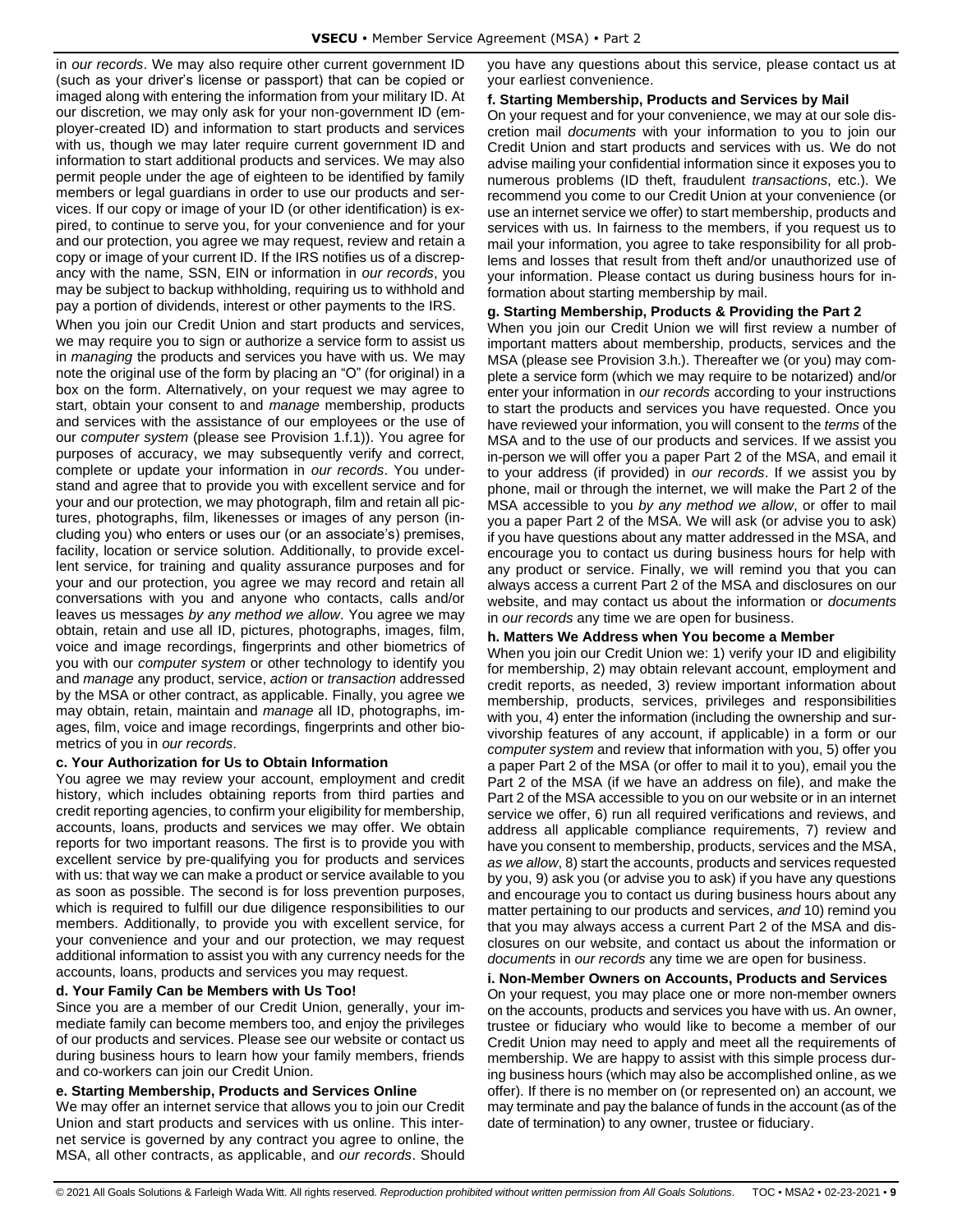#### **j. Denial of the Privilege of Membership**

We may deny the privilege of membership to a person for any reason not prohibited by law, including but not limited to, 1) ineligibility for membership, 2) failure to provide required documentation, information or ID, 3) information from a third-party report, 4) any lost or stolen check, card or access device, 5) overuse of *actions* on our products or services, 6) a breach of or unauthorized access to a product or service, 7) business or compliance purposes, 8) to stop or prevent a loss, 9) potential lack of capacity or victim of undue influence, 10) failure to comply with any *term* of a contract, 11) failure to use products or services to justify membership, 12) inactive or abandoned products or services, 13) chronic dissatisfaction with us, 14) disparaging our reputation, 15) default on any obligation, 16) causing us a loss, 17) not voluntarily repaying a loss, 18) previous expulsion, 19) anything unethical or unlawful concerning you or your or our business, 20) any alteration, forgery or fraud concerning you or your or our business, 21) any falsification or misrepresentation concerning you or your or our business, 22) any alleged crime concerning you or your or our business, 23) abuse of or threats to anyone associated with us, or 24) any other reason we believe is appropriate to *manage* the business of our Credit Union.

#### **k. Also Please Review the Four Important Disclosures**

We recommend you also review the "Electronic Funds Transfer Disclosure," the "Funds Availability Disclosure," the "Rate and Fee Disclosure" and the "Privacy Notice." These disclosures have specific application to this Provision as well as a number of other matters throughout the MSA. Most of these disclosures are found at the end of this Part 2, and are accessible to you separately from the Part 2 on our website or upon request from us.

## <span id="page-9-0"></span>**4. Account Ownership and Survivorship Features**

When you start an account, you acknowledge that we have explained and you have selected the ownership and survivorship features for that account as reflected in *our records*. You may start an account by yourself, referred to as a "one owner account," or with another person or persons, referred to as a "multiple owner account." You may also start an account as a trustee, custodian, representative payee, VA fiduciary, attorney-in-fact, estate representative, guardian, conservator or other fiduciary, as addressed in Provisions 4.d. through 4.i. You understand that it is your responsibility, and not our responsibility, to assure that the ownership and survivorship features of the account(s) you have with us coincide with your financial and estate planning needs. Because you are in control of the ownership and survivorship features of the account(s) with us, you irrevocably waive the right to dispose of the funds in the account(s) with us by will (Provision 4.j.).

**Important Note:** The ownership and survivorship features of each account you have with us are governed first by any service form created for that account, and second, if no form is used, by the ownership and survivorship features for the account entered into our *computer system* and *our records*. In the event there is a dispute or uncertainty about the ownership or survivorship features of any account, we may place a hold on the account and the funds in the account or deposit the funds with a court as explained in Provision 19.b.

#### **a. One Owner Accounts with Us**

A one owner account is a savings, checking or term (certificate) account started and used by you alone, where typically you maintain and own the funds in the account. As an owner you may *conduct transactions on* and *take actions* to start, confirm, maintain, review, change, add and terminate the account, products and services. On your death, the funds in the account will go to your estate and may be claimed by a representative of your estate or other claimant authorized by law. You understand that it is your responsibility (and not our responsibility) to inform a representative of your estate about any account with us. Alternatively, you may designate a person or organization as a beneficiary/Payable on Death payee (POD payee) on an account with us, as reflected in *our records*. If you designate a beneficiary/POD payee on an account, on your death the beneficiary/POD payee may claim the funds in the account upon presenting proof of death and ID.

If the sole beneficiary/POD payee on an account dies before you, on your death the funds in the account will go to the deceased beneficiary's/POD payee's estate. If this occurs, the funds may be claimed by a representative of the beneficiary's/POD payee's estate or other claimant authorized by law.

If the beneficiary/POD payee dies after you but before receiving funds in the account, the deceased beneficiary's/POD payee's estate may claim the funds in the account.

If you designate more than one beneficiary/POD payee on the account, on your death each beneficiary/POD payee may claim her or his (or its) equal share of the funds in the account by presenting proof of death of the owner and the beneficiary's/POD payee's ID. Each beneficiary's/POD payee's share of the funds in the account will be determined by dividing the amount of the funds in the account by the number of beneficiaries/POD payees designated on the account.

If a beneficiary/POD payee on an account with multiple beneficiaries/POD payees dies before you, on your death the deceased beneficiary's/POD payee's share of the funds in the account will go to her or his estate and not to any other beneficiary/POD payee on the account. If this occurs, the funds may be claimed by a representative of the beneficiary's/POD payee's estate or other claimant authorized by law.

If a beneficiary/POD payee dies after you but before receiving the deceased beneficiary's/POD payee's share of the funds in the account, the deceased beneficiary's/POD payee's estate may claim the deceased beneficiary's/POD payee's share of the funds in the account.

You understand that it is your responsibility (and not our responsibility) to inform a person or organization that she, he or it is a beneficiary/POD payee on any account with us. If a beneficiary/POD payee on an account dies before you, it is also your responsibility to notify us and change the account if you desire to do so. Please be aware your beneficiary/POD payee designations in our records do not apply to any retirement account or account life savings insurance, which have separate beneficiary designations.

As an owner you may maintain and *take actions* and *conduct transactions on* the account, products and services *as we allow*. You may also add an additional owner (or owners) to a one owner account. However, once you add an additional owner (or owners) to an account, that account becomes a multiple owner account (please see Provision 4.b.). Finally, for any obligation owed to us, our rights take priority over all other claims to the funds in an account unless otherwise required by law (please see Provisions 18. and 22.).

## **b. Multiple Owner Accounts with Us**

A multiple owner account is a savings, checking or term (certificate) account started, maintained and used by two or more owners who together own the funds in the account. Multiple owners have equal rights to *take actions* and *conduct transactions on* the account, products or services. These rights allow each owner alone to start, confirm, maintain, review, change, add, terminate and *conduct transactions on* the multiple owner accounts, products or services on behalf of all owners for any purpose. This includes an owner withdrawing funds, terminating and adding new accounts, products or services on behalf of all other owners. While any owner may *take actions* and *conduct transactions* alone, we may require all owners to consent in writing to the addition or removal of any owner to or from the account. Each owner owns the funds in a multiple owner account with right of survivorship. This means that when one owner dies, her or his interest in the account and the funds in the account are owned by the surviving owner or owners on the account. On the death of the final owner on the account, the funds in the account belong to that owner's estate and may be claimed by the representative of that owner's estate or other claimant authorized by law. You understand that it is your responsibility (and not our responsibility) to inform a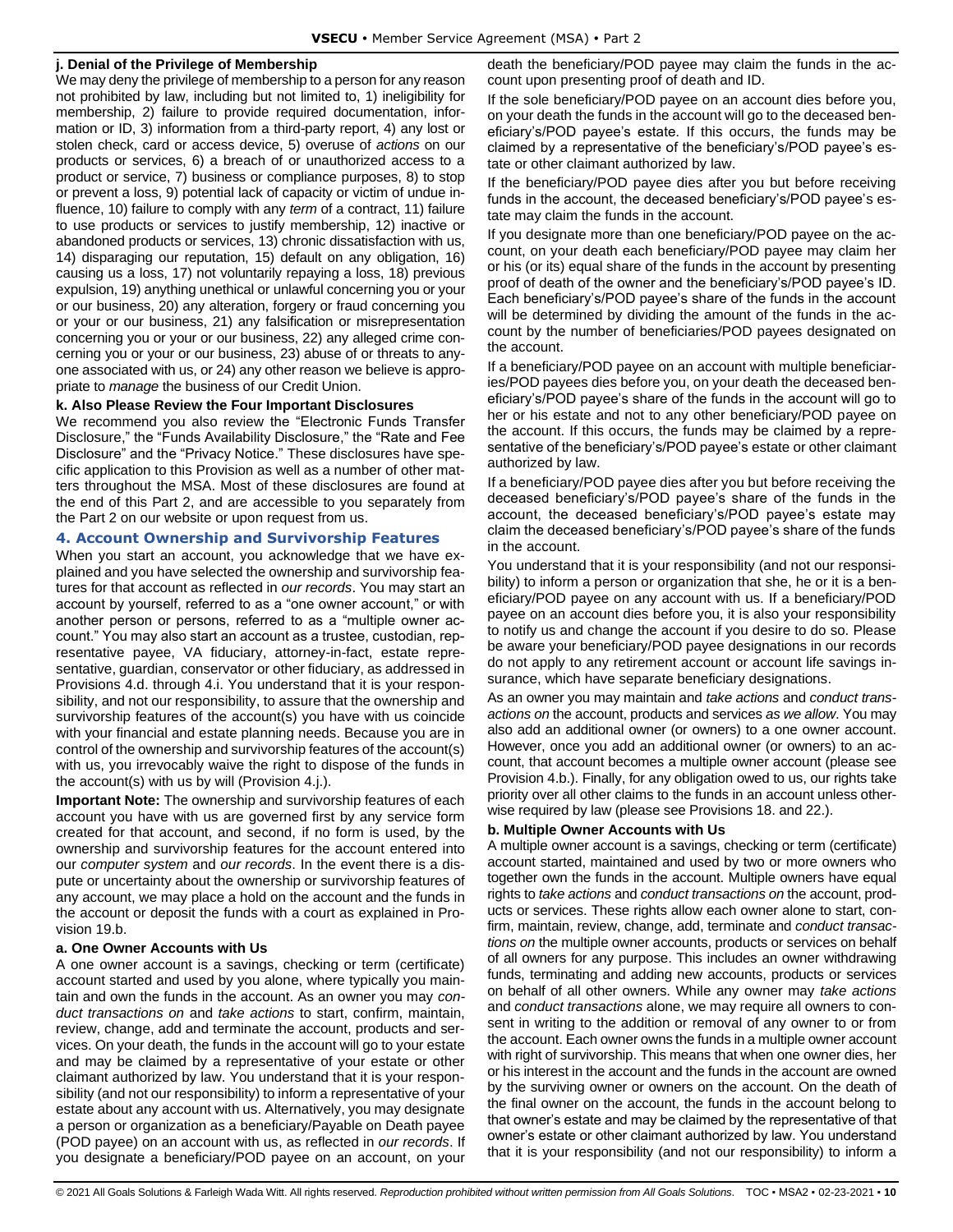representative of your estate about any account with us. If an owner on the account dies before you, it is also your responsibility to notify us and change the account. Alternatively, you may designate a person or organization as a beneficiary/Payable on Death payee (POD payee) on a multiple owner account as reflected in *our records*. On the final owner's death, the beneficiary/POD payee may claim the funds in the account on presenting proof of death of all owners and the beneficiary's/POD payee's ID.

If the beneficiary/POD payee on the multiple owner account dies before the last owner is deceased, on the last owner's death the funds in the account will go to the deceased beneficiary's/POD payee's estate. If this occurs, the funds may be claimed by a representative of the beneficiary's/POD payee's estate or other claimant authorized by law.

If the beneficiary/POD payee dies after the last owner on the multiple owner account dies but before receiving funds in the account, the deceased beneficiary's/POD payee's estate may claim the funds in the account.

If you as multiple owners designate more than one beneficiary/POD payee on the account (i.e., a multiple owner account with multiple beneficiaries/POD payees), on the death of the final owner on the account each beneficiary/POD payee may claim her or his (or its) equal share of the funds in the account by presenting proof of death of all the owners and the beneficiary's/POD payee's ID. Each beneficiary's/POD payee's share of the funds in the account will be determined by dividing the amount of the funds in the account by the number of beneficiaries/POD payees designated on the account.

If a beneficiary/POD payee on the account with multiple beneficiaries/POD payees dies before the last owner is deceased, on the last owner's death the deceased beneficiary's/POD payee's share of the funds in the account will go to her or his estate and not to any other beneficiary/POD payee on the account. If this occurs, the funds may be claimed by a representative of the beneficiary's/POD payee's estate or other claimant authorized by law.

If a beneficiary/POD payee dies after the last owner on the account is deceased but before receiving the deceased beneficiary's/POD payee's share of the funds in the account, the deceased beneficiary's/POD payee's estate may claim the deceased beneficiary's/POD payee's share of the funds in the account.

You understand that it is your responsibility (and not our responsibility) to inform a person or organization that he, she or it is a beneficiary/POD payee on any account with us. If a beneficiary/POD payee on an account dies before you, it is also your responsibility to notify us and change the account if you desire to do so. Please be aware your beneficiary/POD payee designations do not apply to any retirement account or account life savings insurance, which have separate beneficiary designations.

You understand and agree that any owner may sign the signature of any other owner on the account and guarantees the signature or authorization of any or all other owners for all *actions* and *transactions on* the account, products or services. You also agree we may permit an owner to deposit checks payable to any other owner in the account, with or without the endorsement of the other owner. Furthermore, by maintaining the multiple owner account, you consent to any *actions* or *transactions on* accounts, products and services by any other owner. All owners agree we have no duty to notify the owners of any *actions* or *transactions* by an owner acting alone. If you request us to designate a person as an owner by entering the owner's information in *our records* without signing or authorizing a form, you agree this person is an owner. You further agree this person may subsequently sign or authorize a form as an owner. All owners, alone and together, are responsible for any fees, costs, losses or liabilities incurred for any *action* or *transaction on* an account, product or service, regardless of which owner conducted or benefited from the *action* or *transaction*. If any owner owes us money for any reason, we may enforce our rights against all funds in any account on which that person is an owner, regardless of which owner deposited the funds in the account. You agree that a security interest granted by one owner, trustee or fiduciary of an account will continue to secure that owner's, trust's or fiduciary's obligation to us even after that person dies. Finally, for any obligation owed to us, our rights take priority over all other claims to the funds in an account unless otherwise required by law (please see Provisions 18. and 20.).

#### **c. Accounts for or with People under 18 Years of Age**

A person under eighteen (18) years of age may be an owner and start, use and maintain accounts, products and services with us *as we allow*. The owner may *take actions* and *conduct transactions on*  the accounts, products and services, and agrees to the *terms* of the MSA. We may require an owner under eighteen years of age to have another owner on the accounts, products or services who is at least eighteen years of age or older. All owners on a multiple owner account agree to be responsible to us, alone and together, for any *actions* and *transactions on* the accounts, products and services (please see Provision 4.b.).

#### **d. Accounts by Custodians under the UTTMA**

and services to hold the funds of a minor (a person less than the appropriate age under state law) under a state's Uniform Transfers to Minors Act. The account is a one custodian account used by you alone (unless multiple custodians are allowed by state law). You as the custodian are the owner on the account, in which you hold the funds for the exclusive benefit of the minor. Though dividends/interest are reported under the minor's name and SSN, you are the only person who may *take actions* and *conduct transactions on* the account, products and services. If you wish to designate a successor custodian on the account, you may ask us to include that person's name in *our records*. The successor custodian may claim the funds in the account in the event of your death or inability to serve. When the minor reaches the appropriate age under state law, it is your responsibility (and not our responsibility) to pay the funds in the account to the minor. You, as custodian, will still be the only owner on the account.

#### **e. Accounts by Representative Payees for SS Beneficiaries**

You may start, use and maintain an account and related products and services as a "representative payee" for a "Social Security beneficiary." We may require you to provide ID and documentation confirming your authority to act as a representative payee before starting the account. We may keep a copy of the documentation designating you as a representative payee for initial due diligence purposes. However, you agree that once you start and consent to the account, products and services, we may thereafter rely exclusively on the MSA.

You as a representative payee are the owner on the account in which you hold the funds for the sole benefit of the Social Security beneficiary. Though dividends/interest are reported under the beneficiary's name and SSN, you are the only person who may *take actions* and *conduct transactions on* the account, products and services. If we receive notice of a replacement representative payee (which we may require in writing) and decide to rely on the notice, you agree we may change the account for the replacement representative payee according to the notice, as reflected in *our records*. Alternatively, if we decide to rely on the notice, you agree we may terminate the account and issue a check to the representative payee in the name of the Social Security beneficiary. Finally, you agree to be responsible for legal advice we require to assist with or that results from any matter concerning the accounts, products or services for a representative payee (please see Provision 1.g.).

## **f. Accounts by VA Fiduciaries for VA Beneficiaries**

You may start, use and maintain an account and related products and services as a Veteran's Administration fiduciary (VA fiduciary) for a Veteran's Administration beneficiary (VA beneficiary). We may require you to provide ID and documentation confirming your authority to act as a VA fiduciary before starting the account. We may keep a copy of the documentation designating you as a VA fiduciary for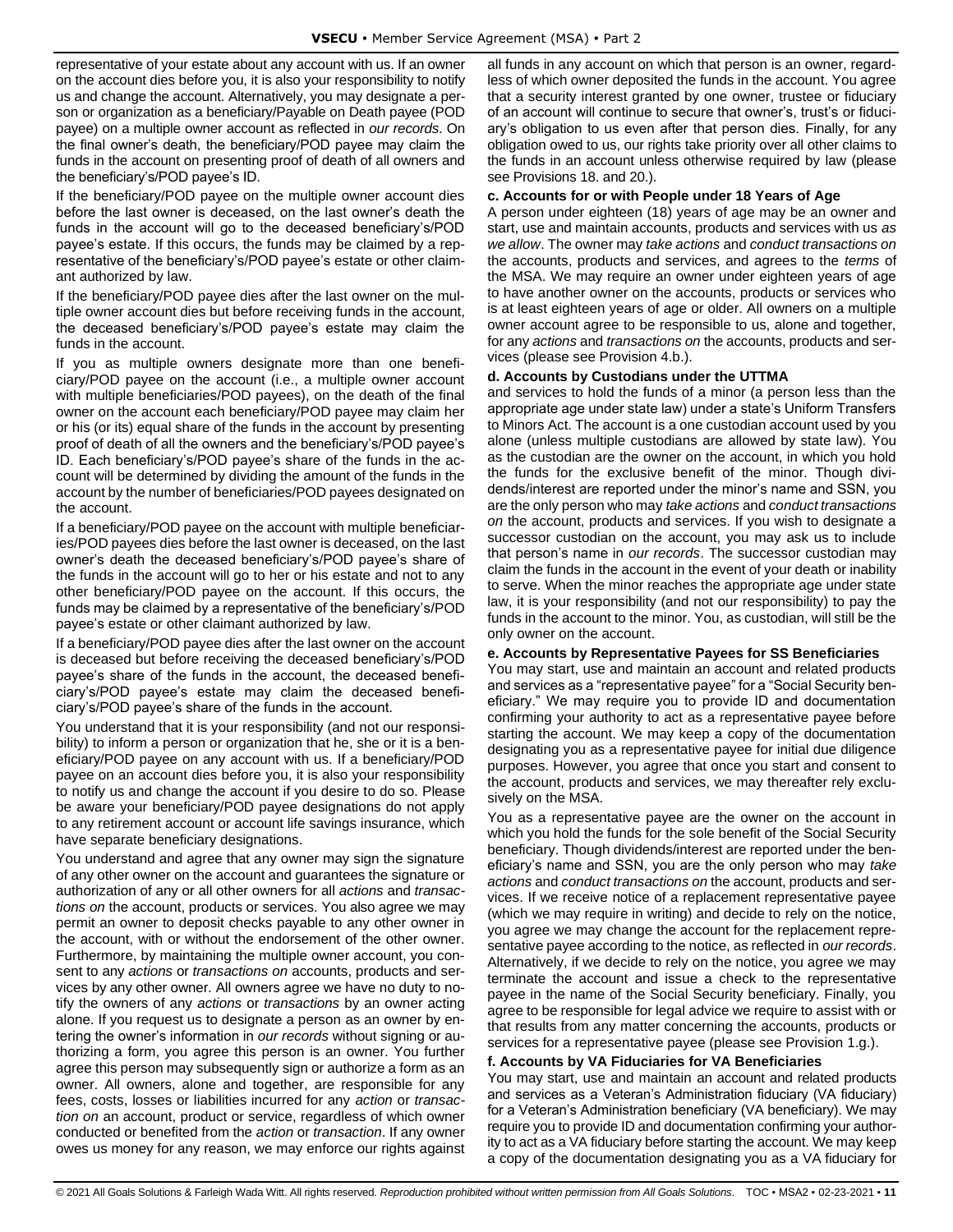initial due diligence purposes. However, you agree that once you start and consent to the account, products and services, we may thereafter rely exclusively on the MSA.

You as a VA fiduciary are the owner on the account in which you hold the funds for the sole benefit of the VA beneficiary. While dividends/interest are reported under the VA beneficiary's name and SSN, you are the only person who may *take actions* and *conduct transactions on* the account, products and services. If we receive notice of a replacement VA fiduciary (which we may require in writing) and decide to rely on the notice, you agree we may change the account for the replacement VA fiduciary according to the notice, as reflected in *our records*. Alternatively, if we decide to rely on the notice, you agree we may terminate the account and issue a check to the VA fiduciary in the name of the VA beneficiary. Finally, you agree to be responsible for legal advice we require to assist with or that results from any matter concerning the accounts, products or services for a VA fiduciary (please see Provision 1.g.).

#### **g. Powers of Attorney & Accounts, Products and Services**

If you give a person power of attorney to act as your attorney-infact, we may require that person to prove her or his ID and the validity and applicability of the power of attorney, before allowing the attorney-in-fact (hereafter referred to as the AIF) to *take actions* or *conduct transactions on* the accounts, products or services you have with us. You agree that we may *manage* the relationship with your AIF by placing her or him (or them) on the accounts, products and services you have with us as an AIF with a service form or in *our records.* We may also *manage* the relationship with your AIF *by any method we allow* in a manner we deem appropriate.

Your AIF and you agree that your AIF and you (and not us) are solely responsible for monitoring and fulfilling the duties and responsibilities of the power of attorney. We may keep a copy of the power of attorney documentation for initial due diligence purposes. However, you agree that once your AIF or you start and consent to the MSA, we may thereafter refer to and rely exclusively on the MSA. By using any product or service both your AIF and you agree to indemnify, defend, and hold us harmless from any loss, damage, claim or liability that occurs as a result of our reliance on the power of attorney. Your AIF and you further agree we may require your AIF to sign or authorize a *document* reconfirming this obligation. Because your AIF legally acts for you, we may require your AIF to sign or authorize a form as an AIF or authorize the AIF relationship by entering the information in *our records***.** This gives your AIF the right to act on your behalf with respect to the accounts, products and services you have with us. You understand that your AIF's authority to *take actions* and *conduct transactions* for you will continue until we receive notice of your death or that you terminated your AIF's authority, and we have a reasonable opportunity to act on that notice. Therefore, once we elect to honor your power of attorney, it is your AIF's and/or your responsibility to notify us if you terminate the AIF's authority to *take actions* and *conduct transactions on* the accounts, products or services, and your AIF's responsibility to notify us of your death.

If we receive notice that you have died or terminated your AIF's authority to *take actions* and *conduct transactions* (which we may require in writing), you agree we may terminate your AIF's authority on the accounts, products and services, and may continue to rely on *our records* thereafter. If we allow your AIF to *take actions* or *conduct transactions* as an AIF, the ownership and survivorship features of the accounts you have with us will not apply to your AIF personally (since she or he is, or they are, legally acting on behalf of you). If your AIF or you request us to allow your AIF to *take actions* or *conduct transactions* by entering the information in *our records* or *as we allow* without signing or authorizing a form or indemnification and hold harmless agreement, your AIF consents to the MSA and may *take actions* or *conduct transactions on* the accounts, products or services. Additionally, you agree that your AIF may subsequently sign or authorize a form or indemnification and hold harmless agreement, as we require.

You understand that your AIF may remove her or himself from the accounts, products and services you have with us, and that we have no duty to notify you of that removal. If an AIF decides to remove her or himself from the accounts, products and services, we may require her or him to notify us in writing or sign or authorize a form. An AIF's removal from the accounts, products and services, does not relieve the AIF from any responsibilities, obligations or liabilities for *actions* taken and *transactions* conducted as an AIF. Finally, you agree to be responsible for legal advice we require to assist with, or that results from, any matter concerning your power of attorney (please see Provision 1.g.). Alternatively, we may refuse to recognize the authority of a person with a power of attorney, if we determine that we cannot reasonably rely on the power of attorney, unless otherwise required by law.

#### **h. Accounts that Hold the Funds of a Trust**

You may start, use and maintain accounts, products and services to hold the funds of a trust. If you do so, you may be named as a trustee on a service form or in *our records*. You agree it is your responsibility as a trustee (and not our responsibility) to administer the accounts, products, services and funds according to the terms of the trust. You further agree that we are only providing you with accounts, products and services and are not assisting you with or advising you about the trust. For IRS reporting purposes, the name that appears first on a form or that is entered in *our records* generally must match the SSN or EIN that you certify on behalf of the trust. However, on your request, we may be able to write the full name of the trust on a form or in *our records* to explain the purpose and/or the ownership of an account, loan, product or service.

If you are the only trustee on an account, you have the same rights and responsibilities as an owner to *take actions* and *conduct transactions on* the account, products and services (please see Provision 4.a.). If two or more trustees are on an account, you have the same rights and responsibilities as an owner on a multiple owner account to *take actions* and *conduct transactions on* the account, products and services (please see Provision 4.b.). For all trustees' convenience, each trustee on a multiple trustee account agrees that any trustee acting alone may *take actions* and *conduct transactions on* accounts, products and services for all trustees on the accounts, products and services. By maintaining the multiple trustee account, you consent to any later *actions* or *transactions on* accounts, products and services by any other trustee. While any trustee may take actions and *conduct transactions* alone, we may require all trustees to agree to any additions or removals of any other trustee to or from the accounts, products and services. All trustees agree we have no duty to notify the trustees of any *actions* or *transactions* by a trustee acting alone. If you request us to designate a person as a trustee by entering the trustee's information in *our records* or *as we allow* without signing or authorizing a form, you agree this person is a trustee. You further agree this person may subsequently sign or authorize a form as a trustee. If you wish to name a successor trustee we can note that information in *our records* as well. A successor trustee may *take actions* and *conduct transactions* upon delivering proof satisfactory to us of her or his succession and authority to act as the current trustee of the trust. Until such proof is delivered and verified by us, a successor trustee has no rights to the account or to the funds held in the account.

We may keep a copy of the trust documentation for initial due diligence purposes. However, you agree that once you start and consent to the account, products, services and the MSA, we may thereafter refer to and rely exclusively on the MSA. By starting an account, loan, product or service for the trust, all persons or organizations associated in any way with the trust (i.e., all grantors, trustees, successor trustees, and beneficiaries), agree to indemnify, defend us against and hold us harmless from any loss, damage, claim or liability that results from any *actions* or *transactions on* the accounts, loans, products or services for the trust. You understand we may require any person or organization associated with the trust to sign or authorize an indemnification and hold harmless agreement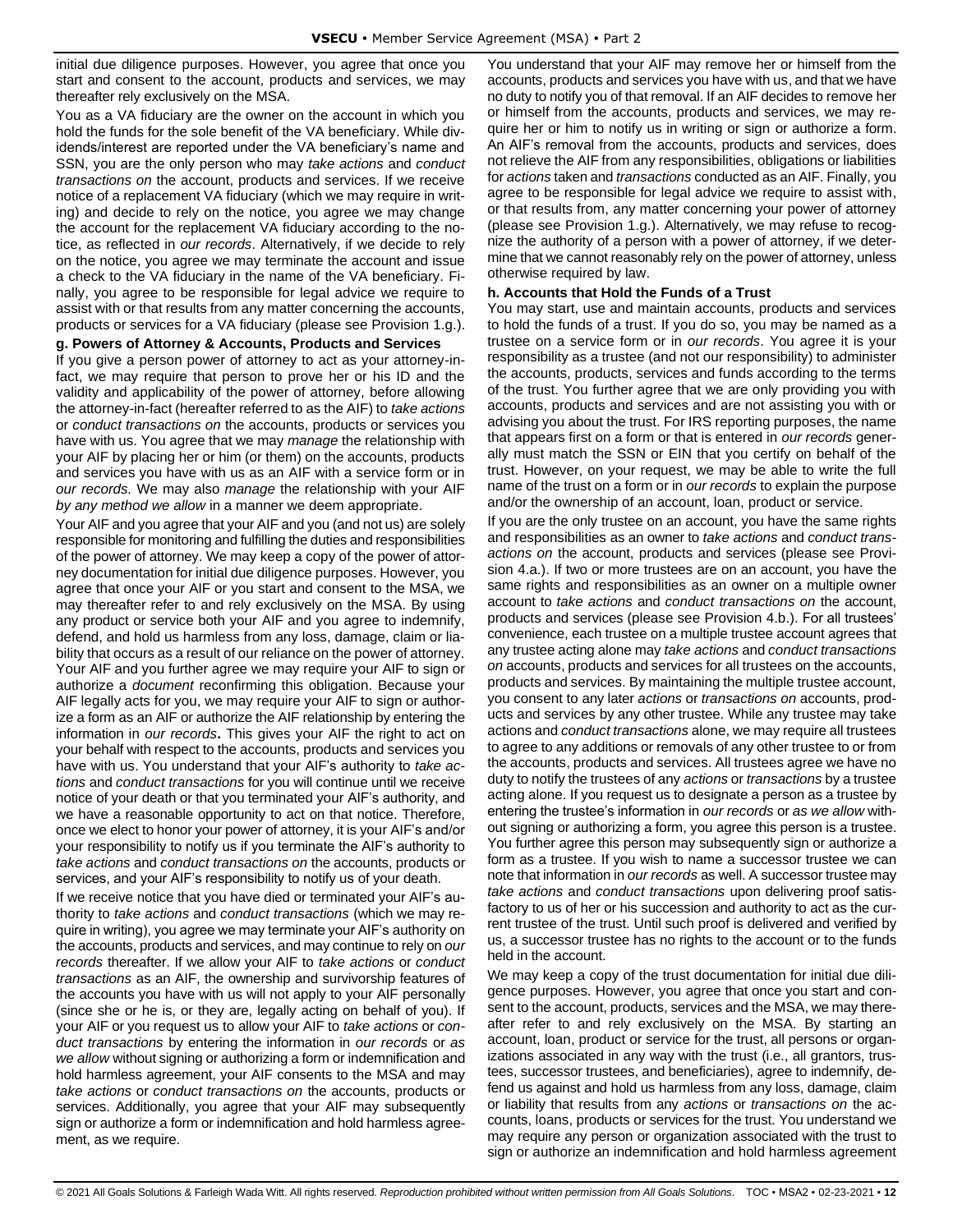along with her, his or its consent to the MSA. We may require you to prove your authority to negotiate a check payable to a trust before taking it for deposit, and may require you to deposit the check into an account for the trust. Finally, you agree to be responsible for legal advice we require to assist with or that results from any matter concerning the trust (please see Provision 1.g.).

#### **i. Accounts for Fiduciary Purposes**

You may start, use and maintain accounts, products and services to hold the funds of an estate, memorial, guardianship, conservatorship, fund or other fiduciary, legal or court ordered purpose with us (referred to in this Provision as the "fiduciary purpose"). You may be named as a fiduciary on the accounts, products and services on a service form or in *our records*. You agree that it is your responsibility as the fiduciary (and not our responsibility) to administer the accounts, products and services and funds for the fiduciary purpose. You further agree that we are only providing you with accounts, products and services for and are not assisting you with or advising you about the fiduciary purpose. For IRS reporting purposes, the name that appears first on a form or that is entered in *our records* generally must match the SSN or EIN that you certify on behalf of the fiduciary purpose. However, on your request, we may be able to write the full name of the fiduciary purpose on a form or in *our records* to explain the purpose and/or the ownership of an account, loan, product or service. To start the accounts, products and services, we may require and review a copy of the documentation addressing the fiduciary purpose, and your ID and authority to act as a fiduciary for that purpose. You agree that you, as the fiduciary on the accounts, products and services, are fully responsible for fulfilling the duties and responsibilities of the fiduciary purpose. We may keep a copy of the documentation designating you as a fiduciary for initial due diligence purposes. However, you agree that once you start and consent to the account, products, services and the MSA, we may thereafter refer to and rely exclusively on the MSA. If you are the only fiduciary on an account, you have the same rights and responsibilities as an owner to *take actions* and *conduct transactions on* the account, products and services (please see Provision 4.a.). If two or more fiduciaries are on an account, you have the same rights and responsibilities as an owner on a multiple owner account to *take actions* and *conduct transactions on* the account, products and services (please see Provision 4.b.).Your authority to conduct business with us as the fiduciary will remain in full force until we receive lawful notice otherwise. You, as the fiduciary, must notify us of any change to the fiduciary purpose that affects the accounts, loans, products and services. You warrant that all your *actions* and *transactions on* an account, loan, product or service will be for the sole benefit of the person or purpose for which you are acting. You agree we may rely on these representations and have no duty to examine subsequent authorizing documentation for compliance or inquire as to the powers and duties of you or any fiduciary. We also have no notice of any violation of fiduciary duties by you or any other fiduciary unless we observe the actual wrongdoing.

You acknowledge that we will not be liable for any losses due to your failure to notify us of unauthorized acts by a fiduciary or changes to the relationship between a fiduciary and the person or purpose for whom the fiduciary acts. By starting an account, product or service you and any fiduciary agree to indemnify, defend us against and hold us harmless from any loss, damage, claim or liability that results from 1) any *actions* or *transactions on* the accounts, loans, products or services, and 2) the unauthorized acts of a fiduciary on which we rely prior to any actual notice of any change in the fiduciary's authority. We may require any person associated with the fiduciary purpose to sign or authorize an indemnification and hold harmless agreement along with his, her or its consent to the MSA. Finally, you agree to be responsible for legal advice we require to assist with or that results from any matter concerning the fiduciary purpose (please see Provision 1.g.).

## **j. Waiver of Testamentary Account Distributions**

You understand and agree that it is your sole responsibility (and not our responsibility) to assure that the ownership and survivorship features of the accounts, products and services you have with us, as designated by you in *our records*, accurately reflect your personal, domestic, financial, business and estate planning needs. Matters you may want to consider include, but are not limited to, those created, changed or terminated by marriage, children, grandchildren, adoption, separation, divorce, remarriage, disability, retirement, death or as a result of any agency, power-of-attorney, guardianship, conservatorship, trusts, wills, businesses, corporations, partnership agreements, contracts, indebtedness, etc.

If permitted by applicable state law, you irrevocably waive your rights to make testamentary dispositions from any account, and do so with the understanding that the ownership and survivorship features of an account (such as "multiple ownership of an account with right of survivorship" and "beneficiary/POD payee" designations) control and supersede any inconsistent testamentary disposition. It is your responsibility to assure that the ownership and survivorship features of the accounts, products and services you have with us accurately reflect and take into consideration your personal, domestic, financial, business and estate planning needs. In addition, you can take action to start, confirm, maintain, review, change, add or terminate an account, product or service at any time as we allow. Therefore, you irrevocably waive your right to make a testamentary disposition of any account at our Credit Union, both now and in the future. You agree that since you are in complete control of the ownership and survivorship features of the accounts with us, and can take action to start, change, add or terminate the accounts at any time as we allow, on your death we may rely exclusively on the MSA and *our records* concerning all matters that affect the accounts, products and services you have with us.

#### **k. See the "Rate and Fee Disclosure"**

We recommend you also review "Rate and Fee Disclosure," which has specific application to this Provision as well as a number of other matters throughout the MSA.

## <span id="page-12-0"></span>**5. Product & Service Access, Transactions & Actions a. Authorization of Transactions and Actions**

Your signature on a form, *document* or *as we allow* (when required) is important for identifying you and allowing you to start, consent to, *take actions* and *conduct transactions on* our accounts, loans, products and services. On your request, we may agree to obtain your consent to *take actions* and *conduct transactions* on products and services with the assistance of our employees or the use of our *computer system* (please see Provision 1.f.1)). You understand and agree that all ID, photographs, images, film, voice and image recordings, fingerprints and other biometrics obtained when you take any *action* or conduct any *transaction* are *managed* by us as explained in Provision 3.b. To provide you with excellent service and for your and our protection we may require your physical signature or reconfirm your signature in-person or before a notary public prior to any *action* or *transaction on* an account, loan, product or service. We may also require your ID, a second form of ID and other (or updated) information (such as your physical address, SSN, birthdate, password, mother's maiden name, thumbprint or fingerprint, date and type of last *transaction*, other historical factual and confidential information, etc.) before you may *take action* or *conduct a transaction on* an account, loan, product or service.

You may deposit and withdraw funds by cash, check, EFT, wire or by any other method *we allow*. You may also authorize the payment of checks, other *transactions* or *actions by any method we allow*. You agree we may pay checks and honor *actions* or *transactions on*  an account, loan, product or service that contain your signature or authorization, even if you later claim the method of consent or the *action* or *transaction* was not authorized. On your request, we may allow you to include a legend on or notation in *our records* and on checks requiring two or more signatures or authorizations on your checks, *actions*, *transactions* or any other matter pertaining to the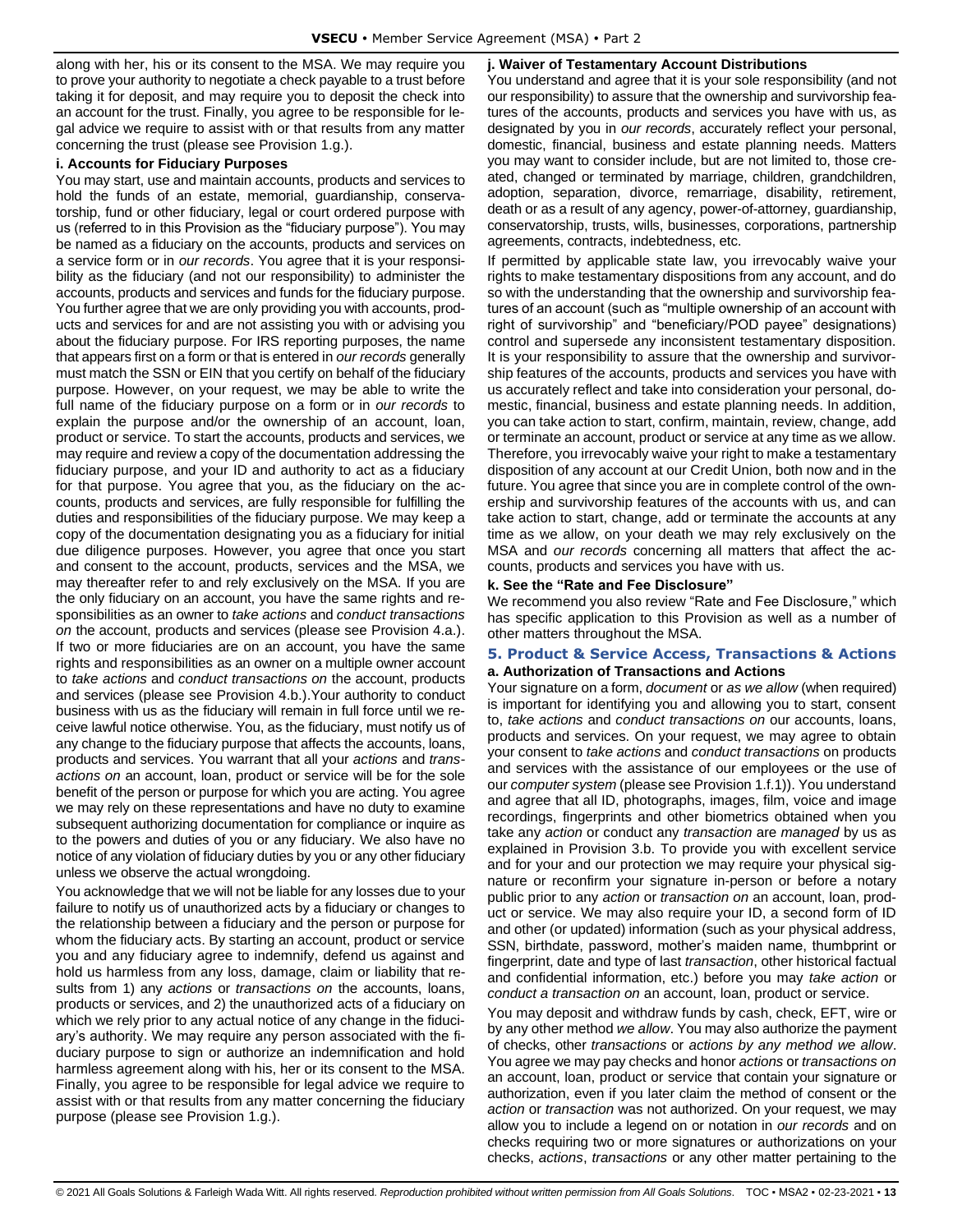accounts, loans, products or services you have with us. You understand this legend or notation requiring two or more signatures or authorizations may only be entered in *our records* or as *we allow*. You agree any such legend or requirement is for your convenience only, and it is your sole responsibility (and not our responsibility) to supervise your internal control affairs with all persons you authorize. You also agree we may pay a check, or honor any *action*, *transaction* or other matter pertaining to the accounts, loans, products or services with us, with only one signature or authorization by any person you authorize. You understand we have only allowed you to add a legend or requirement for two or more signatures or authorizations because you 1) are in the best position to address your own internal control affairs with the persons authorized, and 2) have agreed to take responsibility for and recover any loss that occurs from a violation of your requirement.

If we contact you about an *action* or *transaction on* an account, loan, product or service that you confirm is authorized (which our employee may note in *our records* or *as we allow*), you agree we may rely on your confirmation. If you share your information, password, code or PIN (or any other method of authorization *we allow*) with any person or organization, you agree you authorize *actions* or *transactions on* the account, loan, product or service conducted by this person or organization. You further understand that until you notify us and revoke your authorization, all *actions* or *transactions on* the account, loan, product or service conducted by this person or organization are authorized and genuine, even if they are not conducted for your benefit or according to your instructions. If you request and we agree to provide you with cash for any *action* or *transaction*, you understand once you are in possession of the cash, you (and not us) are completely responsible for its care and safekeeping from any loss, theft, damage or destruction. Should you have any concerns about the loss or theft of cash, please let us know and we may be able to provide you with one of our checks (for which there may be a fee). Additionally, for your and our protection and security purposes, you agree we may pay any person (including you) requesting a withdrawal in cash with a limited amount of cash, our check, an EFT or wire. You understand and agree these cash withdrawal options are appropriate since a person can obtain cash by depositing the check at her or his own financial institution, and we can schedule the delivery of cash for you on your request, for which there may be a fee.

#### **b. Transaction and Action Options & Required Forms**

When you *take action* or conduct a *transaction on* accounts, loans, products or services, we may require you to use a specific form or *document* to conduct or complete the *action* or *transaction*. If you do not use that form or *document*, for your and our protection we may refuse to honor, perform or complete the *action* or *transaction*. Whether an *action* or *transaction* is honored, completed or not, you are responsible for any loss or liability we incur as a result of your failure to use a required form or *document* or follow the *terms* of the MSA.

#### **c. Account Transfers by Wire or ACH**

We may offer wire transfers or ACH transfers that allow you to send or receive debits or credits to an account with us. We may require all wire transfers to be authorized in writing. When you initiate a wire or ACH transfer you may identify either the recipient or any financial institution by name and by account or identifying number. We (and other institutions) may rely on the account or other identifying number you give to us as the proper identification number, even if it identifies a different person or institution. You understand we may confirm the information on all wire requests before sending the wire. Once we have sent an outgoing wire, the transfer is final and cannot be stopped. If you provide incomplete or inaccurate written or verbal transfer instructions to us, we will not be responsible for any resulting wire transfer losses, delays or failed *transactions*. You understand international wire transfers may not be completed for several weeks or at all.

Wire transfers are governed by Federal Reserve Regulation J if the transfer is cleared through the Federal Reserve. ACH *transactions* are governed by the rules of the National Automated Clearing House Association (NACHA). You acknowledge that our processing of international *transactions* may be delayed if necessary to complete legally required screening. You must ensure that all international entries you initiate are designated with the appropriate international entry code as required by the NACHA rules. All entries will be credited to or debited from the account you have with us in U.S. dollars. Currency conversion will be at rates determined by, or available to, us or the Automated Clearing House. You will bear all currency conversion risk as well as all gains or losses associated with currency conversion for international entries. All wires and ACH transfers must comply with applicable U.S. law. If you use these services and receive funds by wire or ACH transfer, you agree to confirm the transfers by reviewing your periodic statement (or online service we offer), since we are not obligated to notify you when funds are received. While we may conditionally and provisionally credit the account you have with us for an ACH transfer, if we are not finally and ultimately paid for the transfer, we may reverse the credit to the account, in which case the sender will be deemed not to have paid you. If we cannot reverse the credit or you do not have sufficient funds in an account, you agree to reimburse us for the amount of the reversed transfer.

#### **d. Limitations on Account Transactions**

**1) Account Withdrawal Limitations.** You understand we have no obligation to honor a request to withdraw funds if you do not have 1) sufficient available funds in an account or 2) one of our overdraft services (please see "available balance" in Provision 6.i.). If a check or other transfer or payment order is presented against insufficient available funds in an account, you will be charged a fee. If there are sufficient available funds to pay some but not all checks or items drawn or presented against the account, we may pay or allow withdrawals for those checks, transfer or payment orders for which there are sufficient funds in any order we choose, according to applicable law and the *terms* of the MSA. There are a number of circumstances where you may not be able to withdraw funds from an account, including but not limited to: 1) our methods are inoperative due to emergencies or problems, 2) the product or service has been terminated, 3) we are unable to contact you, 4) failure to provide required documentation, information or ID, 5) failure to use a required method or *document*, 6) exceeding a limit or an amount set by us, 7) failure to meet a minimum balance for thirty (30) days, 8) deposited check funds are not available, 9) funds are collateral for an obligation, 10) any lost or stolen check, card or access device, 11) a breach of or unauthorized access to a product or service, 12) business or compliance purposes, 13) to stop or prevent a loss, 14) potential lack of capacity or victim of undue influence, 15) failure to comply with any *term* of a contract, 16) funds held or offset per a security interest or lien, 17) account and/or funds held for a dispute or uncertainty, 18) unpaid check(s) or EFT(s) for insufficient funds or stop payment orders, 19) deposited item(s) charged back for nonpayment or a claim, 20) a garnishment, levy or similar legal claim or notice, 21) default on any obligation, or 22) our belief that an *action* or *transaction* may be fraudulent. To comply with the law and to protect you and the members of our Credit Union, you understand we may require written notice of your intent to withdraw funds from an account you have with us at least seven (7) calendar days and up to sixty (60) calendar days before the time you would like to make the withdrawal. Finally, you understand in the event any account is overdrawn, any loan is past due, or you are otherwise in default under any contract with us, we may suspend your ability to conduct *actions or transactions* to any or all accounts, products, services, until you have resolved the matter with us.

**2) Account Transaction Volume Limitations.** We may limit the number of items deposited and the frequency of deposits and other *transactions* you can make each day to the account(s) you have with us. The date we use to determine the number of *transactions* is the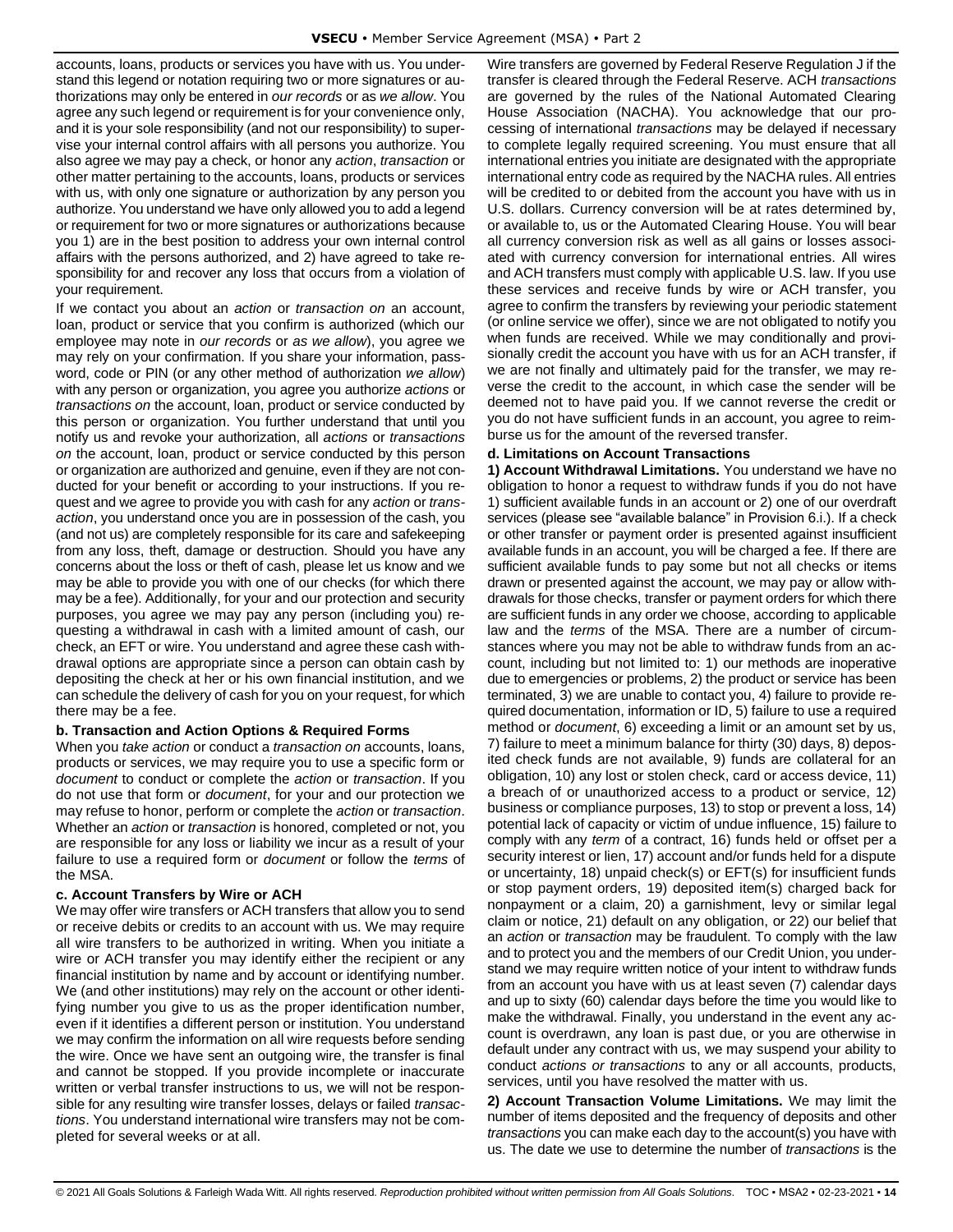date a *transaction* is posted to (actually credited to or debited from) an account, rather than the date you conducted the *transaction*. Should the *transactions on* an account with us exceed the limitations we establish, we may limit your *transaction* activity, charge a fee or terminate the account. You understand if *we allow* or honor a *transaction* that exceeds these restrictions (a nonconforming *transaction*), we are not required to allow or honor any future *transaction* that exceeds these restrictions.

**3) Limits on ATM Transactions.** For your and our protection, we may limit the number and dollar amount of cash withdrawals at ATMs. We may also limit the number and amount of deposits by cash and check at ATMs. Our current limitations on ATM cash withdrawals are stated in the "Electronic Funds Transfer Disclosure" at the end of this Part 2 of the MSA. Should you need to make withdrawals and deposits that exceed our ATM limits, you may come to our branch any time we are open for business.

#### **e. Accounts May Not be Transferred to Others**

The accounts you have with us are non-negotiable, non-assignable and non-transferable to another person or organization. This means you may not endorse, negotiate, transfer, secure or pledge any account and the funds in that account to a person or organization other than us for any reason. Unless a person's name appears on a service form or is in *our records*, she or he may be denied access to all accounts, products and services and all funds and information pertaining to the accounts, products and services unless otherwise required by law.

#### **f. When a Transaction or Action May be Refused**

Generally to conduct an *action* or *transaction* on an account, product or service with us, you must be an owner, trustee or fiduciary on the account, product or service. For your and our protection, you understand we may refuse an *action* or *transaction on* an account, loan, product or service for any reason not prohibited by law, including but not limited to, 1) our methods are inoperative due to emergencies or problems, 2) we are unable to contact you, 3) failure to provide required documentation, information or ID, 4) failure to use a required method or *document*, 5) exceeding a limit or an amount set by us, 6) failure to meet a minimum balance for thirty (30) days, 7) inactive or abandoned products or services, 8) deposited check funds are not available, 9) funds are collateral for an obligation, 10) any lost or stolen check, card or access device, 11) a breach of or unauthorized access to a product or service, 12) business or compliance purposes, 13) to stop or prevent a loss, 14) potential lack of capacity or victim of undue influence, 15) the product or service has been terminated, 16) failure to comply with any *term* of a contract, 17) funds held or offset per a security interest or lien, 18) account and/or funds held for a dispute or uncertainty, 19) unpaid check(s) or EFT(s) for insufficient funds or stop payment orders, 20) deposited item(s) charged back for nonpayment or a claim, 21) a garnishment, levy or similar legal claim or notice, 22) default on any obligation, 23) limited to a savings account and voting by mail, 24) ineligible for membership, 25) membership terminated, 26) notification of death, 27) anything unethical or unlawful concerning you or your or our business, 28) our belief that an *action* or *transaction* may be fraudulent, 29) any alteration, forgery or fraud concerning you or your or our business, 30) any falsification or misrepresentation concerning you or your or our business, 31) any alleged crime concerning you or your or our business, 32) abuse of or threats to anyone associated with us, or 33) any other reason we believe is appropriate to *manage* the business of our Credit Union.

## **g. Transactions and Actions Online**

We may offer an internet service that allows you to *take actions* or *conduct transactions on* products or services with us online. For your convenience, and in order to remind you to go online to start the service, we may note your request for this internet service on a form or enter it in *our records*. This internet service may be governed by a contract you agree to online, the MSA, all other contracts, as applicable, and *our records*. Should you have any questions about this service, please contact us at your earliest convenience.

## <span id="page-14-0"></span>**6. Your Use of a Checking Account with Us a. Completing Your Checks and Check Register**

When you write a check drawn on a checking account with us, you must write your payee's name, complete the numerical and written amount lines on the check and sign your name. Always begin by writing the payee's name and the amounts at the start of the farleft side of these lines to avoid leaving any spaces; this will reduce the risk of your check being altered. It is also important to draw a line after the payee's name and after the written amount to protect yourself against alterations. Please make sure all information you write on your check is legible. Finally, make sure the numerical and written amounts of your check match, since the written amount is likely the amount we may pay from the account. If the amounts do not match, you agree we may pay either amount or return the check unpaid, at our sole discretion.

Once completed, you should write the check number, amount, date, payee's name and purpose in your check register or payment records, and deduct the amount of the check from the account balance. This helps you to keep track of the current balance of an account, which in turn helps you avoid insufficient funds or overdraft fees (please see Provisions 6.i. through l.). It also allows you to detect and report checks with alterations and forged drawer's signatures (please see Provision 15.b.). Please use dark permanent ink (preferably black ink) to complete and sign your checks. You agree you are responsible for any losses incurred for your checks if you do not use a dark permanent ink when writing your checks. You should also keep your checks in a secure location and separate from your ID so they are not stolen from you. If the account is a multiple owner, trustee or fiduciary account, each owner, trustee or fiduciary may sign (or authorize), issue and endorse checks in the other owner's, trustee's or fiduciary's name. If you require more than one signature on a check drawn on an account with us, you agree we may pay that check regardless of the number of signatures on it if the check is issued by a person authorized to *conduct transactions on* the account (please see Provision 5.a.). You understand when you write a check you are ordering us to pay the check, and that payment is proper even if you did not completely fill out or sign your check.

## **b. Please Use the Check Forms We Provide**

For your protection, when starting a checking account you agree to use the checks we make available that we refer to as, "your checks." Your checks are actually forms (check forms) provided to you by our approved associate. It is important that you use our associate-provided checks because 1) the security features help protect against fraud losses, and 2) the forms help us confirm that a check is your check when presented for payment. Using any other check form may indicate fraud, and you agree we may refuse to pay it if we believe our refusal may prevent a loss, and is not dishonor or wrongful. Alternatively, if you use and we pay a check not provided by our associate that results in any loss or fees, you agree to be responsible for any loss and fees incurred. The reason you are responsible for any loss and fees is because in order to obtain check forms from another organization or person, you must provide your information to unknown people, any of whom may create a fraudulent check drawn on the account. Accordingly, we use an associate's check forms to help avoid losses, and require owners, trustees and fiduciaries to take responsibility for all losses and fees for not using these forms.

#### **c. Dates on Your Checks**

We may pay a check you write regardless of its date or language limiting payment to a certain time (for example, "stale dated" or "postdated" checks or checks bearing a "void after" date legend). However, we are not obligated to pay a check before its date or more than six (6) months after its date. Attempts to limit payment of a check by date or language are ineffective because 1) checks presented as EFTs or other transfers may not include the date, 2) our processing technology may not allow for the examination of a date, and 3) a person in possession of your unpaid check may take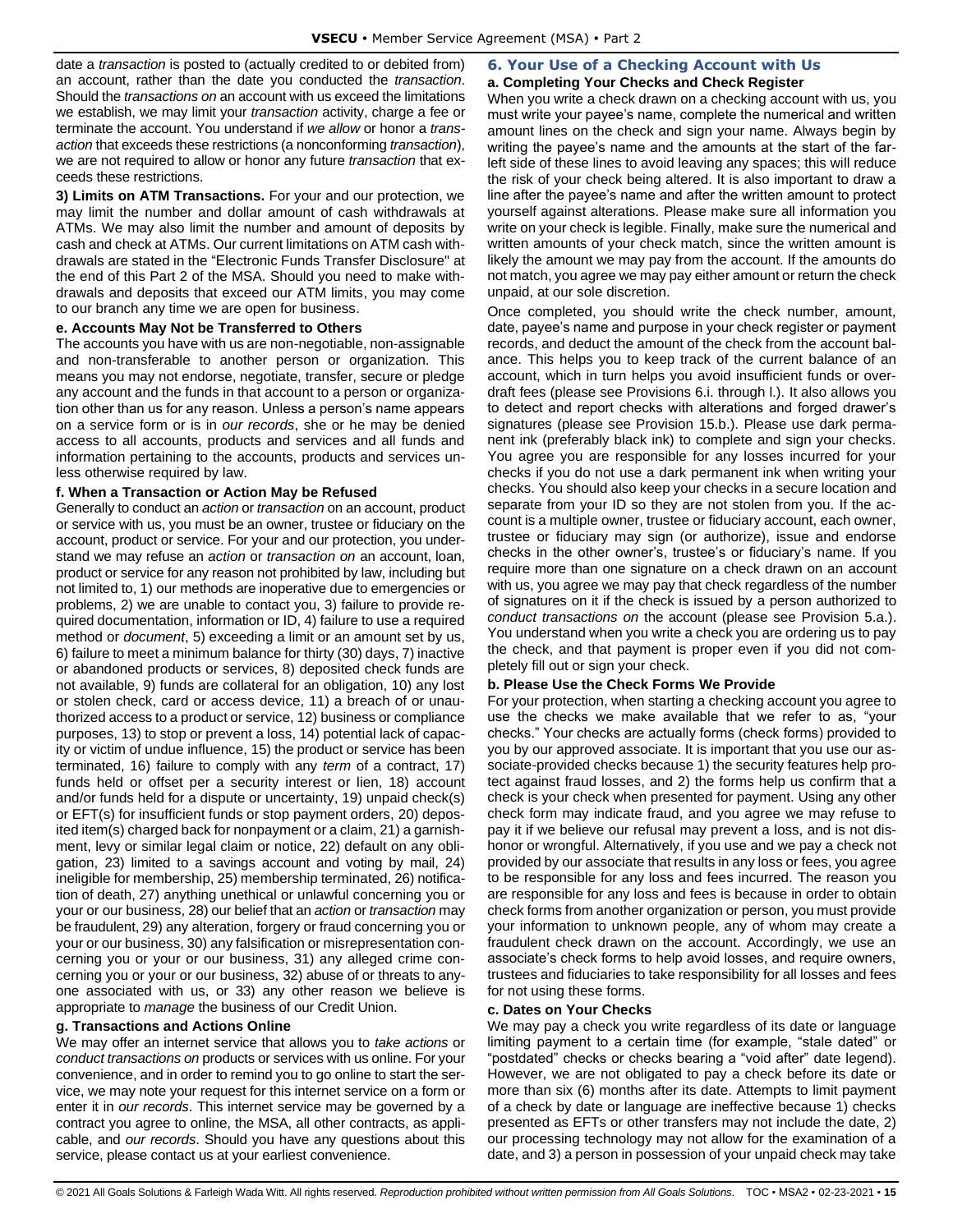legal action against you for the amount and costs. If you do not want an outstanding check paid, you may place a stop payment order on the check (please see Provision 6.d.). Similarly, if you notify us and we agree not to pay a check before its date (often referred to as a "postdated check"), that notice will only be effective if it allows us a reasonable amount of time to act on and not pay the check. For the notice to be effective we will need your name, your number, the check's number and date, amount and the payee's name. You understand that failure to fulfill any of these requirements may result in payment of the check. If you fulfill these requirements, we will return the check as postdated and charge you a fee to cover some of our employee's time. Should you request us to cancel a postdated check notice, we may also charge you a fee to cover some of our employee's time.

#### **d. Stop Payment Orders on Your Checks and ACHs**

You may request us to stop payment on any check drawn on or ACH debit scheduled from a checking account you have with us by a stop payment order *as we allow***,** which we may require to be confirmed in writing. Your request (order) to stop payment will be effective only if we have a reasonable amount of time to act before the check is presented or the ACH entry is transmitted to us. For the request (order) to stop payment to be effective we will need your name, your number, check number, the date of the check or ACH entry, the name of the payee and the amount of the check or ACH entry. You understand that failure to comply with any of these requirements may result in payment of the check or ACH entry. If you fulfill these requirements, we will return the check or ACH entry and require a service charge to cover some of our employee's time. Should you request us to cancel a stop payment order and pay the check or ACH entry, we may also require a service charge to cover some of our employee's time. For your convenience, we may agree to a verbal stop payment order that will expire after fourteen (14) calendar days unless you confirm that order in writing or *as we allow*. A stop payment order on a check placed or confirmed in writing will be effective for six (6) months and can be renewed for an additional six (6) months for a service charge. A stop payment order on an ACH entry will continue until the entry is returned or until you cancel the stop payment order (which may require the payment of a service charge). We have no duty to notify you when your stop payment order will or has expired.

You understand that although you may stop the payment of your check, generally the person or organization in possession of the check may recover the full amount of the check from you (which may include interest and costs). In addition, if you owe money to the payee of the check or ACH entry, stopping payment on the check or ACH entry means you will not have paid the money to that person. In the unlikely event we pay a check or ACH despite a timely, accurate and complete stop payment order, we may be obligated to credit the account you have with us. We also may not be obligated to credit the account and you will need to address the matter with the payee. If we issue a credit to the account, you agree to sign or authorize a statement explaining the dispute with your payee, and assist us in taking legal action against any and all persons or organizations to recover our loss. You understand if you repeatedly place stop payment orders on your checks drawn against insufficient funds, we may consider that account abuse and may terminate the account.

#### **e. No Stop Payment On Our Cashier's or Teller's Checks**

If we provide you with one of our checks that is payable to you or that you have requested us to make payable to another person or organization, it is your sole responsibility to make sure you want the person or organization to be paid with the check before you deliver the check to that person or organization. You understand that if you give our check to a person or organization, and afterwards become displeased with the person, organization or *transaction* and do not want the check paid, *we will not be able to stop payment on our check.* If you have any doubt about the person, organization or *transaction*, do not give the check to that person or organization, since we will not be able to stop the payment of the

check. Should you change your mind and decide not to use one of our checks, you may return the actual physical check to us and request a refund for the amount of the check.

#### **f. Conversion of Checks to Electronic Fund Transfers**

In some circumstances, a person, merchant or other organization can convert your check and check information into an EFT and debit the account you have with us. The conversion of your check to an EFT is covered by the "Electronic Funds Transfer Disclosure," which is part of the MSA (and is found at the end of this Part 2). You agree we may honor the EFT and debit the account just as if the original check was presented for payment. Should a person or organization convert your check to an EFT, you will have to contact that person or organization if you wish to access a copy of your check. You understand that if we return your check to an organization unpaid for insufficient funds or stop payment, the organization may try to represent the check as an EFT. The EFT that represents the dishonored check will be treated as a re-presented check.

#### **g. Presentment of Your and Our Checks**

For your and our protection, compliance purposes and to cover costs for our members, we may require any person presenting your or our check to comply with our due diligence requirements before we pay the check. These requirements may include, but are not limited to, the presenter supplying us with her or his ID, SSN, birthdate, physical address and authority to present (negotiate) the check. We may also require the person to sign a statement of receipt, place her or his thumbprint or fingerprint on the check and pay a fee. If a check is payable to two or more persons (whether payable sequentially or together), we may require all payees or endorsers to sign the check in-person at our Credit Union (or *as we allow*) to assure all endorsements are valid. You agree that if a person presenting a check declines to carry out any of these requirements, we may refuse to pay the check, and that our refusal is not dishonor or wrongful since this person has not complied with our presentment requirements. (A presenter always has the option to deposit and receive funds for the check at the presenter's own financial institution). For your and our protection, checks presented after our 2 p.m. cut-off hour may be treated as if presented on the next business day we are open. You agree to be responsible for legal advice we require regarding any matter concerning a check drawn on an account you have with us (please see Provision 1.g.). Also, for your and our protection and security, we may pay a person presenting your check with our check or an EFT, and we may decline to pay this person with cash. You understand and agree that payment with our check is not wrongful since this person can obtain cash by depositing the check at her or his own financial institution. Additionally, for your and our protection and security purposes you agree we may pay any person (including you) presenting our check with a limited amount of cash, our check or an EFT, and may decline to pay the check entirely with cash. You understand and agree these payment options are appropriate since a person presenting our check can obtain cash by depositing the check at her or his own financial institution, and we can schedule the delivery of cash to you on your request, for which there may be a fee.

#### **h. Our Use of Automated Collection and Payment Processes**

We use electronic check deposit, transmission, presentment, payment and return technology to *manage* the greatest number of checks in the most cost-effective manner for the benefit of the members of our Credit Union. These automated processes rely on and can only recognize information in the Magnetic Ink Character Recognition (MICR) line at the bottom of the check, which contains your number, amount of the check and check number. To achieve these cost efficiencies for our members, you agree when we pay or take a check for deposit and collection we may disregard all information on the check (including notes and legends) other than 1) the identity of the institution the check is drawn on, and 2) the information encoded in the MICR line (whether consistent with other information on the check or not). You also agree when we pay a check without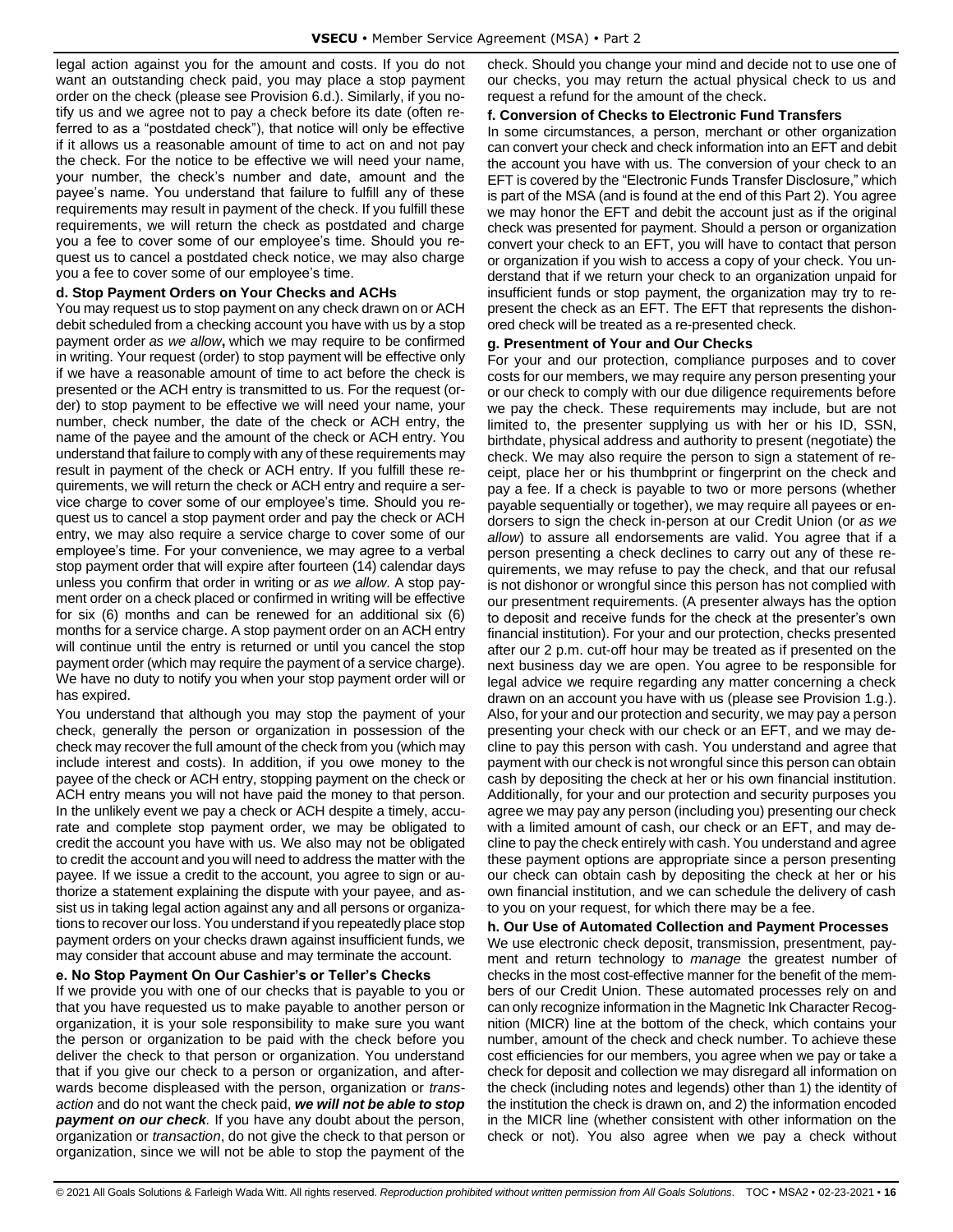physically or visually examining it, it does not mean we failed to exercise ordinary care in paying the check.

#### **i. Determination of Available Balance to Pay Items**

Checks and other *transactions on* a checking account with us are paid based on your available balance, and not the *current balance* (also called "*actual balance*"). Your *current balance* is the actual amount of funds in the account (based on credits and debits posted to the account at that time). Your *available balance* is generally equal to the *current balance*, less the amount of any holds placed on recent deposits, holds placed for other reasons, and holds for pending *transactions* (such as debit card purchases) we have authorized but have not yet posted to the account. If an item presented for payment against the account exceeds the *available balance*, we will treat it as presented against insufficient funds even if the *current balance* exceeds the amount of the item (please see Provision 6.k.).

## **j. The Order in which Checks and Other Items are Paid**

In general, we pay checks and other *transactions* in the order they are presented to us, regardless of when you issued or authorized them. Insufficient funds balances on accounts may result from 1) checks paid, 2) holds on funds of deposited checks, 3) ACH debits such as online bill payment *transactions*, 4) payments authorized by an owner or other withdrawal requests, 5) items deposited by an owner and returned unpaid by the paying institution, and 6) imposition of requested or required fees. Checks and ACH debits may be presented to us in batches or data files, and are paid when we process the data file. Checks in the same data file are processed in low to high amount order. Checks presented for payment at our branch are processed at the time of payment. Debit card *transactions* are processed when transmitted to us, which may occur immediately or up to several days later. You understand that the merchant or its processor (and not us) determines when the *transaction* will be transmitted to us. When a merchant obtains authorization for a debit card *transaction*, we place a temporary hold against the funds in the account for the amount of the authorized *transaction*. In some cases, such as restaurants, gas stations, or car rental *transactions*, there may be a hold for an initially authorized amount, but the *transaction* is submitted at a different amount. You should be certain there are sufficient funds in your available balance at all times to pay checks or *transactions*, or they will be handled according to the overdraft and insufficient funds *terms* of the MSA, or paid under one of our check overdraft services if applicable. This Provision reflects our practices in effect at the time the MSA was prepared. You agree we may change these practices at any time without prior notice to you to address data processing constraints, changes in law, regulation, clearing house rules or to *manage* the business of our Credit Union.

## **k. Insufficient Funds to Pay Checks and Other Items**

If the available balance of funds in a checking account are not sufficient to pay a check or other item presented on the account, we may return it for insufficient funds, and charge a fee for the dishonored check or item (as explained in Provision 9.). You understand we have no duty to notify you if there are insufficient funds to pay your check or other items drawn on an account: *this is a matter you must pay attention to and are responsible for*. If we pay a check or transfer that exceeds the available balance in an account, you agree to immediately repay us the amount of the paid check or transfer and any fee for that service, unless otherwise addressed by the MSA or other contract with you. If we pay a check or transfer that exceeds your available balance, it does not mean we will pay a check or transfer that overdraws an account in the future. If we charge an account you have with us for any obligation you owe, you understand the balance thereafter may be insufficient to pay a check or item drawn on the account, and we will rightfully refuse to pay the check or item for insufficient funds. If we return an item for insufficient funds, the payee (or the payee's institution) may re-present it. Each presentment against insufficient funds will result in a separate fee. Finally, if we are repeatedly presented with checks or items drawn on an

account for insufficient funds, we may consider that account abuse and may terminate the account.

#### **l. Payment of Checks & Items that Overdraw an Account**

**1) Account & Lending Overdraft Transfer Payment Services.** To assist you when you want or need your checks and Electronic Fund Transfers (EFTs) paid we may provide you with check overdraft payment protection services. If you qualify for one or more of these services and we agree to provide the service to you, we will pay your checks or EFTs drawn on the account with insufficient funds by transferring funds from another account or pursuant to a loan agreement to the checking account, and charge you a fee as stated in the "Rate and Fee Disclosure." Transfers from the savings accounts are in \$50 increments if the available balance in the savings account is sufficient to cover the overdraft. If the balance in the savings account is not sufficient to cover the overdraft(s), any available balance will be transferred daily into the checking account as long as the checking account is negative. See the "Rate and Fee Disclosure" for fees related to overdraft transfers. Transfers from the savings account(s) to the checking account are covered by this MSA and our "Electronic Funds Transfer Disclosure" (which are part of this MSA and are provided in this Part 2), whereas transfers from a loan to the checking account are governed by a separate loan agreement. You agree that we may apply funds deposited to the account(s) to your outstanding overdrafts and fees, regardless of the source, which specifically includes directly deposited government entitlements or benefits such as Social Security deposits.

**2) Overdraft Privilege Payment Services.** If you have a checking account with us and are in good standing, you may use our Overdraft Privilege service which allows you to overdraft the account up to a set limit of \$500. To be in good standing requires that you have a checking account for at least thirty (30) calendar days, be eighteen (18) years of age or older, to have not caused us a loss and you must not have any bankruptcy filing, tax levy and/or garnishments on file. Also, you must make an aggregate deposit equal to or greater than the Overdraft Privilege service limit in the last 60 days. If you qualify, we may pay your overdrafts up to a total of \$500 and charge you a fee as stated in the "Rate and Fee Disclosure." This service will not apply to non-recurring debit card transactions unless you notify us that you would like to opt in to coverage of such transactions, in accordance with any notification procedures that we may require. If you use this service, we will notify you of the amount paid, including the fee per transaction, and you will have thirty (30) calendar days to reimburse us for paid checks, items, EFTs and fees. For more information on this service, please contact us at 802-371-5162 or toll free at 800-371-5162.

## **m. Your Lost or Stolen Checks: Notify Us Immediately!**

If your checkbook, a box of checks or a check is lost or stolen, please contact us immediately at 802-371-5162 or toll free at 800- 371-5162. The sooner you contact us, the less liability you have for unauthorized checks drawn on the account, and the sooner we can provide new checks, a new account and new number as required. When you notify us that your checks are lost or stolen, we may require you to sign or authorize a notice (*as we allow*) so we can rightfully refuse to pay the check(s) if presented for payment. You further agree that for your and our protection we may terminate an existing account and provide you with a new account (and potentially a new number to replace your number) to avoid a loss to you or us. In fairness to our members, we may charge a fee for all replacement costs when you lose your checks. However, there will not be a fee when your checks are stolen. If you give, mail or send your check to your payee (such as a creditor) who informs you that your check is purportedly lost or stolen, please contact us immediately at 802-371-5162 or toll free at 800-371-5162. When you notify us that your check to a payee is lost or stolen, for your and our protection you agree to sign or authorize a notice (*as we allow*) so we can rightfully refuse to pay the check if presented for payment.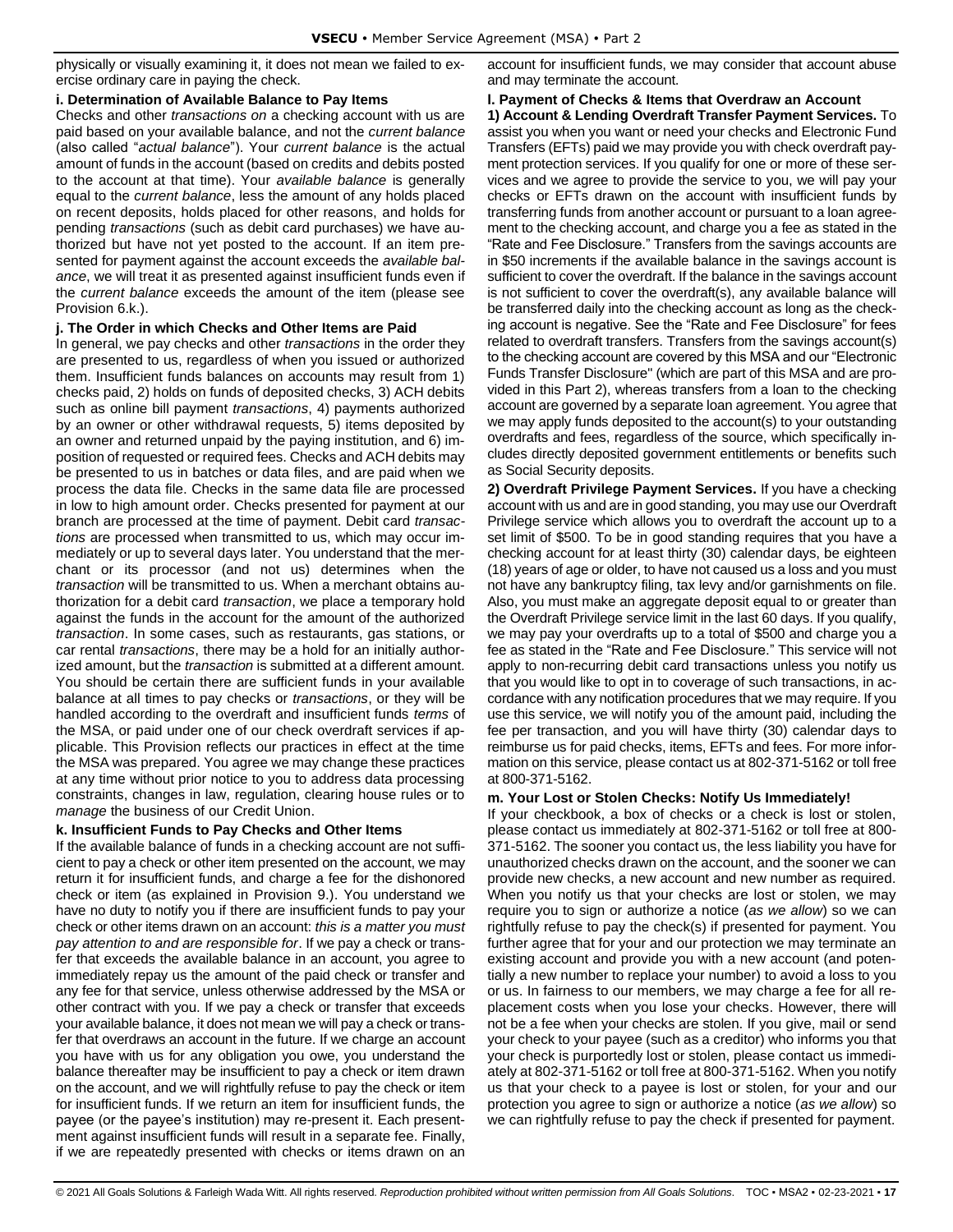## **n. Lost or Stolen Cashier's or Teller's Checks**

If one of our cashier's or teller's checks in your possession is lost, stolen or destroyed, you (and your payee if applicable) agree to sign or authorize a notice (*as we allow*) so we may rightfully refuse to pay the check if presented for payment. We may require you (or your payee if applicable) to post a bond, furnish us with collateral or a security interest in collateral, or wait ninety-one (91) calendar days from the date of the check, to receive a replacement check or refund. If you do not receive one of our checks that was sent or mailed to you, you agree to sign or authorize a notice (*as we allow*) so we may rightfully refuse to pay the check if presented for payment. At our discretion, we may require you to post a bond or furnish us with collateral or a security interest in collateral, prior to obtaining a replacement check or refund for our check that you did not receive.

**1) Delivery of Our Checks to You.** When you request one of our cashier's or teller's checks and are unable to take possession of the check in-person, we may send the check to you by a secure delivery service. This service may include but is but not limited to using Federal Express or United Parcel Service, which require your signature and proof of receipt. We use this secure method to deliver our checks for your and our protection to assure only you receive the check, and to spare you from having to post a bond and/or furnish collateral. Since this service is for your convenience and protection, you may be responsible for the cost of this method of check delivery. If you authorize us to deliver the check to you by regular U.S. mail, you agree to all time delays and to repay all costs and losses if the check is lost or stolen.

#### **o. Your Checks & Family Members, Friends and Employees**

If you report your check has been forged or altered, we will investigate the potential crime. If we determine your family member, friend or employee committed or assisted with the crime, we will investigate your use of ordinary care in the matter. If we determine you failed to use ordinary care (i.e., were negligent) in handling or managing the check (or your ID), you agree to take responsibility for recovering any loss for the check. You understand you, like each member of our Credit Union, are in the best position to both prevent and address the crime with your family member, friend or employee, rather than imposing the cost on the members of our Credit Union.

## **p. Right to Refuse Payment for Potential Risks**

For your and our protection, we may refuse to pay any check or item we believe has a potential payment or fraud problem. Payment problems include, but are not limited to, insufficient funds, stop payment, closed account, illegible checks or checks or items written in a language other than English. Fraud problems include, but are not limited to, alterations and forgeries. You understand our non-payment or non-action under these circumstances is beneficial to you because it protects your funds and reduces the risk of loss and is therefore not wrongful. Alternatively, if we believe there is a fraud problem with your check and the presenter is the perpetrator of the fraud, you agree that for your and our protection we may retain the check to determine if it is fraudulent. You understand that our retention of the check protects you and us from incurring a loss on the account. You also agree that retaining the check is not wrongful because it may substantiate the commission of a crime, and its retention eliminates potential additional crimes. Following appropriate due diligence, if we determine the check is not fraudulent, we will either pay the check or offer to return it to the presenter. Finally, if we believe there is a fraud problem with your check and the presenter is not the perpetrator of the fraud, you agree that for your and our protection we may note the type of fraud on the face of the check before returning it to the presenter to alert branches and other institutions of the potential fraud problems with the check. Our action or inaction in these circumstances is purely at our discretion. You agree we are not required to take or refrain from taking any particular action on any of these matters.

#### <span id="page-17-0"></span>**7. Your Deposits to an Account with Us a. How You May Deposit Funds**

You may make deposits to an account with us *by any method we allow*, including in-person, mail, phone, online, ATMs, night depository, wire transfer and EFT. You may deposit funds in the form of cash (U.S. dollars), check, wire transfer and EFTs as we offer.

## **b. Our Rights on Your Deposit**

When we agree to take your deposits we are providing you a service by saving you the time and expense of having to go to the paying institution to receive your funds. In providing this service, we will credit the amount of the deposit to the account you have with us. However, depending on the type of deposit, we may hold some or all of the funds from the deposit. We may also refuse or return a deposit if we believe it is necessary to prevent you and us from incurring a loss. If we elect to hold the funds from your deposit the time period for the hold will depend on 1) the type of deposit (cash, check, wire, etc.), 2) the amount, 3) the account it goes into, 4) the source of funds, 5) our ability to verify persons, organizations and institutions issuing, negotiating and making payment, and 6) any other facts we consider important. In addition to this Provision, we encourage you to review the "Funds Availability Disclosure," which is part of the MSA and found at the end of this Part 2. You understand if we make funds available to you from a check you deposit (in cash or otherwise) we are only *providing you with credit,*  and are not *cashing, promising or guaranteeing payment of the check you deposited*.

Please be aware any check you deposit that is drawn on another financial institution can come back to us for a number of reasons. For reference, we group these reasons into two categories: nonpayment reasons (such as, but not limited to, insufficient funds, stop payment, closed account) and fraud reasons (such as, but not limited to, alterations or forgeries). It may take as many as nine days (seven business days and two weekend days), and in some instances more, for your deposited check to be returned by the paying institution for a nonpayment reason. If there is a fraud problem with the check, the paying institution may make a claim against us (even after the check has been paid) and demand repayment for the amount of the check for several years after you deposit the check (the number of years varies by state). If your deposited check is returned unpaid or we are required to repay the amount of the check for any reason, you are responsible for the amount of the check and all related fees and costs. Accordingly, when we take your checks drawn on other institutions for deposit, to attempt to prevent losses for you and us, you agree we may hold the funds from the deposited check for a period of time. Also please see the "Funds Availability Disclosure," at the end of this Part 2.

If we have reasonable cause to doubt collectability of a check you offer for deposit (typically for a nonpayment or fraud reason), we may hold the funds from the check. If we hold the funds in a checking account, we will provide you with a notice of the status of your deposit and when the funds will be available. If we believe there may be a problem with a check, we may choose to not take the check for deposit unless you agree that we may place an extended hold on the funds of the check offered for deposit. The extended hold is for your and our protection to determine if the check will be paid or is not subject to a fraud claim. In such cases, if you do not want us to place an extended hold on the funds, please tell us before we have processed the check for payment and we will return the check to you so you may obtain payment elsewhere.

In some instances, we may require the check to be deposited into a savings account that has transactional limitations, with the funds held for an extended number of days. We may provide you with a notice of the status of your deposit and when the funds will be available. We may choose to not allow you to deposit the check unless you consent to an extended hold on the funds of the check. The extended hold is for your and our protection because it gives us time to attempt to determine if the check will be paid and is not subject to a fraud claim. If you do not want us to deposit the check to a savings account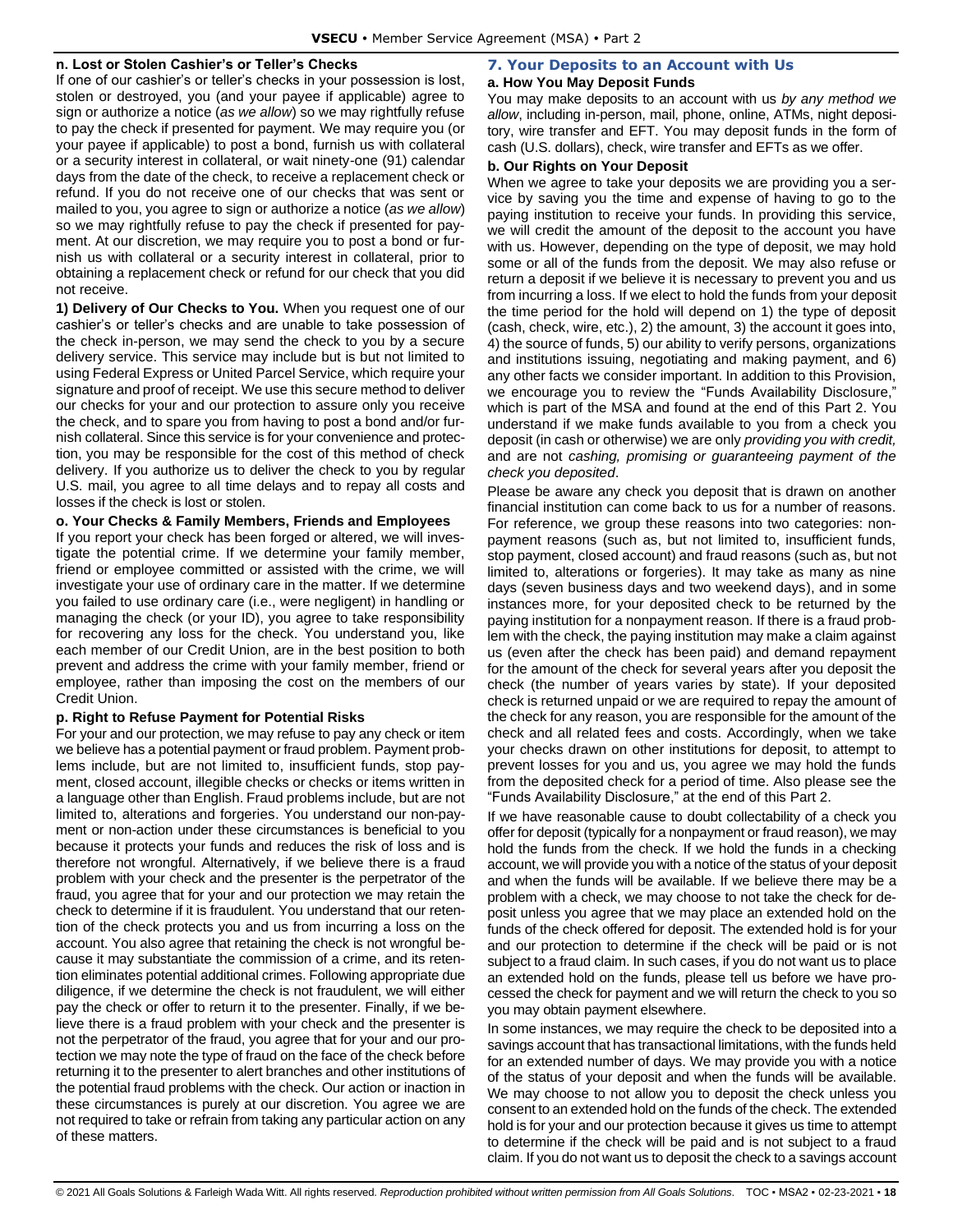and place an extended hold on the funds, please tell us before we have processed the check for payment and we will return the check to you so you may obtain payment elsewhere.

On your request and consent, we may also send a check you offer for deposit for special collection. Special collection means that we will not deposit the check in an account, but rather send the check directly to the paying institution for payment. You understand if we send the check for special collection, no funds will be deposited to an account you have with us until the paying institution agrees to pay the check. If we send the check for special collection it may take an extended (indeterminate) amount of time for the check to be finally paid. If you do not want us to send a check you offer for deposit for special collection, please tell us and we will return the check to you so you may obtain payment elsewhere.

Please be aware that we have no way to guarantee that any check you offer for deposit that is not drawn on our Credit Union will not be sent back to us for a nonpayment, fraud or other reason that requires us to repay the amount of the check. This is true even if we place a hold on funds from the check or send it for special collection. You understand if the check comes back to us and we are required to repay it, you are responsible for the amount of the check, and all related fees and costs. You also agree that before you deposit a check, you will tell us about any circumstances or information you are aware of that could indicate the check may not be paid, or may be fraudulent or issued in connection with an illegitimate, unlawful or fictitious transaction or enterprise. You understand, regardless of the facts, circumstances and information you disclose about the check, you are still completely responsible for the amount of the check and all fees and costs if it is dishonored, returned or a claim is made. Further, you understand that for your and our protection, prior to or after your deposit, should we believe there is a problem with the check you have offered for deposit, we may refuse to take the check and may return it to you so you may obtain payment elsewhere. Alternatively, if you request us to take a check for deposit and we believe there is a fraud problem with the check, for your and our protection you agree we may retain the check to determine if the check is fraudulent, and if so, the identity of the perpetrator of the fraud. You understand that our retention of the check protects you and us from incurring a loss on the check. You agree that in such cases, our retention of the check is not wrongful because the check may substantiate the commission of a crime, and our retention of the check avoids additional potential crimes. Following appropriate due diligence, if we determine the check is not fraudulent, we may take the check for deposit or return the check to you. Finally, if we believe there is a problem with a check and elect to return the check to you, you agree we may note the problem on the face of the check to alert branches and institutions of any potential fraud or nonpayment problem. You understand that if you do not want us to retain or make a notation on a check with a potential problem, you should not offer the check to us, because once the check is offered for deposit it has potentially involved us in a criminal or nonpayment and collection matter.

#### **c. How to Endorse a Check You Wish to Deposit**

When you wish to deposit a check payable to you in an account with us, please turn the check over and locate the designated place for your endorsement on the back of the check at one end (which may have pre-printed lines). We recommend you write the words "For Deposit Only," sign your name beneath those words, and write your number beneath your signature in the endorsement space. If there is no designated endorsement space (or lines) on the back of the check, please write "For Deposit Only," sign your name and write your number in the blank area no more than one and one-half (1½) inches from the top edge of the check. If you are depositing the check using an internet service please write "For Mobile Deposit Only," sign your name and write your number in the blank area at the very top end of the check. Please make sure the endorsement language, signature(s) and number go on the back of the check at the top edge, and are no more than one and one-half (1½) inches from the top edge of the check. Endorsing the check in any other way may risk the account not being credited for the amount of the check. You agree we may ignore any other language or markings on the check, and you will be responsible for any loss that results from endorsements, language or markings inside or outside of your designated endorsement space. Also please use dark permanent ink (preferably black ink) for all endorsements, since you are responsible for any losses incurred for not meeting this requirement. Finally, you should use our deposit slips and envelopes when making your deposit. You understand you may not deposit 1) a substitute check without our consent, or 2) a substitute check or similar item you have created or for which no institution has made the substitute check warranties and indemnity. If you do so, you agree to indemnify us for all losses we incur in connection with the substitute check or item.

#### **d. How to Write Your Check for Deposit with Us**

If you want to write a check drawn on an account you have at another financial institution, and deposit it into an account with us (in order to receive money back for the deposited check), please complete the check as follows. Make the check payable to yourself as the payee, and then complete and sign the check. Turn the check over and write "For Deposit Only" on the top of the back of the check, sign your name below this language along with your number and offer the check to us for deposit. While your check will be treated as any other check offered for deposit that is drawn on another institution, should you have an immediate need for cash or credit, please let us know. We have a number of ways we may be able to assist you.

#### **e. Authority to Negotiate Checks and Endorsements**

We may take checks for deposit into any accounts you have with us, and recommend you endorse all checks you deposit. If we take a check for deposit without your endorsement, you agree that your liability for the check is the same as if you had endorsed it. If the account is a multiple owner, trustee or fiduciary account, each owner, trustee or fiduciary may endorse and deposit checks for one another. For identification and tracking purposes we may place your number on any check you offer for deposit. If you do not want your number on a check, please tell us and we may return the check to you to obtain payment elsewhere. For your and our protection, we may confirm the endorsement on any check you offer for deposit, and require you to carry out specific endorsement requirements for business, insurance or government checks.

If you wish to deposit any check payable to two or more persons (whether negotiable sequentially or together), we may require the check to be endorsed (or re-endorsed) in-person at our Credit Union by everyone required to endorse the check. However, we may choose to take such a check for deposit regardless of the number of endorsements on it (or whether those endorsements were made inperson at our Credit Union) if the check is deposited by you or a person you have authorized according to the MSA. For checks not made payable to you as the payee (or endorsee), we may require proof 1) of your authority to endorse a check on behalf of another person or organization, and 2) that any endorsement on a check prior to your endorsement is authentic and authorized. These measures are necessary so we can provide you with our check deposit services and for your and our protection. You agree to be responsible for legal advice we require regarding any matter concerning a check you offer for deposit (please see Provision 1.g.). Finally, if you send us a check for deposit (payable to you or us) and do not specifically tell us in writing what is to be done with the check (i.e., you do not explain the exact purpose or reason you are sending the check to us, such as for a loan payment), we may deposit the check to either a checking or savings account you have with us.

#### **f. Your Options for Direct Deposit Services**

We offer direct deposit services that allow you to preauthorize deposits to accounts with us (such as payroll, Social Security, retirement or other government deposits) or preauthorize transfers from accounts with us (such as regularly-scheduled payments to creditors). You must initiate direct deposits by a method acceptable to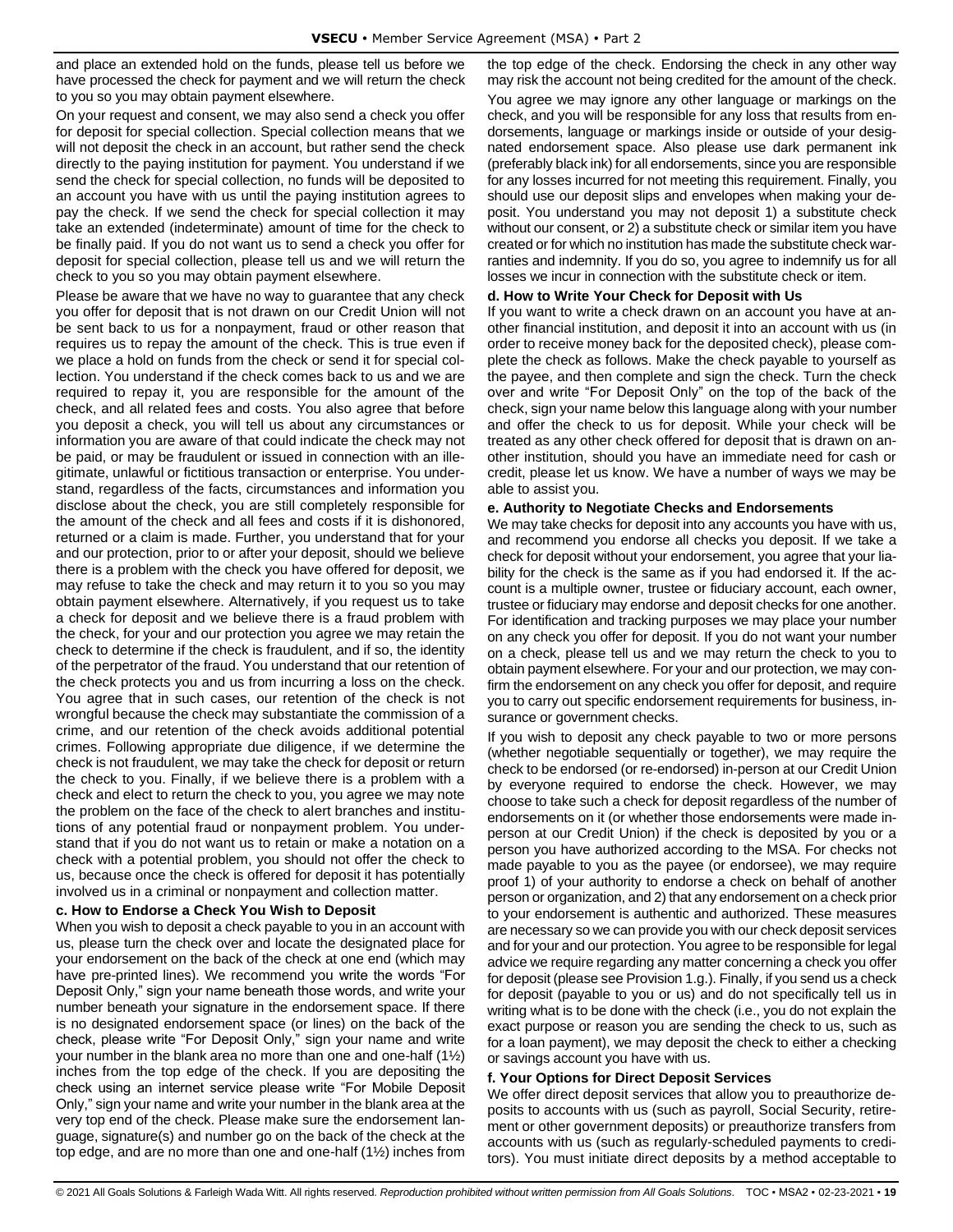the initiator of the deposit (such as your employer or the federal or state government). You understand we may refuse and return any or all funds transfers for any lawful reason. Should we be required to reimburse the federal or state government or other initiator of a transfer for any payment directly deposited into an account you have with us, you agree we may deduct the reimbursed amount from the account, and may recover any amount you owe according to the *terms* of the MSA unless otherwise required by law. If you file for bankruptcy and do not cancel a direct deposit authorization to an account, you agree we should continue to apply your direct deposits according to the instructions previously given to us.

## **g. Deposits Made at a Night Depository**

If you make deposits at a night depository, you agree to use any special container, bag or envelope we may require. You understand we access night depositories only once on each business day we are open. Containers, bags or envelopes placed into the night depository before we access it are processed that business day, whereas those placed after we access it are processed the next business day. Night depositories are opened and items placed in the depository are removed and logged in the presence of two (2) of our employees or associates. The contents of each container, bag and envelope is counted, and we issue a credit to the account on the deposit ticket accompanying the deposit for the amount, as indicated by our count.

You agree we are a bailee of items placed in the night depository (i.e., we are simply in possession of the container, bag and envelope) until we have opened the containers, bags and envelopes, verified the contents, and credited the contents to an account you have with us or returned the container, bag or envelope and contents to you. You acknowledge that our count of any deposit placed into the night depository is the final determination of the contents of a container, bag or envelope placed in the depository. We will use reasonable efforts to notify you of any difference between the amount of a deposit we counted and that shown on a deposit ticket, though we will not be liable for any delay or failure of this notification. No deposit is considered to have been made until we have removed it and processed it as explained in this Provision, and a credit has been issued to the account you have with us. You agree you will be responsible for any damage to the night depository or delay in crediting deposits if you use a container or bag other than those we supply or you do not follow our instructions on the use of envelopes. You understand and agree the procedures explained in the MSA are commercially reasonable, and if we follow these procedures, we are not negligent in handling items placed into the night depository.

## **h. Taking Checks from You for Deposit is a Service**

You understand that in handling checks, drafts, items, images or money you wish to deposit, we are providing you a valuable service. Not only are we saving you the time and expense of having to take checks or items to the institution they are drawn on and present them in-person for payment, we are also safeguarding and paying dividends/interest on your money. While we are pleased to provide you with this service when collecting the payment of your deposited checks or items, we act only as your agent, and assume no responsibility for the checks or items beyond using ordinary care as a depositary institution. We are also not responsible for any deposit sent by mail or made at an unstaffed facility (for example, an ATM not at a branch) until we actually receive the deposited item or money. We are not liable for the negligence or default of any correspondent institution or for loss in transit, and each correspondent will only be liable for its own negligence. You agree we may send any check offered for deposit for special collection, as explained in Provision 7.b. You further agree we have the right to charge an account you have with us for any check taken for deposit should it become lost in the collection process.

## **i. When Your Deposits Will be Credited to an Account**

Deposits you make at a branch to an account with us will generally be credited on the business day of the deposit. Deposits made after our cut off hour or on a Saturday, Sunday or holiday, will be credited to the account on the next business day we are open (please see the "Funds Availability Disclosure" at the end of this Part 2). Deposits made at unstaffed facilities (for example, an ATM that is not at a branch) will be credited to an account on the day funds are removed and processed by us. Deposits of coin or currency will not be finally credited until we have counted the deposit and confirmed the amount. If we are aware of a discrepancy between the amount on a deposit slip and the cash or checks we count, we will provide you with a notice of the discrepancy by mail or other method accessible to you. In rare instances, an actual discrepancy may not be detected. In such cases, the amount credited will be the final amount of your deposit unless you or we discover the discrepancy and are able to correct it without loss to our Credit Union. Credit to an account you have with us for funds deposited is conditional (provisional) until we are actually paid for the deposited items (i.e., when we receive final payment). Checks drawn on an institution or organization outside the U.S. may be handled on a special collection basis only (as explained in Provision 7.b.), to attempt to prevent a loss for you or us on the foreign check.

#### **j. When We Do Not Take a Check for Deposit**

For your and our protection, we may decline to take a check from you for deposit if we believe the check has a potential nonpayment, fraud or other problem. Nonpayment problems include, but are not limited to, insufficient funds, stop payment, closed account, illegibility or checks or items written in a language other than English. Fraud problems include, but are not limited to, potential alterations and forgeries. We may also decline a check that we have agreed is ineligible for deposit under this or any contract you have with us (typically for the type or amount of the check when deposited online or at an ATM). You understand that when we decline to take a check from you for deposit, we are providing you with an important service by sparing you from being obligated to us for the amount of the check and all related fees and costs if the check is dishonored and returned or a claim is made.

#### **k. Erroneous or Fraudulent Deposits to an Account**

If a deposit, payment or other credit (whether by check, cash, EFT, wire or otherwise) is made in error or by fraud to an account you have with us, we may debit the account for the amount of the erroneous or fraudulent deposit, payment or credit. We may do so without notice to you, regardless of when the original deposit, payment or credit took place. If you withdraw any or all of the funds erroneously or fraudulently deposited, paid or credited to an account or you, you agree you will reimburse us for the amount of the erroneous or fraudulent *transaction*, plus all dividends/interest paid on the erroneous or fraudulent amount, along with all fees and costs.

## **l. Your Responsibility for Unpaid Deposits and Claims**

All deposits or other credits to an account (including checks, items, EFTs, ACH transfers, wire transfers, etc.) are subject to being paid (they are "provisional"). This means if we do not receive final payment on any deposit or credit, we will charge an account you have with us for the amount of the unpaid check or item and a return fee. Further, if we incur a fee or any cost to collect a check or item deposited by you, we may charge that fee or cost to the account you have with us. If the amount in the account is not sufficient to cover the unpaid check or item, and all related fees and costs, you are responsible for the difference.

After we have received final payment, we refer to these deposits as collected items. If any check or other item deposited to an account is returned to us for any reason, we have the right to charge the account you have with us for the amount of the check or item, plus any fee incurred. We may charge an account regardless of whether the amount of the check or item was available for your use or not. If any check or other item credited to an account you have is returned to us for any reason, you waive your right to any notice of non-payment or dishonor for the check or item. For your benefit and ours, you agree we may pursue payment of a dishonored check or other item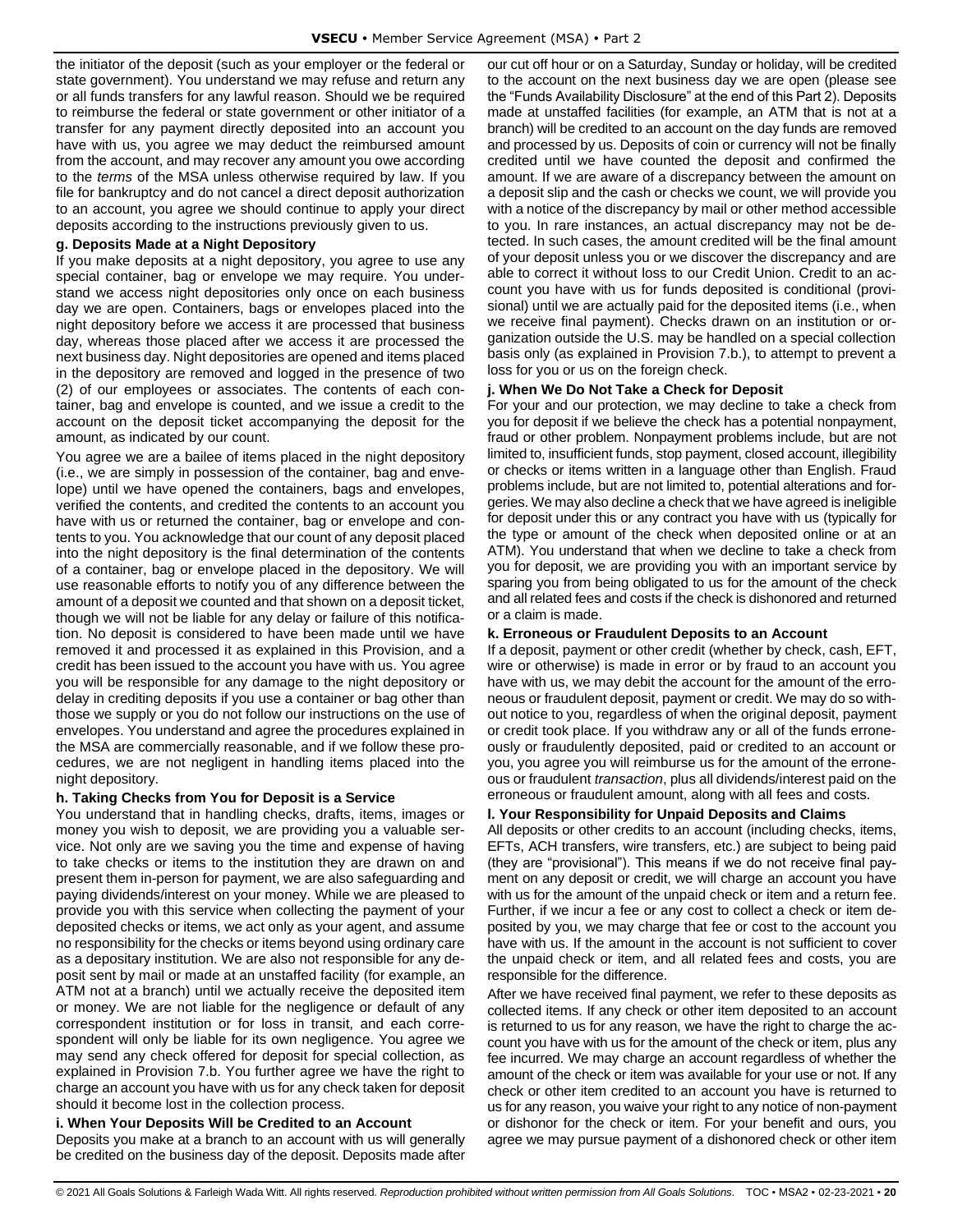at any time, including giving the financial institution the check or item is drawn on extra time beyond any midnight deadline limits.

Furthermore, if anyone makes a claim against us based on a check or other item credited to an account you have with us, we may charge the account for the amount of the check or item and all fees and costs even if you have already received final credit and withdrawn the funds. Such claims may include, but are not limited to, forged or missing endorsements, alterations or conversion. If the amount in the account is not sufficient to cover the claim on the check or item, and all fees and costs, you are responsible for the difference. Finally, even if we provide you with *immediate availability of funds* for your deposited check or other item, you are responsible for the amount of the check or item and all related fees and costs if we do not receive final payment or whenever a claim is made.

#### **m. Your Deposit Returned as a Substitute Check**

Any check drawn on another financial institution that you deposit in an account you have with us can come back to us for a nonpayment, fraud or other reason. When a check you deposited is sent back by another financial institution, under federal law that institution may send the check back to us as a "substitute check." A "substitute check" is a paper image of the front and back of the original check that satisfies certain legal requirements. The front of a substitute check states: "This is a legal copy of your check. You can use it the same way you would use the original check." If the check you deposited is sent back to us as a substitute check, we will debit the account you have with us for the amount of the check and all fees and costs owed to us. If the account with us is not overdrawn, we will return the substitute check to you along with a notice that explains your rights when you receive a substitute check. Should you have any questions about checks being returned as substitute checks, please contact us during business hours and we will be happy to assist you.

#### **n. Depositing Checks Through a Mobile or Online Service**

We may offer an internet service that allows you to deposit checks to an account you have with us online. For your convenience, and in order to remind you to go online to start the service, we may note your request for this service on a form or enter it in *our records*. This internet service is governed by the contract you agree to online, the MSA, all other contracts, as applicable, and *our records* (please see Provision 7.c. for endorsement requirements for checks deposited by image). Should you have questions about this service, please contact us at your earliest convenience.

## <span id="page-20-0"></span>**8. Your Dividends (or Interest) and Our Rates**

The dividends/interest earned on account(s), the dividend/interest rates, balance requirements, annual percentage yields, compounding, crediting and *terms* are provided to you in the "Rate and Fee Disclosure" of the MSA. Some of this information is also in your periodic statement. To serve the best interests of the members of our Credit Union, we may change or add account dividend/interest rates and annual percentage yields from time to time as explained in that disclosure and this Part 2. You understand you may request and confirm the rate on any account or your information in *our records* (particularly for a term account), or request a copy of the disclosure, by contacting us during business hours. You may also review and confirm the rates on accounts on your periodic statement or through the use of internet services we offer. Further, you can access the "Rate and Fee Disclosure" of the MSA (along with this Part 2 and all our disclosures) on our website.

You may also confirm the rate on a loan by contacting us any time we are open for business.

## <span id="page-20-1"></span>**9. Our Services, Related Fees & Costs**

We charge fees and the reimbursement of costs in two circumstances: 1) for products and services that we provide, or services you incur, or 2) as a result of another person's, organization's or your requests or claims for funds or information concerning you or the products and services you have with us. (Please see the definition of "Fee" in Provision 1.e.) The amount of each fee is provided or accessible to you in the "Rate and Fee Disclosure," and may be noted in your periodic statement. In general, there will be a fee to cover some of our employees' time and other costs of *managing* a product or service, *action* or *transaction*, or addressing any request or claim for information or funds. We charge fees so that each member is responsible for the cost of each product, service, *action*, *transaction*, request or claim applicable to that member, rather than imposing that cost on the members of our Credit Union. To serve the best interests of the members, you understand and agree we may change or add product and service fees from time to time. We will notify you of changes and additions as explained in the MSA or as required by law. We would be pleased to show you a number of ways to reduce fees by maintaining sufficient funds to pay checks and EFTs, timely payments on obligations or through the use of the internet services we offer. For help with these cost-savings recommendations, please contact us any time we are open for business.

You may also confirm the amount and reason for a fee related to a loan by contacting us any time we are open for business.

#### <span id="page-20-2"></span>**10. Funds Held in Accounts with Us are Insured**

We are committed to protecting our members' savings and deposits held with us. In addition to the strength provided by our capital, members' funds are insured at a minimum of \$250,000 for each member by the National Credit Union Share Insurance Fund (NCUSIF). Our employees are available to discuss your account insurance needs, and often can inform you about how to organize the accounts you have with us to maximize the available NCUSIF coverage. If you are interested in learning more about maximizing the account insurance coverage for your funds, please contact us at your earliest convenience.

## <span id="page-20-3"></span>**11. Maintenance of Products and Services with Us**

Because you are a valued member, we strive to provide you with excellent service when assisting you with the accounts, loans, products and services we maintain and *manage* for you. To assure you are aware of the advantages of membership and new product and service opportunities that may benefit you, you agree we may contact you by any method you have consented to as explained in the MSA. We maintain and *manage* the accounts, loans, products and services you have with us (and your *actions* and *transactions* on the same) to assure they are active, operational and beneficial to you, and to provide you with the best financial service possible. You, in turn, maintain products and services by using or retaining them with us. By maintaining the products and services you have with us and allowing us to maintain and *manage* them for you, you confirm your ongoing consent to the MSA, your other contracts, as applicable, and any changes and additions we make to them from time to time. Should you have any questions about the maintenance and *management* of our products and services, please contact us during business hours and we will be happy to assist you.

## **a. Safeguard all Information and Documents**

You may request to review and access a copy of your information and *documents* in *our records* for products and services any time we are open for business. Please be aware that a copy of your information or *documents* may contain all your personal financial information, along with passwords, codes, PINs and other data to access the products and services with us. If you request a copy of your information or a *document*, you agree it is your responsibility to keep all information and *documents* confidential, in a secure location, and assure that no one else can access them. If any of your information, *documents*, checks or cards are lost or stolen, please contact us immediately to minimize your liability (please see Provisions 12. and 15.). In fairness to the members, if a copy of your information or a *document* you requested or your passwords, codes, PINs or other data, is/are lost or stolen, we will investigate your use of ordinary care in the matter. If we determine you failed to use ordinary care (i.e., were negligent) in handling or safeguarding a copy of your information or a *document* or any access information, and your negligence contributes to a loss from *actions* or *transactions* (other than a loss addressed by the Electronic Fund Transfer Act), you may be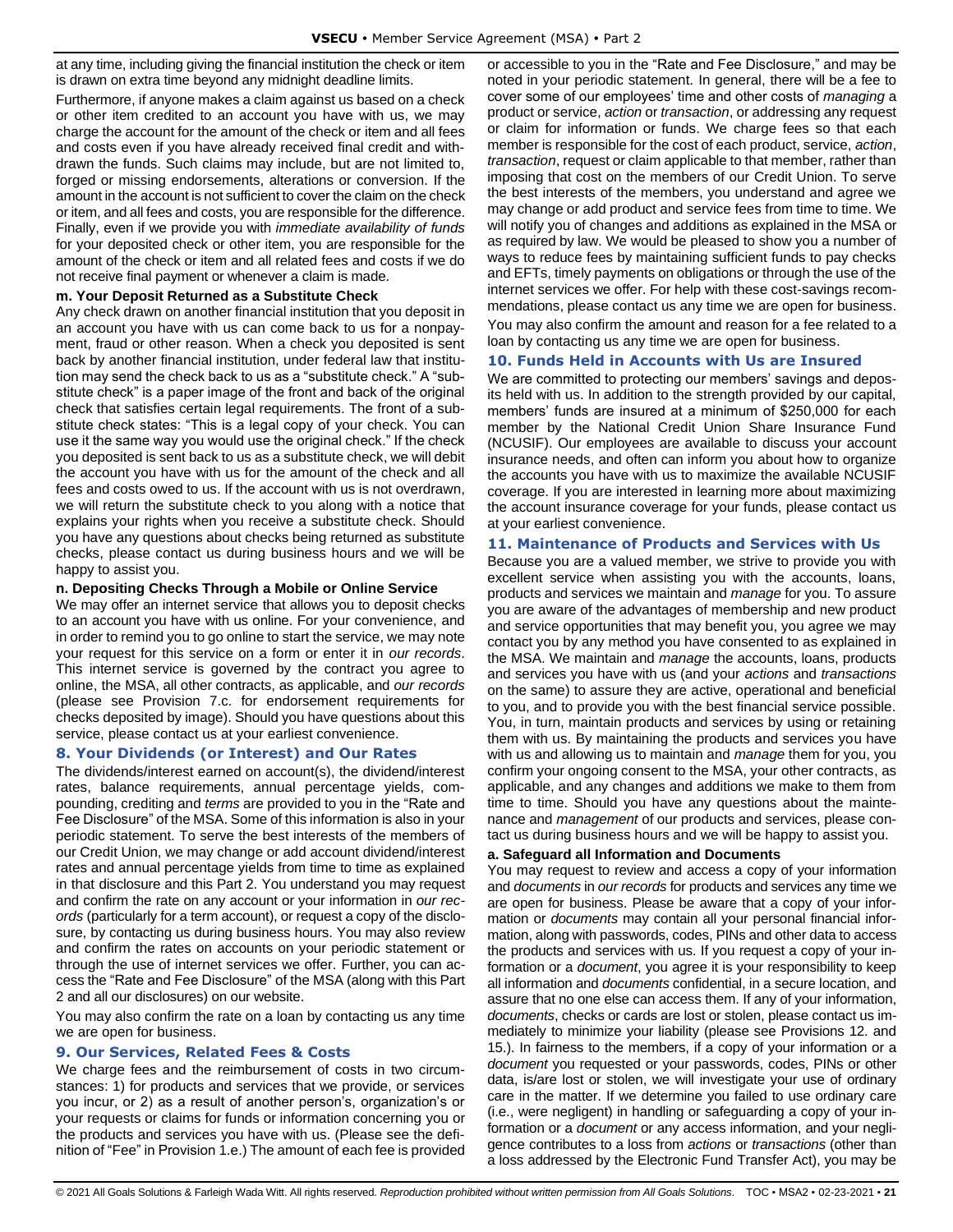responsible for all losses, costs and fees that we incur as a result of the loss or theft.

#### **b. Reviewing Products and Services with Us Online**

We may offer an internet service that allows you to review and maintain the products and services you have with us online. For your convenience, and in order to remind you to go online to start the service, we may note your request for this internet service on a form or enter it in *our records*. You understand this service may be governed by the contract you agree to online, the MSA, all other contracts, as applicable, and *our records*. Should you have any questions about these services, please contact us at your earliest convenience.

#### **c. Lack of Capacity and Undue Influence**

If we believe you do not have the capacity to *take actions* or *conduct transactions*, or a person is exerting undue influence over you, we may act to prevent losses for you and us (though are not obligated to do so). Such measures include, but are not limited to, 1) declining to follow instructions, 2) suspending all methods to access the accounts and any loan or line of credit (or any other product or service) with us, 3) placing a hold on the funds in the accounts (as explained in Provision 19.b.) with us, 4) performing due diligence to determine if you have the capacity to *take actions* or *conduct transactions* or are a victim of undue influence over your affairs with us, and 5) notifying the appropriate authorities. Though we may undertake any of these activities, you agree we are not required to do so. You further agree we may continue the hold on the funds and decline all requests and the continue suspension of all methods to access the products and services you have with us, until we 1) determine that you can personally handle your own business and affairs and/or are not the victim of undue influence, or 2) receive lawful notice instructing us otherwise.

## **d. Computer System and Internet Service Disruptions**

While we do our best to minimize disruptions to our internet services, website, phone system and any other component of our *computer system*, disruptions may occur on a planned and unplanned basis. We strive to restrict such disruptions to non-business hours, but are not always able to do so. In the event of planned disruptions (for upgrades and repairs), we may provide advanced notice and assist you when contacted during business hours. In the event of unplanned disruptions (caused by natural disasters or other emergencies or problems), we have taken every precaution to protect your information and funds, and will be working to restore our internet services, website or *computer system* to normal operations as soon as possible. We apologize in advance for any inconvenience a disruption causes you, and greatly appreciate your patience and understanding. Should you need assistance during a disruption, please contact us during business hours and we will do our best to assist you.

## **e. Proactive Steps for Data Security Incidents**

While we take every precaution to protect the information in our *computer system*, in the event of a data security breach we (or our associate) may notify you about the specific matter and information involved, along with any instructions for you to minimize or eliminate potential problems. Please be assured we have taken every proactive measure to safeguard the information and funds you have with us. Should you have any questions about a data security incident, please contact us at your earliest convenience and we will be happy to assist you.

## **f. Please Help Us with Recommendations or Complaints!**

*We apologize in advance* for any inconvenience or dissatisfaction we may cause you, and thank you for giving us the opportunity to address any recommendation or complaint. Excellent member service and your complete satisfaction with our accounts, loans, products and services is extremely important to us. Therefore, *we take all complaints very seriously*, and *greatly appreciate any recommendations to improve our service*. Please contact us during business hours and we will do our best to address your suggestion or problem immediately.

#### **g. Suspension of an Action or Transaction**

For your and our protection and/or to *manage* our business, you understand we may suspend (hold and delay) an *action* or *transaction on* an account, loan, product or service for any reason not prohibited by law, including but not limited to, 1) our methods are inoperative due to emergencies or problems, 2) the product or service has been terminated, 3) we are unable to contact you, 4) failure to provide required documentation, information or ID, 5) failure to use a required method or *document*, 6) exceeding a limit or an amount set by us, 7) failure to meet a minimum balance for thirty (30) days, 8) inactive or abandoned products or services, 9) deposited check funds are not available, 10) funds are collateral for an obligation, 11) overuse of *actions* on our products or services, 12) any lost or stolen check, card or access device, 13) a breach of or unauthorized access to a product or service, 14) business or compliance purposes, 15) to stop or prevent a loss, 16) potential lack of capacity or victim of undue influence, 17) failure to comply with any *term* of a contract, 18) funds held or offset per a security interest or lien, 19) account and/or funds held for a dispute or uncertainty, 20) unpaid check(s) or EFT(s) for insufficient funds or stop payment orders, 21) deposited item(s) charged back for nonpayment or a claim, 22) a garnishment, levy or similar legal claim or notice, 23) default on any obligation, 24) limited to a savings account and voting by mail, 25) ineligible for membership, 26) membership terminated, 27) notification of death, 28) the owner for IRS reporting is removed or deceased, 29) causing us a loss, 30) not voluntarily repaying a loss, 31) anything unethical or unlawful concerning you or your or our business, 32) our belief that an *action* or *transaction* may be fraudulent, 33) any alteration, forgery or fraud concerning you or your or our business, 34) any falsification or misrepresentation concerning you or your or our business, 35) any alleged crime concerning you or your or our business, 36) abuse of or threats to anyone associated with us, or 37) any other reason we believe is appropriate to *manage* the business of our Credit Union.

## <span id="page-21-0"></span>**12. Lost, Stolen or Breached Products & Services**

If a check (or checks), debit card, PIN, our check, any of your information or *documents* (we have provided or made accessible to you), is/are lost or stolen, or there is unauthorized access to any account or service, please call us immediately at 802-371-5162 or toll free at 800-371-5162. The sooner you contact us, the less liability you will have for unauthorized *actions* or *transactions*, and the sooner we can provide new accounts, products, services, checks, cards, PINs, internet services and numbers. Also, if a credit card is lost or stolen, please call us immediately at 802-371-5162 or toll free at 800-371- 5162. In fairness to our members, we may charge a fee for all replacement costs when you lose a check (or checks) or debit card. However, we will not charge a fee when checks, a debit card are stolen. We may also charge a fee for terminating and starting a new internet service and related accounts, products and services. Additionally, in fairness to the members, if you notify us of unauthorized access, *actions* or *transactions on* an account that is/are not addressed by the Electronic Fund Transfer Act or other law, we will investigate your use of ordinary care in the matter. If we determine you failed to use ordinary care (i.e., were negligent) in handling or safeguarding the methods of access to the account, you agree to take responsibility for all losses, costs and fees that you or we incur. If we incur a loss or a crime or potential crime is committed concerning the products or services you have with us, you agree to cooperate with us and any person and organization with a business or law enforcement interest in the loss, crime or potential crime to assist in the enforcement of rights or the prosecution of the crime. To protect you and the members of our Credit Union, if we incur a loss or a crime or potential crime is committed against you or us pertaining to the products or services you have with us, on our request you agree to file a police report and assist with the prosecution of anyone associated with the crime or potential crime. Additionally, if we incur a loss or a crime or potential crime is committed against us or an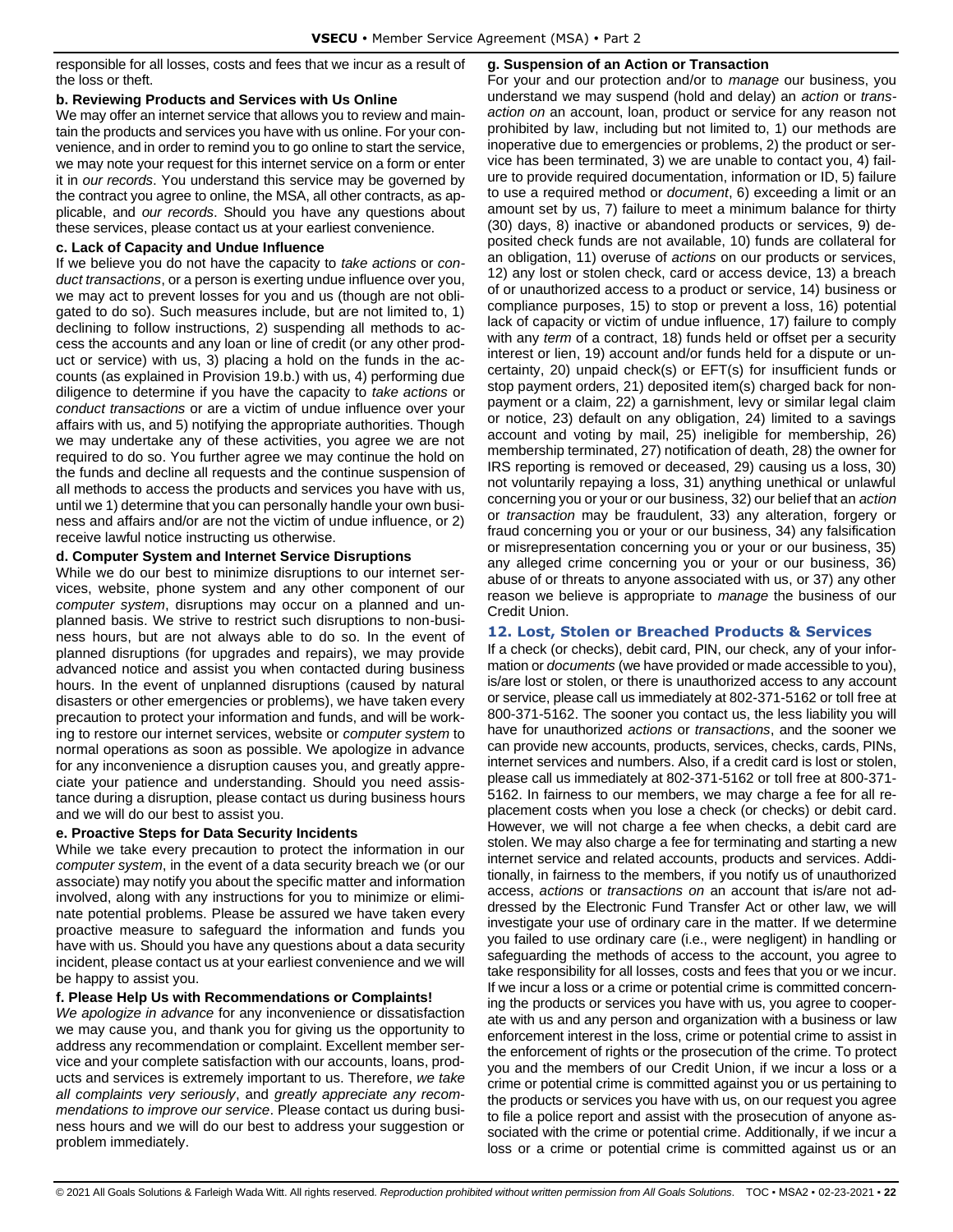associate pertaining to the products or services you have with us, we may file a police report. While we will always comply with all required applicable law in addressing a loss, purported loss, crime or potential crime (such as the Truth in Lending Act and Electronic Fund Transfer Act), you understand and agree that your failure to fulfill the obligations of this Provision in specific, and the MSA in general, may result in the termination of products, services and membership with us after we have complied with all applicable law.

## <span id="page-22-0"></span>**13. Membership, Product and Service Information**

You understand you and any owner, trustee, fiduciary, or other person you authorize may access information about the accounts, loans, products and services you have with us. You also understand any person you authorize may be able to see, access and release all information about all the accounts, loans, products or services you have with us, even if they have no ownership interest in, or access to, such accounts, loans, products or services. You understand if this person is an owner, trustee or fiduciary**,** you may request to remove this person (according to the MSA) or otherwise change or terminate the account, loan, product and service any time we are open for business and as *we allow*. For these reasons, you agree that all *actions*  and *transactions on* accounts, loans, products and services with us by this person are authorized, even if they are not conducted for your benefit or according to your instructions.

If you do not want another person to be able to see, access, use and release all information about the accounts, loans, products or services you have with us (or potentially *take actions* or *conduct transactions on* the accounts, loans, products or services), please let us know and we will explain your options to remove this person or change or terminate the accounts, loans, products or services. We may also be able to offer new or additional accounts, loans, products or services that only you may access (which may require the payment of a fee).

We may charge you a research fee to cover any employee time and other costs involved in addressing your request, or another person's or organization's lawful claim, for information concerning the accounts, loans, products or services you have with us. To save you time, money and avoid or reduce research fees, we encourage you to ask us about and use the internet services we offer that enable you to access your information.

We will not release your information to any person or organization without your consent unless the person or organization provides us with a valid subpoena, summons, search warrant, court order or other required documentation, or the disclosure of your information is otherwise permissible under applicable law or as specified in the "Privacy Notice." We may charge you a fee for our time spent researching the information. Again, we charge this fee so that each member is responsible for the time and expense we incur for any research caused by a third party's (non-Credit Union) demand for member information, rather than imposing those costs on the members of our Credit Union. You also agree that you will be charged a research fee when addressing any claim you make concerning an *action* or *transaction on* accounts, products or services that is determined to be authorized. We charge this fee so that each member is responsible for the time and expense we incur addressing an authorized *action* or *transaction* involving that specific member, rather than imposing those costs on the members of our Credit Union. You agree to be responsible for legal advice we require to assist with or that results from any matter concerning a claim for information involving you (please see Provision 1.g.). Finally, you agree if you are ever obligated to repay us for any fees, costs, losses or liability in connection with any product or service you have or had with us, we may share your information with any associate (including but not limited to credit reporting services, collection agencies or attorneys) assisting us with the collection of your obligation, whether or not you are still a member of our Credit Union.

#### **a. Our Records Govern Account Features**

Depending on the accounts selected, we may provide or make accessible to you a number of *documents* (i.e., periodic statements, information returns, maturity notices, etc.) that contain account information. You may also be able to access information about the account(s) you have with us through an internet service we offer. You understand that for confidentiality purposes and data processing constraints, *documents* and internet services may not include all the information about the accounts, and do not control the ownership and survivorship features of the accounts you have with us. You agree only the most recent service form we use (and if applicable previous forms) and/or *our records*, control the number of owners, trustees or fiduciaries on accounts, and the ownership and survivorship features of the accounts. To confirm the specific ownership and survivorship features of an account with us, please contact us or request a copy of your information or a *document* in *our records* any time we are open for business.

#### **b. Also see the "Privacy Notice"**

We recommend you also review the "Privacy Notice," which has specific application to this Provision as well as a number of other matters throughout the MSA.

#### <span id="page-22-1"></span>**14. Notice by Us to You and Notice by You to Us**

To benefit our members, we may change and add to the *terms* of the MSA, which is accessible to you anytime on request and on our website. We will also notify you of any changes or additions to *terms*, rates and fees that affect our accounts, products and services as required by law. Written notice we provide to you is effective when sent to you at the address or contact information in *our records* or made accessible through an internet service we offer. You understand we may rely on the information you provide to us in *our records*, for all *actions* and *transactions on* the accounts, loans, products or services you have with us. It is your responsibility to notify us of any changes to this information, and if we accept them, those changes are part of the MSA. You agree we may communicate with and contact you at all addresses, phone numbers and email addresses you provide in *our records*. You further agree we may contact you by any of these methods to assure you are aware of the privileges and advantages of new product and service opportunities that may benefit you. If we are unable to locate or contact you, we may suspend (or terminate) products and services and charge you a fee for our attempt to locate you. For multiple owner, trustee or fiduciary accounts, you agree that notice to one owner, trustee or fiduciary is notice to all owners, trustees or fiduciaries.

Should you have questions about any matter we have notified you of regarding accounts, loans, products or services, please contact us at your earliest convenience. You may communicate with us about matters pertaining to accounts, loans, products, services, *actions*, *transactions* or any other matter *by any method we allow*. We may require you to notify us about any matter in writing or to confirm the matter in writing. Any written notice from you is effective only when actually received and confirmed by us in writing at One Bailey Avenue, PO Box 67, Montpelier, VT 05601-0067. You agree your failure to notify us in writing about any matter on our request may have the same effect as if no notice was provided by you about the matter. You also understand that any messages, instructions or recordings (including text messages and emails) you leave with us are not effective unless we agree to them in writing or note that we agree to them in *our records*. You agree it is your sole responsibility (and not our responsibility) to confirm any messages, instructions or recordings you leave with us in-person or by phone during business hours. Should you have questions about any matter you have communicated with us (or attempted to communicate with us), please contact us during business hours and we will be happy to assist you.

#### <span id="page-22-2"></span>**15. Periodic Statements - Receipt/Access & Review**

**a. Purpose, Receipt of or Access to & Copies of Checks** We will provide or make accessible to you a periodic statement that shows the *transactions* and may also show *actions on* the accounts, products and services you have with us during the statement period. For multiple owner, trustee or fiduciary accounts, you agree that one statement mailed to the address in *our records* or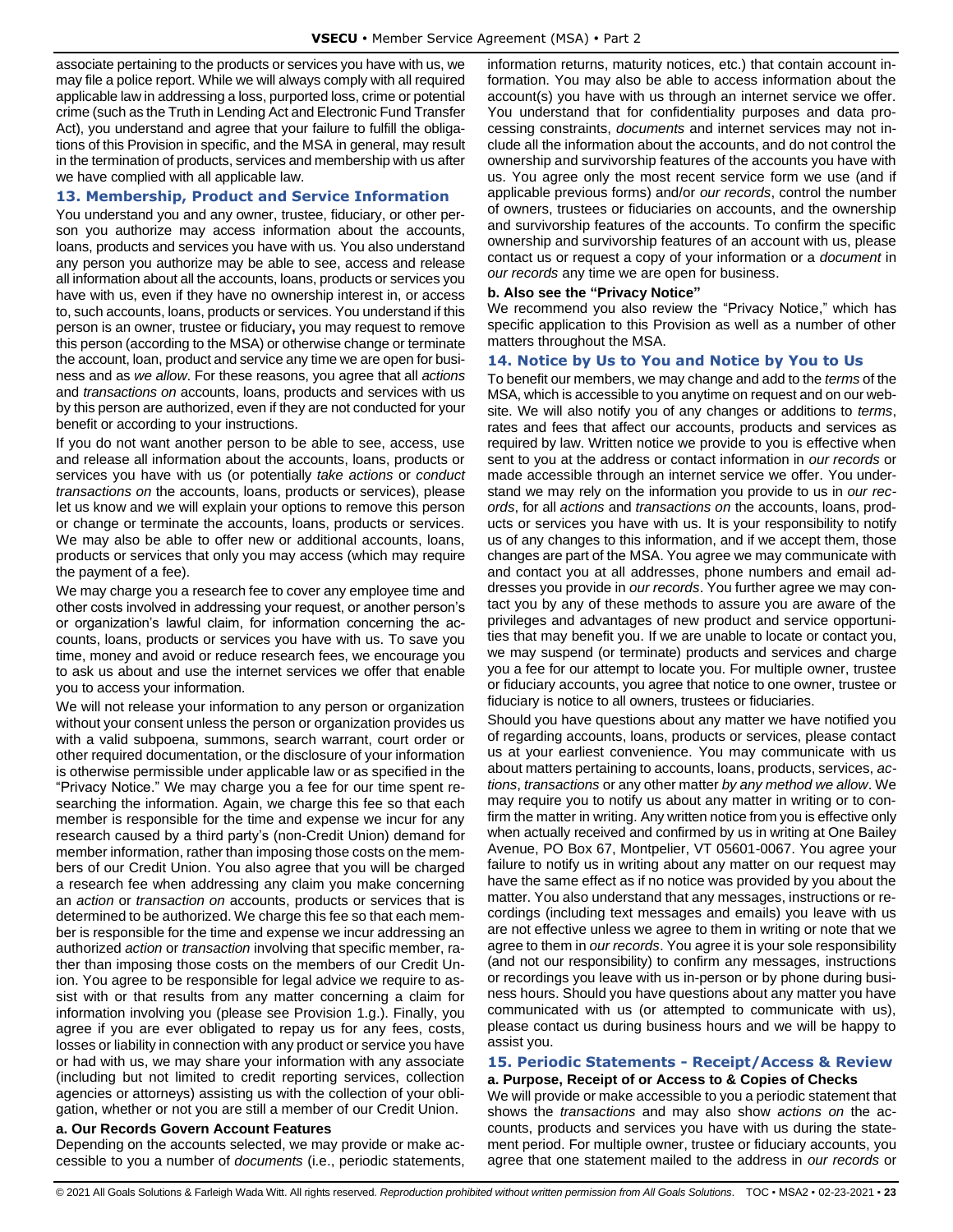otherwise made accessible as requested, is sufficient for all owners, trustees and fiduciaries on the account. To minimize unnecessary losses, please review your statements and the accounts, products and services often, as well as your information that can be reviewed instantly online as we offer. You can learn more about our internet services by going to our website or by contacting us during business hours.

If you do not receive or cannot access your periodic statement, you agree to notify us within fourteen (14) calendar days of the time you regularly receive or can access your statement. This notification will assist you and us in avoiding and reducing losses on the accounts, products and services you have with us. You further agree your statement is correct for all purposes and we have no liability to you for any *action* or *transaction on* the accounts, loans, products or services unless you notify us within the stated time periods for unauthorized *transactions*, *actions*, errors or irregularities, as explained in the MSA or other contracts, as applicable. Your statement may also provide you with an opportunity to review all rates paid on accounts, payments made on loans and any fees incurred during the period. When a check drawn on an account with us is paid, you understand we own the original check. We will make a copy of the check accessible to you on request for which we may charge you a fee. You understand that both your statements and copies of checks are accessible to you on the date the statement is mailed to you or when they are accessible to you online as you have requested. If you request an original or sufficient copy of a check, you agree we may provide you with a substitute check or an *electronically managed* copy of the original check.

#### **b. Your Responsibility to Look for Errors and Fraud**

You are responsible for looking at every statement and notifying us of all unauthorized *actions* and *transactions on* accounts, products and services with us (particularly withdrawals) and any fraud, errors, inconsistencies or irregularities as soon as possible. We may require you to confirm your notification in writing (or as *we allow*) and assist us in addressing the *action*, *transaction*, fraud, error or problem. You are responsible for any altered, forged or unauthorized check drawn on an account you have with us if: 1) you do not notify us within thirty (30) calendar days of the mailing or accessibility of the statement identifying the matter, or 2) someone could not reasonably detect the fraud (such as the unauthorized use of facsimile signatures). You assume this liability because you, as the drawer of your checks, are in the best position to prevent and detect any altered, forged or unauthorized check drawn on the account. You can determine an unauthorized amount, because the amount of the check on your paper and *electronic* statement does not match the amount of the check you recorded in your check register or payment records. Similarly, you can identify forged drawer's signatures on checks, counterfeit checks and unauthorized remotely-created checks, because there may be a check number on your paper and *electronic* statement for a check you did not write. Only you will know the checks you authorized as well as the amount you authorized, and can compare the information provided on your paper and *electronic* statement with your register or records. You agree that our retention of your checks does not affect your responsibility to look at your paper and *electronic* statements and notify us of any and all unauthorized *actions*, *transactions*, fraud, errors or irregularities within the stated time limits explained in the MSA, other contracts, as applicable, or as required by law. You agree our retention of your checks does not affect your responsibility to look at your statements and notify us of any and all unauthorized or erroneous *actions*, *transactions* (including cash transactions), fraud, errors or irregularities within the stated time limits explained in the MSA, other contracts, as applicable, or as required by law.

**1) EFT Notification Time Periods.** Please see the "Electronic Funds Transfer Disclosure" (at the end of this Part 2) to review the notification time periods for erroneous and unauthorized EFTs.

#### **c. Actions and Transactions that Appear or are Removed**

On your request, we may agree to allow you to *take actions* and *conduct transactions on* products and services with the assistance of our employees or the use of our *computer system* (please see Provision 1.f.1)). Depending on the *action* or *transaction*, you understand that some information pertaining to your request may appear on or be removed from your periodic statement (or the internet services we offer) and some may not. You understand and agree if the information pertaining to the requested *action* or *transaction* appears on or has been removed from your periodic statement (or an internet service we offer), it provides you with notice of and another method to confirm the *action taken* or *transaction*. Should you need to confirm the information pertaining to your request in *our records*, you may contact us any time we are open for business.

#### **d. Electronic Periodic Statements Accessible Online**

We may offer an internet service that allows you to access *electronic* periodic statements (a.k.a., e-statements) online. For your convenience, and in order to remind you to go online to start the service, we may note your request for this service on a form or enter it in *our records*. This internet service may be governed by the contract you agree to online, the MSA, all other contracts, as applicable, and *our records*. Should you have any questions about this service, please contact us at your earliest convenience.

#### <span id="page-23-0"></span>**16. Exceptions to the Member Service Agreement**

We may, at our discretion, and for any reason not prohibited by law, make exceptions to or waive any of the *terms* of the MSA to serve the best interests of our Credit Union. If we make an exception to the MSA, you understand it does not affect our right to rely on or apply any of the *terms* of the MSA in the future. You further understand and agree we may decline to make an exception to the *terms* of the MSA based on any reason not prohibited by law.

#### <span id="page-23-1"></span>**17. Changes and Additions to Products & Services**

You may *take action* to change any information or matter pertaining to a person, account, product or service as *we allow*. Changes include, but are not limited to, updating addresses, phone numbers and email addresses, revising passwords, codes and PINs, adding or removing beneficiaries/POD payees, adding or terminating overdraft services or internet services, and adding or removing an owner or trustee (please see the definition of "Change" in Provision 1.e.). You may also simultaneously terminate an account, product or service along with any change to an account, product or service, which may be reflected as a "change" in *our records*. As addressed later in this Provision, you may also *take action* to add a new account, product or service with us as we offer *by any method we allow* (please see the definition of "Addition" in Provision 1.e.).

Where there are multiple owners, trustees or fiduciaries on the accounts, products and services, any owner, trustee or fiduciary acting alone may *take action* to make any changes or additions to an account, product or service. However, on the request of an owner, trustee or fiduciary to add or remove an owner, trustee or fiduciary on a multiple owner, trustee or fiduciary account, we may require all owners, trustees or fiduciaries consent to the addition or removal of the owner, trustee or fiduciary. When any person is removed from an account, product or service it is your responsibility to change (or request our help in changing) any password, code, PIN or other security identifying number for all the accounts, loans, products or services you have with us, to prevent the person removed from *taking actions* or *conducting transactions on* the products or services. You agree that until you make such a change (or request our help in making such a change) all *actions* or *transactions on* the accounts, loans, products or services conducted by this person with the password, code, PIN or other security identifying number are authorized. By maintaining the multiple owner, trustee or fiduciary account, you consent to any changes or additions to (along with any other *actions* or *transactions on*) the accounts, products and services by any other owner, trustee or fiduciary. Prior to honoring your request to make a change to an account, loan, product or service we may require you to provide us with your ID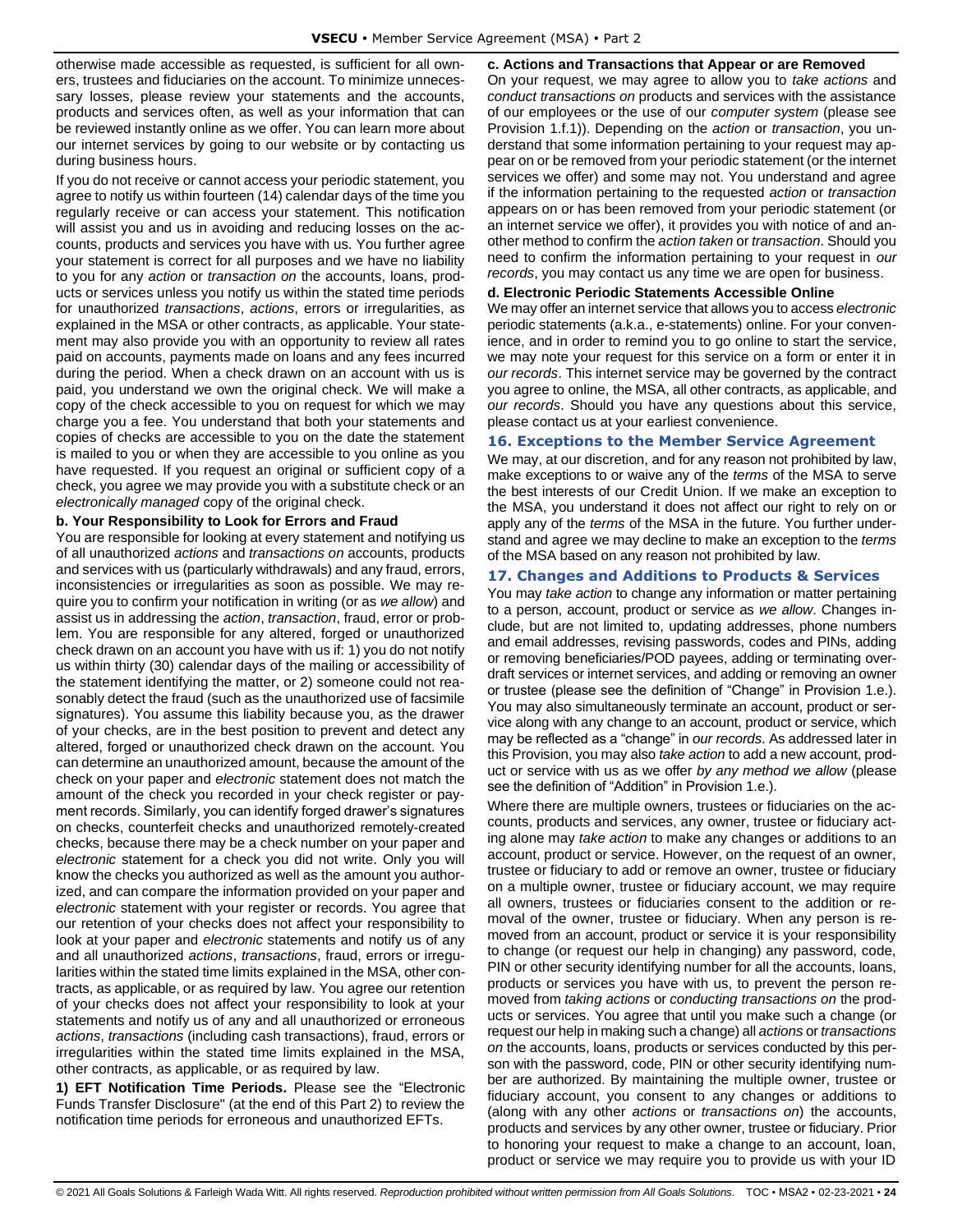and confirm your SSN and other confidential information (as explained in Provision 3.). When you request us, or we require you, to *take action* to make a change to an account, product or service, we may require you to sign or authorize a service form to *manage* the changed account, product or service. We may note the change by placing a "C" (for changed) in a box on the form. Alternatively, on your request we may agree to *manage* any changes to products and services with the assistance of our employees or the use of our *computer system* (please see Provision 1.f.1)). You understand and agree that all ID, photographs, images, film, voice and image recordings, fingerprints and other biometrics obtained when you make any change to a product or service are *managed* by us as explained in Provision 3.b. You understand we may charge you a fee for multiple changes to accounts, products or services in a calendar year. If the owner whose SSN is used for IRS reporting purposes on a multiple owner account is removed or is deceased, we may at our discretion permit you to keep the account open. You may request or we may allow you to continue to use the account and your number by completing a new service form or by entering the information in *our records* as *we allow*.

To start a new additional account, loan, product or service we may require you to provide us with your ID and confirm your SSN and other confidential information (as explained in Provision 3.). We (or you) may also complete a service form, *document* or enter the information in our *computer system* to start the requested the new additional account, loan, product and service. Once you have reviewed your information you will consent to the *terms* of the MSA (and any other contract) and to the account, loan, product or service added (please see Provision 17.a. to see the matters we address for additions of new products and/or services). We may require you to sign or authorize a service form to *manage* the new product or service. We may note the addition by placing an "A" (for added) in a box on the form. You may also simultaneously terminate an account, product or service along with an addition of a new account, product or service, which may be reflected as an "addition" in *our records*. If you wish to start new accounts, products or services under a different number (or *as we allow*), we may require you to sign or authorize a service form to *manage* the new product or service. We may note the original use of the form by placing an "O" (for original) in a box on the form. Alternatively, on your request we may agree to start, obtain your consent, add and *manage* the new products and services with the assistance of our employees or the use of our *computer system* (please see Provision 1.f.1)). You understand and agree that all ID, photographs, images, film, voice and image recordings, fingerprints and other biometrics obtained when you add a new product or service are *managed* by us as explained in Provision 3.b. You agree we may review your account, employment and credit history to confirm your eligibility for any new additional account, loan, product or service. We may also require additional information from you to serve any currency needs for the new accounts, loans, products and services you have requested. You agree for purposes of accuracy, we may subsequently verify and correct, complete or update your information concerning any changes or additions in *our records*. To protect all information, reduce costs and for the convenience of the members, you agree we may *electronically manage* (e.g., image or otherwise enter in our *computer system*) all changes and additions that pertain to the accounts, loans, products or services you have requested. For these same reasons, you understand and agree once we have *electronically managed* any paper *document* along with your information addressing the change or addition*,* we may also destroy the paper *document* and the information unless otherwise required by law. You agree that along with all paper *documents* and any information*,* all *electronically managed documents* and your information addressing the change or addition in *our records* are binding on you and us. You understand you may request to review or receive a copy of the information or a *document* pertaining to a change or addition in *our records* during business hours or *by any method we allow*. You agree that for all changes and additions, we may rely exclusively on the MSA, other contracts, as applicable, *our records* and any changes and additions we make to these contracts from time to time. Further, you understand any changes or additions you make to the account, loan, product or service are governed by the MSA, other contracts, as applicable, *our records* and any changes and additions we make to them from time to time.

For the benefit of our members and our Credit Union, you understand and agree we may make changes and additions to our products and services as well as changes and additions to the *terms* of the MSA at any time. We will notify you of changes and additions we make to our products, services, the MSA and other contracts, as applicable, as required by law. You understand and agree you are bound by these changes and additions, and may access the current version of this Part 2 and all disclosures by contacting us during business hours, and visiting our website. If you do not want to be obligated to any change or addition we make to our products, services, the MSA and other contracts, as applicable, you may always terminate the products, services and/or membership you have with us any time we are open for business as explained in the MSA and other contracts, as applicable.

#### **a. Matters We Address to Start a New Product and Service**

When you start a new additional account, loan, product or service we: 1) may obtain relevant account, employment and credit reports, as needed, 2) review important information about the new account, loan, product or service with you, 3) enter the information (including the ownership and survivorship features of any account, if applicable) in a form or our *computer system* and review that information with you, 4) offer you a paper Part 2 of the MSA (or offer to mail it to you), email you the Part 2 of the MSA (if we have an address on file), and make the Part 2 of the MSA accessible to you on our website or in an internet service we offer, 5) run all required verifications and reviews, and address all applicable compliance requirements, 6) have you consent to the new account, loan, product, service and the MSA *as we allow*, 7) start the new additional account, loan, product or service you have requested, and 8) ask you (or advise you to ask) if you have any questions and encourage you to contact us during business hours about any matter pertaining to the new additional products or services. Finally, we will remind you that you may always access a current Part 2 of the MSA and disclosures on our website, and contact us about the information or *documents* in *our records* any time we are open for business.

#### **b. Changes and Additions to Products and Services Online**

We may offer an internet service that allows you to *take action* to change a product or service, or add a new product or service, you have with us online. For your convenience, and in order to remind you to go online to start the service, we may note your request for this internet service on a form or enter it in *our records*. This internet service may be governed by a contract you agree to online, the MSA, all other contracts, as applicable, and *our records*. Should you have questions about this service, please contact us at your earliest convenience.

#### **c. Changes and Additions to Products and Services by Mail**

On your request and for your convenience, we may at our sole discretion mail *documents* with your information to you to make changes or additions to products and services. We do not advise mailing your confidential information since it exposes you to numerous problems (ID theft, fraudulent *transactions*, etc.). We recommend you come to our Credit Union at your convenience (or use an internet service we offer) to make changes or additions to products and services. In fairness to the members, if you request us to mail your information you agree to take responsibility for all losses, costs and fees that you or we incur as a result of the theft and unauthorized use of your information. Please contact us during business hours for any questions about changes or additions by mail.

#### **d. Denial of Additional Products or Services**

For your and our protection and/or to *manage* our business, you understand we may deny a requested new additional product or service for any reason not prohibited by law, including but not limited to, 1)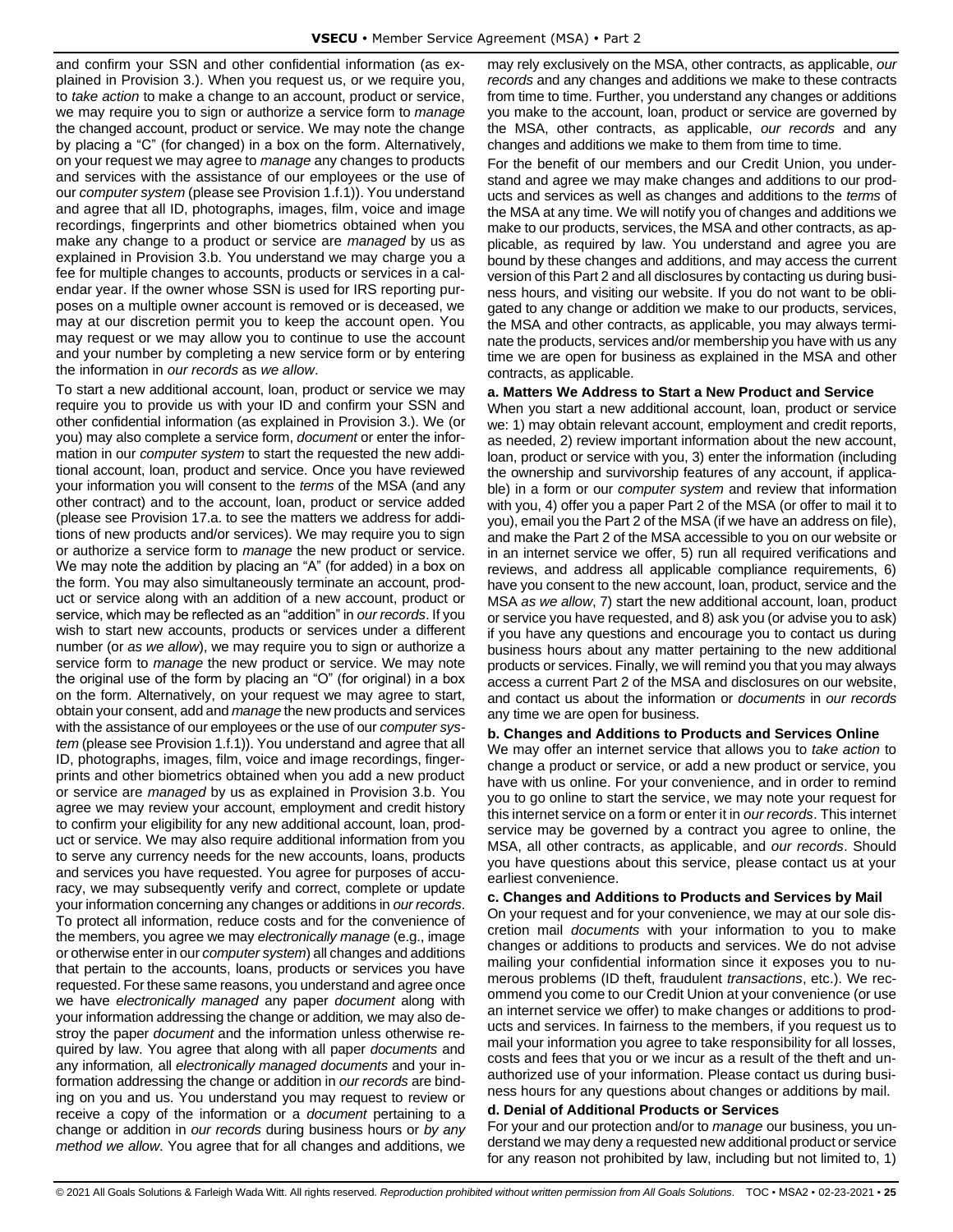our methods are inoperative due to emergencies or problems, 2) the product or service has been terminated, 3) we are unable to contact you, 4) failure to provide required documentation, information or ID, 5) exceeding a limit or an amount set by us, 6) failure to meet a minimum balance for thirty (30) days, 7) inactive or abandoned products or services, 8) any lost or stolen check, card or access device, 9) a breach of or unauthorized access to a product or service, 10) overuse of *actions* on our products or services, 11) information from a third-party report, 12) business or compliance purposes, 13) to stop or prevent a loss, 14) potential lack of capacity or victim of undue influence, 15) failure to comply with any *term* of a contract, 16) funds held or offset per a security interest or lien, 17) account and/or funds held for a dispute or uncertainty, 18) unpaid check(s) or EFT(s) for insufficient funds or stop payment orders, 19) deposited item(s) charged back for nonpayment or a claim, 20) a garnishment, levy or similar legal claim or notice, 21) default on any obligation, 22) chronic dissatisfaction with us, 23) disparaging our reputation, 24) limited to a savings account and voting by mail, 25) ineligible for membership, 26) membership terminated, 27) notification of death, 28) the owner for IRS reporting is removed or deceased, 29) causing us a loss, 30) not voluntarily repaying a loss, 31) anything unethical or unlawful concerning you or your or our business, 32) our belief that an *action* or *transaction* may be fraudulent, 33) any alteration, forgery or fraud concerning you or your or our business, 34) any falsification or misrepresentation concerning you or your or our business, 35) any alleged crime concerning you or your or our business, 36) abuse of or threats to anyone associated with us, or 37) any other reason we believe is appropriate to *manage* the business of our Credit Union.

#### <span id="page-25-0"></span>**18. Lien and Security Interest in Funds**

To protect all our members' funds, the law provides us with a lien on the funds in the account(s) you have with us under federal or state law, as applicable. This means we have a right to retain the funds in the account(s) you have with us to pay any debt or obligation owed to us by you or another responsible person or organization. Additionally, to protect all members' funds, you grant us a contractual security interest in the funds in the account(s), checks and EFTs you have an interest in, which also secures any amount you owe us for any reason. Our lien rights, contractual security interest and any right of set off apply no matter the source of funds in the account, check or EFT, including directly deposited government entitlements or benefits, such as Social Security deposits. However, they do not apply to any retirement accounts.

At our discretion, we may at any time apply the funds from an account, check or EFT you have any interest in to pay off your obligations to us without notice to you. You agree if you owe us money and either you or we have terminated an account, we may re-start the account to collect or obtain money owed to us, and may subsequently terminate the account again. You understand and agree if you owe us money, our lien rights and security interest also apply to any funds, check or item you deposit to any other account with us. You also agree that if you (or anyone you allow to use the accounts, products or services with us) owe us money and we are uncertain whether our lien rights, security interest or right of set off apply to the funds, we may hold and not release the funds as explained in Provision 19.b. If we decide not to enforce our lien or contractual security interest at any time, our non-action is not a waiver of our right to enforce our lien or security interest at a later time. You agree that a security interest granted by or on behalf of one owner of an account will continue to secure that owner's obligation to us even after that owner dies.

#### <span id="page-25-1"></span>**19. Third Party Actions and Uncertainty about Funds a. Third Party Legal Actions or Matters Concerning You**

If a person or organization notifies us of a legal action or other matter concerning you or the accounts, products and services you have with us, we may provide information and pay funds from an account in response to that legal action or matter. Alternatively, we may withhold information and hold funds in an account until the legal action or matter is resolved or we have completed any necessary due diligence. Examples of such actions and matters include, but are not limited to, a levy, garnishment, attachment, claim, subpoena, summons, court order, litigation, prosecution, investigation or other dispute. All legal actions or matters are subject to our lien rights and contractual security interest in the funds in an account (please see Provision 18.). You understand and agree we may charge you a research fee for any time spent by our employees (or associates) addressing any legal action or matter concerning you or the accounts, products and services you have with us. We charge this fee so that each member is responsible for the time and expense we incur addressing a third party's (non-Credit Union) legal action or matter pertaining to you, rather than imposing those costs on the members of our Credit Union. You also agree to be responsible for legal advice we require in connection with any third party's (non-Credit Union) legal action, matter or dispute involving you or the accounts, products and services you have with us (please see Provision 1.g.).

#### **b. Disputes or Uncertainty about Accounts and Funds**

If there is a dispute over, or we are uncertain who is authorized to access an account, the funds in an account or funds in our possession, you agree we may hold the funds, and suspend all *actions* and *transactions on* the account(s), products and services. The hold on the funds and suspension on the account, products and services will continue until either 1) all persons and organizations affected by the dispute or uncertainty agree in writing regarding what should be done with the account(s), products, services and/or funds, or 2) we receive appropriate notice or direction from a court or other legal authority instructing us on what to do with the account(s), products, services and/or funds. Examples of uncertainty include, but are not limited to, 1) conflicting, illegible or missing information and/or *documents* in *our records*, 2) competing claims to the account(s), products, services and/or funds, 3) our need to complete due diligence on any claim made to the account(s), products, services and/or funds, 4) a person's potential lack of capacity or victim of undue influence (e.g., elder abuse), or 5) the applicability of lien rights or security interests. During the hold period, we will continue to pay dividends/interest on the funds held in an account as explained in the "Rate and Fee Disclosure." You understand a suspension of access to the account(s), products and services, and/or hold on funds, is beneficial to you and us to assure only an authorized person or organization may access the account(s), products, services or funds. You agree to be responsible for the cost of legal advice we require in connection with any matter concerning a dispute or uncertainty involving the account(s), products, services or funds with us or you (please see Provision 1.g.). Alternatively, in the event of a dispute or uncertainty over who is authorized to access the account(s), products, services or funds, at our discretion we may deposit the funds with a court and ask the court to resolve the dispute or uncertainty over who is authorized to access the funds. In such instances, we may deduct our attorney fees and court costs from the funds to be deposited with the court. If we deposit the funds with a court, you agree the account(s), products and services may be terminated and all persons and organizations will need to claim the funds by contacting the court.

## <span id="page-25-2"></span>**20. Your Obligations to Us**

If we incur any fees, charges, costs, interest, losses, liability or obligation (including reasonable attorney fees) in connection with an account, loan, product or service we have provided you, or as a result of any *action*, *transaction*, error, dispute, uncertainty, membership or other matter concerning any obligated person or you, you agree you are jointly and individually liable to us. This means you are responsible for the full repayment of any fees, charges, costs, interest, losses, liability or obligation (including reasonable attorney fees), whether you are a member or not. If another person is also responsible, we may attempt to collect from that person, but we have no obligation to do so. You understand if you owe us money and use another owner's account at our Credit Union for a *transaction* and deposit your funds or a check in that account, funds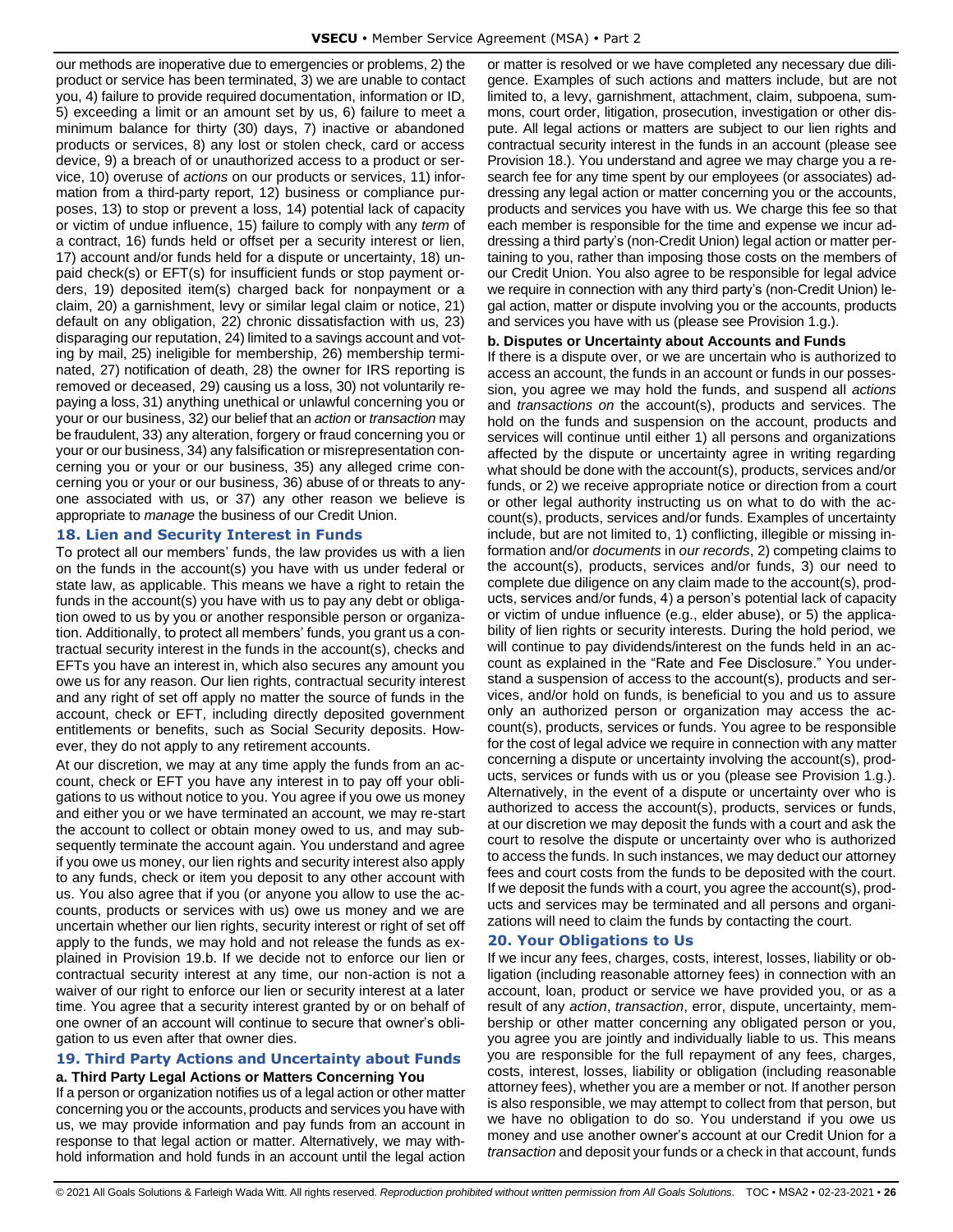from the deposit or check are also subject to our lien rights, security interest and your obligations and may be claimed by us. You agree we may contact you about any fees, charges, costs, interest, losses, liability or obligation (including reasonable attorney fees) you owe to us at all addresses, phone numbers and email addresses you have shared with us by any method of communication you have agreed to. You understand since membership is a privilege, if you cause us a loss (even if discharged in bankruptcy), we may request you to voluntarily repay that loss to retain the privilege of membership, accounts, products and services, or to be eligible for additional new products and services. Your failure to voluntarily repay a loss may result in denial or termination of existing accounts, products and services and expulsion from membership. You also agree that if you are ever obligated to us for anything, we may share your information with any associate (such as collection agencies or attorneys) assisting us with the collection of your obligation, whether or not you are still a member of our Credit Union. You understand we may report any delinquent obligations you owe to us to account and credit reporting agencies. In some circumstances, federal law requires us to report a cancellation of indebtedness to the IRS even if we still retain the right to collect that debt. If we are required to report a cancellation of a debt to the IRS, we retain the right to collect that debt from you unless we have reached a settlement with you or we are barred by law from collecting the debt.

We may deduct any fees, charges, costs, interest, losses, liability or obligation (including reasonable attorney fees) from the account(s) you have with us without notice to you, regardless of the source of those funds according to our lien rights and contractual security interest (please see Provision 18.). You agree if you owe us money and either you or we have terminated an account, we may re-start an account to receive a deposit or credit, collect the money owed to us, and then terminate the account again. You also agree to pay any other reasonable fees, charges, costs, interest, losses, liability or obligation (including reasonable attorney fees) we may incur in providing you with accounts, loans, products, services, membership and *action*s or *transaction*s *on* the same, regardless of whether they are specifically covered by the MSA or other contract with us. Additionally, you understand that in the event of your death, if you owe us money for any reason, funds held in the accounts you have with us (or otherwise) may be used to repay your obligations to us before any funds are released to any other person or organization.

If either you or we commence legal proceedings to enforce or interpret any of the *terms* of the MSA, you and we agree the successful party is entitled to payment by the losing party for any reasonable attorney fees and costs, including those incurred on any appeal, bankruptcy proceeding and post-judgment action, unless otherwise limited or prohibited. You agree to indemnify, defend us against, and hold us harmless from any loss, damage, claim, liability or legal action (including reasonable attorney fees) arising from or related to membership, accounts, loans, products and services and your *actions* and *transactions on* the same. If any account is overdrawn, any loan is past due, or you are otherwise in default under any contract you have with us, we may suspend your ability to conduct *actions or transactions* on any or all accounts, products and services, until the default is cured.

## **a. Full Payment Checks for Loans and Obligations**

If you are making a payment on a loan or other obligation you owe to us, please direct that payment as explained in the loan agreement or as we otherwise instruct. If you write, endorse or negotiate a check or any item to us that has a "full payment" legend or memo (such as "Paid in Full") or other language intended to indicate full satisfaction of any outstanding obligation, you must mail or deliver the check or other item to the attention of our CEO at the office or branch where she or he works. Otherwise, any payment you make is accepted with full reservation of our rights to recover any and all outstanding obligations or indebtedness you owe us.

## <span id="page-26-0"></span>**21. Our Responsibility for Errors**

If we are responsible for an erroneous *action* or *transaction*, we may be liable to you for losses up to the amount of the *action* or *transaction* unless otherwise required by law. We will not be liable for losses arising from: 1) insufficient funds to complete a *transaction*, 2) your negligence or the negligence of others, 3) your failure to follow any time limits, deadlines or amount limits as explained in the MSA, your other contracts and loans with us, as applicable, 4) circumstances beyond our control that prevent the performance of an *action* or *transaction* (such as natural disasters or other emergencies or problems), 5) occasions where you or we have entered information about an account, loan, product, service, *action*, *transaction* or you in *our records* on your request that you could have reviewed, changed, corrected and/or terminated but failed to do so, or 6) any losses caused by your failure to follow any *term* of the MSA, your other contracts or loans with us, as applicable. Our conduct in *managing* all products, services, *actions* and *transactions* will constitute the use of ordinary care if such conduct is consistent with applicable law, Federal Reserve regulations and operating circulars, clearing house rules and general banking practices followed in the area in which we service the accounts with us. If we ever disburse an amount of funds greater than you request or order to any person or organization you know (e.g., relative, friend, employee, business associate, creditor, etc.), you agree to assist us in recovering our funds, including participation in collection, litigation and prosecution. Finally, if you report that an *action* or *transaction on* an account, loan, product or service is erroneous or unauthorized, and we determine the *action* or *transaction* was taken, conducted and/or assisted by your family member, friend or employee (which is potentially a crime), we will investigate your use of ordinary care concerning the *action* or *transaction*. If we determine you failed to use ordinary care (i.e., were negligent) concerning the *action* or *transaction on* the account, loan, product or service (and the loss is not covered by the Electronic Fund Transfer Act), you agree to take responsibility for recovering any loss. You understand you are in the best position to address the loss and potential crime with your family member, friend or employee, rather than imposing the cost on the members of our Credit Union.

#### <span id="page-26-1"></span>**22. Inactive Accounts and Unclaimed Property a. Accounts Determined Inactive**

If the amount of funds in an account falls below the minimum balance required by the "Rate and Fee Disclosure" of the MSA, and you are not using specific products or services, we may consider an account inactive. If an account you have with us is inactive, we may charge you an inactivity fee (and may charge you a fee to notify you of any inactivity). We charge fees on inactive accounts because of the cost incurred by the members in managing accounts not being used by a member (who is also not using products or services that would otherwise justify this cost). We will discontinue the fees once you meet the balance or product or service use requirements. We may also terminate an inactive account and deposit the funds in another account, mail a check to you at an address in *our records*, or if allowed remit the funds to a state as unclaimed property.

## **b. Funds & Checks Presumed Unclaimed Property**

If there is no activity on an account, such as deposits and withdrawals, and we are unable to contact you for a set period of time, state law considers the funds in the account "abandoned" and requires or allows us to send the funds to the state as unclaimed property. Once we have sent the funds to the state, the account will be terminated and you will need to reclaim the funds by contacting the appropriate state agency. Similarly, if our cashier's or teller's checks are outstanding and unpaid for a specified period of time, state law also considers them "abandoned," requiring or allowing us to send the funds to the state as unclaimed property. If anyone presents our check after the funds have been sent to the state as unclaimed property, she or he will need to seek payment by contacting the appropriate state agency.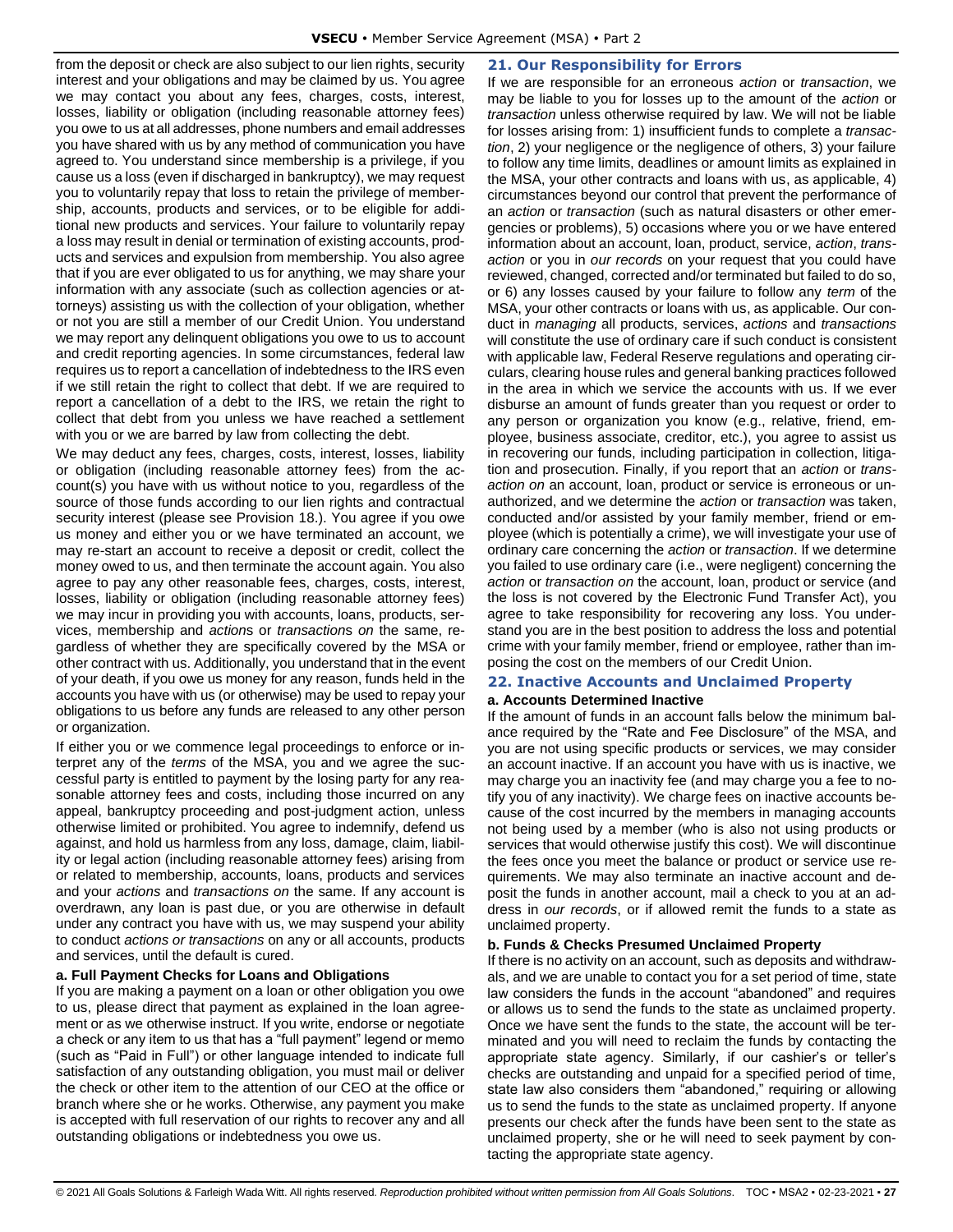#### <span id="page-27-0"></span>**23. Termination of Products and Services**

Any owner on a one or multiple owner, trustee or fiduciary account, may terminate the account(s), products and services with us *by any method we allow*. When you request us, or we require you, to terminate an account, product or service, we may require you to sign or authorize a service form to *manage* the termination. We may note the termination by placing a "T" (for terminate) in a box on the form. Alternatively, on your request we may agree to *manage* the termination of products and services with the assistance of our employees or the use of our *computer system* (please see Provision 1.f.1)). You understand and agree that all ID, photographs, images, film, voice and image recordings, fingerprints and other biometrics obtained when you terminate any product or service are *managed* by us as explained in Provision 3.b.

You agree that you (and not us) are responsible for any *actions* or *transactions on* an account, loan, product or service until the account, loan, product or service is terminated. You also agree that if we pay any check or transfer on an account you have with us after the account is terminated, you will reimburse us for the amount of the check or transfer, including any fees and costs. If you ask us to change an existing account, product or service, you agree we may require you to terminate and start a new account, product, service and number *as we allow*.

We may terminate accounts, products, services or your number with us at any time and, without notice for any reason allowed by law, including but not limited to, 1) the product or service has been discontinued, 2) a request to change a product or service, 3) we are unable to contact you, 4) failure to provide required documentation, information or ID, 5) failure to meet a minimum balance for thirty (30) days, 6) exceeding a limit or an amount set by us, 7) inactive or abandoned products or services, 8) failure to use products or services to justify membership, 9) any lost or stolen check, card or access device, 10) a breach of or unauthorized access to a product or service, 11) overuse of *actions* on our products or services, 12) business or compliance purposes, 13) to stop or prevent a loss, 14) potential lack of capacity or victim of undue influence, 15) failure to comply with any *term* of a contract, 16) funds held or offset per a security interest or lien, 17) account and/or funds held for a dispute or uncertainty, 18) unpaid check(s) or EFT(s) for insufficient funds or stop payment orders, 19) deposited item(s) charged back for nonpayment or a claim, 20) a garnishment, levy or similar legal claim or notice, 21) default on any obligation, 22) chronic dissatisfaction with us, 23) disparaging our reputation, 24) limited to a savings account and voting by mail, 25) ineligibility for membership, 26) membership terminated, 27) notification of death, 28) the owner for IRS reporting is removed or deceased, 29) causing us a loss, 30) not voluntarily repaying a loss, 31) anything unethical or unlawful concerning you or your or our business, 32) our belief that an *action* or *transaction* may be fraudulent, 33) any alteration, forgery or fraud concerning you or your or our business, 34) any falsification or misrepresentation concerning you or your or our business, 35) any alleged crime concerning you or your or our business, 36) abuse of or threats to anyone associated with us, or 37) any other reason to *manage* the business of our Credit Union.

If we terminate an account, we may deposit the funds into another account you maintain with us, or mail you a check for the balance in the account at an address in *our records*. If we cannot locate you and it is allowed by law, we may remit the funds to a state as unclaimed property. You understand whether the accounts, loans, products and services are terminated by you or us, once terminated all *actions* or *transactions* will be dishonored, not paid, refused, rejected or returned. You agree any termination does not release you or any person from any fees, costs, losses, obligations or liabilities incurred on the account, loan, product or service under the MSA or other contract you have with us, as applicable. Finally, you agree if you owe us money and either you or we have terminated an account, we may re-start the account to collect or obtain money owed to us, and may then terminate the account.

#### **a. Termination of Products and Services Online**

We may offer an internet service that allows you to *take action* to terminate a product or service with us online. For your convenience, and in order to remind you to go online to start the service, we may note your request for this internet service on a form or enter it in *our records*. This internet service may be governed by a contract you agree to online, the MSA, all other contracts, as applicable, and *our records*. Should you have any questions about this service, please contact us at your earliest convenience.

#### <span id="page-27-1"></span>**24. Termination of Membership with the Credit Union**

Membership with us is a privilege granted to you by our Credit Union under applicable law. However, you may terminate membership with us at any time by communicating to us your desire to no longer be a member of our Credit Union. When you request us to terminate membership, we may require you to sign or authorize a service form to assist us in *managing* the termination. We may note the termination by placing a "T" (for terminate) in a box on the form. Alternatively, on your request we may agree to *manage* the termination of membership with the assistance of our employees or the use of our *computer system* (please see Provision 1.f.1)).

In the interest of the members and to protect our Credit Union, we may terminate (expel) any member for cause, which includes: 1) ineligibility for membership, 2) we are unable to contact you, 3) failure to provide required documentation, information or ID, 4) exceeding a limit or an amount set by us, 5) failure to meet a minimum balance for thirty (30) days, 6) inactive or abandoned products or services, 7) failure to use products or services to justify membership, 8) any lost or stolen check, card or access device, 9) a breach of or unauthorized access to a product or service, 10) overuse of *actions* on our products or services, 11) business or compliance purposes,12) to stop or prevent a loss, 13) potential lack of capacity or victim of undue influence,14) failure to comply with any *term* of a contract, 15) funds held or offset per a security interest or lien, 16) account and/or funds held for a dispute or uncertainty, 17) unpaid check(s) or EFT(s) for insufficient funds or stop payment orders, 18) deposited item(s) charged back for nonpayment or a claim, 19) a garnishment, levy or similar legal claim or notice, 20) default on any obligation, 21) chronic dissatisfaction with us, 22) disparaging our reputation, 23) notification of death, 24) the owner for IRS reporting is removed or deceased, 25) causing us a loss, 26) not voluntarily repaying a loss, 27) anything unethical or unlawful concerning you or your or our business, 28) our belief that an *action* or *transaction* may be fraudulent, 29) any alteration, forgery or fraud concerning you or your or our business, 30) any falsification or misrepresentation concerning you or your or our business, 31) any alleged crime concerning you or your or our business, 32) abuse of or threats to anyone associated with us, or 33) any other reason to *manage* the business of our Credit Union. You understand that for the protection and safety of our employees, volunteers, members or any associate, if you are abusive or threaten the safety of any of our employees, volunteers, members or associates, we may immediately suspend your privileges to enter our premises and do business with us inperson and may begin the process to lawfully terminate all aspects of the membership relationship you have with us. Whether the privilege of membership is terminated by you or us, the termination does not release any person or you from any loans, fees, costs, losses, liabilities or other obligations to us as explained in the MSA or other contracts, as applicable.

#### <span id="page-27-2"></span>**25. Decedents' Accounts, Products and Services a. Disbursal of Funds to Representative or Claimant**

If you have a one owner account or multiple owner account and have not designated any beneficiaries/POD payees on the account, on your death the funds in the account may be claimed by the representative of your estate (or a claimant, such as a creditor or relative) as explained in Provisions 4.a. and 4.b. You agree that any representative or claimant of your estate is bound by the *terms* of the MSA. On an owner's death, we may require any representative of an owner's estate or other claimant to prove her or his authority with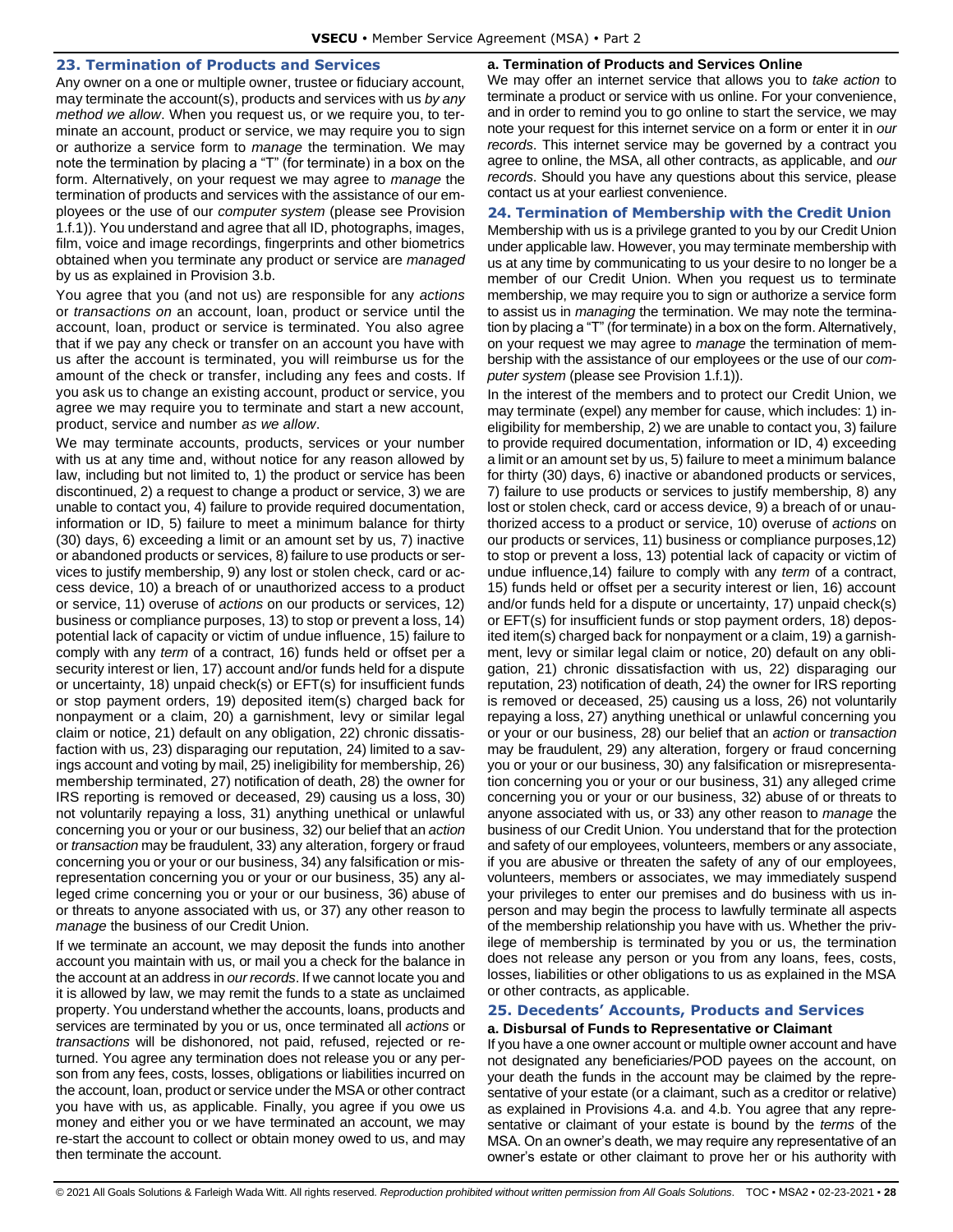documentation as the representative of the estate or claimant of the funds before we will release the funds held in any account. Any representative of an owner's estate or claimant will also need to provide us with her or his ID, SSN, birthdate, physical address and other identifying information as we require (such as a second form of ID, thumbprint or fingerprint, etc.) for us to complete our due diligence before we can honor any claim for the funds in an account (or other product or service, such as a safe deposit box). We may require a representative of an owner's estate or claimant to indemnify, defend us against and hold us harmless before we will release the funds. We may continue to honor all *actions* and *transactions on* an account, product or service until we receive a certified copy of an owner's death certificate (or for multiple accounts, certified copies of all owners' death certificates), along with proof of the representative's or claimant's authority and identification as the representative or claimant of the estate. Every owner agrees to be responsible for legal advice we require in connection with any matter concerning a claim involving an owner's accounts, products, services or the owner (please see Provision 1.g.). Every owner also understands that if and when we honor a claim made on the funds in an owner's accounts, we may do so by issuing our check payable to the deceased owner's estate. Alternatively, if there is a dispute or uncertainty about who is entitled to the funds in an account (or that we otherwise hold), we may either hold the funds or deposit them with a court at our discretion (please see in Provision 19.b.). Finally, every owner understands and agrees that if an owner owes us money for any reason, the funds held in an owner's accounts or otherwise may be used to repay the owner's obligations to us before any funds are distributed to the representative of the estate or claimant.

## **b. Disbursal of Funds to Beneficiaries and POD Payees**

If you have a one owner account or multiple owner account and have designated any beneficiary/POD payee(s) on the account, on your death the beneficiary/POD payee(s) may claim the funds in the account as explained in Provisions 4.a. and 4.b. Before distributing funds from a deceased owner's account, we may require a certified copy of an owner's death certificate (or for multiple accounts, certified copies of all owners' death certificates). In addition, each beneficiary/POD payee may be required to provide us with her or his ID, SSN, birthdate, physical address and other identifying information or documentation as we require (such as a second form of ID, thumbprint or fingerprint, etc.).

Every owner and beneficiary/POD payee agree to be responsible for legal advice we require in connection with any matter concerning a claim involving an owner's accounts, products, services or a beneficiary/POD payee (please see Provision 1.g.). Each beneficiary/POD payee also understands that if we honor a claim made by a beneficiary/POD payee or beneficiary's/POD payee's estate representative on the funds in an owner's accounts, we may do so by issuing our check payable to the beneficiary/POD payee or the beneficiary's/POD payee's estate. Alternatively, if there is a dispute or uncertainty about who is entitled to the funds in an account (or that we otherwise hold), we may either hold the funds or deposit them with a court at our discretion (please see Provision 19.b.). Finally, every owner and beneficiary/POD payee understands and agrees that if an owner or beneficiary/POD payee owes us money for any reason, the funds held in any account or otherwise may be used to repay the obligation(s) to us before any funds are distributed to a beneficiary/POD payee or a beneficiary's/POD payee's estate.

## **c. Non-Authoritative Requests for Product Information**

You, as an owner, trustee or fiduciary, agree it is your responsibility to communicate information about the accounts, loans, products and services you have with us to any person(s) you believe should have that information during your lifetime (whether she or he is a representative of your estate, beneficiary/POD payee, family member, significant other, friend, trustee, fiduciary or any other person). You understand we will not be able to provide information or access to any product or service to a person until she or he has first established his or her legal authority to access the information, product or service with us.

#### **d. Our Actions on Notification**

For your and our protection, on notice of your death you agree we may suspend any product or service; begin the process of terminating products, services, number(s) and membership; collect any outstanding obligations (if any); and prepare to disburse funds (if any) according to the MSA.

## <span id="page-28-0"></span>**26. The MSA & State and Federal Law**

Membership, accounts, products and services you have with us are primarily governed by Parts 1 and 2 of the MSA, *our records* and/or any other contract with us, as applicable. They are also governed by the applicable law of the state in which the branch or service center where you started the account in-person is located. If you started the account by mail, phone, or our internet services (as we offer), the accounts, products and services are governed by the law of the State of Vermont. Finally, federal law and regulations, Federal Reserve operating circulars, and clearing house rules also govern our accounts, products, and services to the extent applicable. If any *term* of the MSA conflicts with controlling law, that *term* will be nullified and stricken from the MSA to the extent that it is inconsistent with the law and the law will govern. If any *term* of the MSA is declared invalid, unenforceable, unconscionable or unlawful by a court, that *term* will not affect the validity of any other *terms* of the MSA, which will continue in full force and effect.

## **Electronic Funds Transfer Disclosure**

<span id="page-28-1"></span>This "Electronic Funds Transfer Disclosure" explains your and our rights and responsibilities concerning electronic fund transfer (EFT) debits from and credits to the accounts you have with us. EFTs are electronically initiated transfers of money involving an account with us and multiple access options, including Online Banking, direct deposits, automated teller machines (ATMs), Visa Debit Card, and audio response system services.

#### <span id="page-28-2"></span>**1. EFT Services**

#### **a. Automated Teller Machines**

You may use your Card and personal identification number (PIN) at Automated Teller Machines (ATMs) of our Credit Union and such other machines or facilities as we may designate. At the present time, you may use your Card to:

- Withdraw cash from the checking or savings account with us.
- Make deposits to the checking or savings account.
- Transfer funds between the checking and savings accounts.
- Inquire on balances of the checking and savings accounts.
- Pay for purchases at places that have agreed to accept the card and PIN. These are referred to as Point-of-Sale (POS) transactions.

#### **b. Direct Deposit**

On the instruction of (i) your employer, (ii) the Treasury Department, or (iii) other financial institutions, we will accept direct deposits by EFT of your paycheck or of federal recurring payments, such as Social Security.

#### **c. Preauthorized Debits**

You may make direct withdrawals by EFT from the checking or regular savings account you have with us to a particular person or company, at least periodically, which you have arranged with that person or company, provided you have enough funds in the account with us to cover the payment.

#### **d. Audio Response Services**

To enroll in this service, call us at 802-371-5162 or toll free at 800- 371-5162, or visit one of our branch locations. You must use a PIN along with your account number to access the account(s). At the present time you may use the Audio Response Service to:

- Make your loan payments at VSECU.
- Inquire about your cleared checks or deposits.
- Request a check withdrawal from the account(s) with us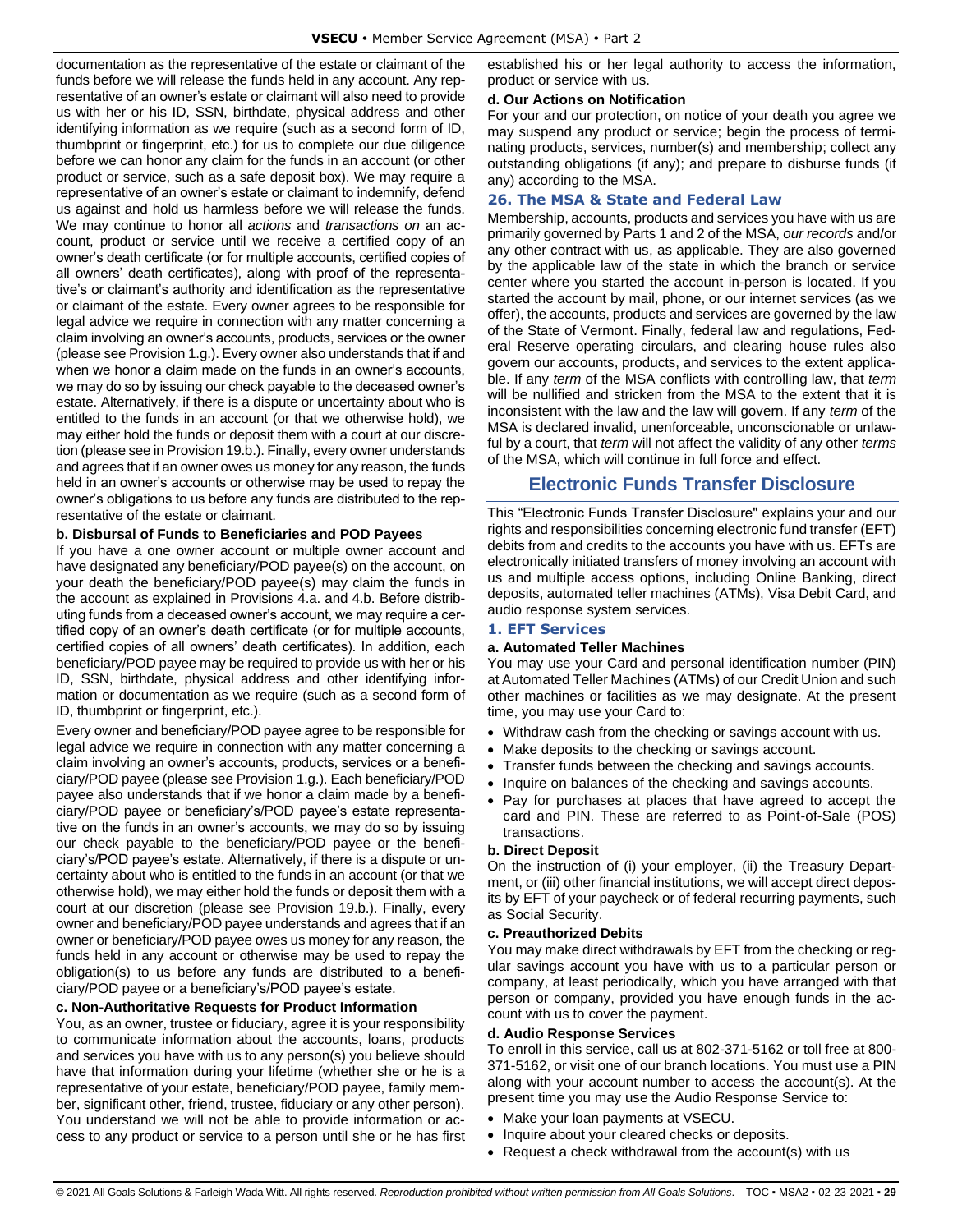- Transfer money between the accounts.
- Transfer funds to another member's account (this requires additional authorization from you)
- Inquire on balances of the account(s).

**Note:** Your access may be deleted from our system after 365 days of inactivity. To reactive the service, contact us at 802-371-5162 or toll free at 800-371-5162; or visit one of our branch locations.

#### **e. Online Banking**

If we approve your application for Online Banking, you may use a personal computer to access the accounts. For this service, you will need a personal computer with internet access. The address for Online Banking services is www.vsecu.com. You may select a username and password. You must use your username and password to access the accounts. You are responsible for the installation, maintenance, and operation of your computer and software. We will not be responsible for any errors or failures involving any telephone service, internet service provider, your software installation or your computer. At the present time, you may use the Online Banking service to:

- Transfer funds between the checking and savings accounts with us.
- Inquire about your cleared checks, transfers or deposits.
- Make payments from the checking or savings account to a loan account with us.
- Inquire on balances on the accounts.
- Transfer funds from the Line of Credit to the checking or savings accounts with us.

Transactions involving the accounts you have with us are addressed by the MSA, whereas transactions involving a loan are addressed by the applicable loan agreement(s).

#### **f. Bill Pay**

You may use the Bill Pay service (accessed through Online Banking or Mobile Banking) to make payments to third parties. Use of the Bill Pay service requires enrollment in Online Banking and agreement to the Bill Pay service terms and conditions. You may use the Bill Pay service to:

- Make payments from the checking account to a loan account with us.
- Make payments from the checking account to another financial institution.
- Pay bills from the checking account.
- Transfer funds to other people using the account to account (A2A) or person to person (P2P) (Popmoney®) transfer feature. Please note that if payment to a payee is made by check, the check may be processed and debited from your account before the scheduled payment date.

## **g. Mobile Banking**

Mobile Banking is a personal financial information management service that allows you to access account information, make payments to merchants who have previously consented to accept payments through our Online Banking service and make such other transactions as described in the Online Banking Service Agreement using compatible and supported mobile phones and wireless devices ("Wireless Device"). You agree and understand that the Mobile Banking service may not be accessible or may have limited utility over some mobile telephone networks, such as while roaming. This service may be interrupted for a short time each day for data processing, and may not be available during that time. You may access the accounts through Mobile Banking to:

- Make transfers between savings, checking, and loan accounts with us.
- Transfer advances from the line of credit loan(s) to savings or checking accounts.
- Make transfers between accounts you have with us.
- Make your loan payments at VSECU.

In addition to the EFTs listed above, you may use Mobile Banking to conduct the following:

- Obtain balances and other account information.
- Review account activity as made available by VSECU.
- Deposit checks using the Mobile Banking Deposit Services.
- Search for ATM and branch locations.

For all mobile check deposits, you must endorse the original paper check with your signature and write: "FOR VSECU MOBILE DEPOSIT ONLY" in the endorsement area. If you fail to provide this endorsement, we may refuse the deposit and return it to you. You agree to indemnify our Credit Union from any liability or loss to our Credit Union arising from the payment of the original paper check without such required endorsement.

## **h. Visa Debit Card**

You may use your Debit Card to purchase goods and services any place Visa is honored by participating merchants and merchants accepting the Debit Card and PIN at point of sale (POS) terminals. Funds to cover your Debit Card purchases will be deducted from the checking account. If the balance in the account is not sufficient to pay the transaction amount, we may treat the transaction as an overdraft request pursuant to any overdraft protection plan, or we may terminate all services under the MSA.

You may use a non-Visa debit network with your Debit Card without entering your PIN for certain bill payment services. These transactions are referred to as PIN-less debit transactions and are considered non-Visa debit transactions. Merchants must provide you with a clear way of choosing to make a Visa debit or a PIN-less transaction through a non-Visa debit network. A non-Visa or PIN-less debit transaction may occur on your Debit Card through the STAR network.

Examples to distinguish between a Visa debit transaction and a non-Visa or PIN-less debit transaction are as follows: **Visa Debit Transaction:** A cardholder signs a receipt, provides a Debit Card number (i.e., via Internet, mail or telephone) or swipes the Debit Card through a POS terminal using the Visa feature. **Non-Visa and PIN-less Debit Transactions:** Non-Visa: A cardholder enters a PIN at a POS terminal. PIN-less: For certain bill payment transactions, a cardholder provides an account number for an online transaction after clearly indicating a preference to process the transaction as a PIN-less debit transaction. The merchant processes the transaction through a non-Visa debit network. Non-Visa and PINless debit transactions will not be processed as Visa transactions and therefore will not include Visa's zero liability or chargeback and dispute resolution benefits.

#### **i. Electronic Check Transaction**

You may authorize a merchant or other payee to make a one-time electronic payment from the checking account using information from your check to pay for purchases, pay bills or pay other obligations ("Electronic Check Transactions"). You agree that your authorization for an electronic check transaction occurs when you initiate such a transaction after receiving any required notice regarding the merchant's right to process the transaction or payment, including any written sign provided by the merchant at the time of your transaction. All terms governing electronic funds transfer services will apply to Electronic Check Transactions, except the \$50 and \$500 limits of liability for unauthorized transactions in Section 4 (Member Liability) of this disclosure. You remain responsible for notifying us of any unauthorized electronic check transaction shown on your statement.

## <span id="page-29-0"></span>**2. Service Limitations**

## **a. Automated Teller Machines**

**1) Withdrawals.** Cash withdrawals from ATMs can be made as often as you like. You may withdraw up to \$500 (if there are sufficient funds in the account) per business day. For purposes of determining whether you have reached the daily limit, a day ends at midnight. Friday, Saturday, Sunday, and holidays are considered as one business day for the purposes of this limit.

© 2021 All Goals Solutions & Farleigh Wada Witt. All rights reserved. *Reproduction prohibited without written permission from All Goals Solutions*. [TOC](#page-0-0) ▪ MSA2 ▪ 02-23-2021 ▪ **30**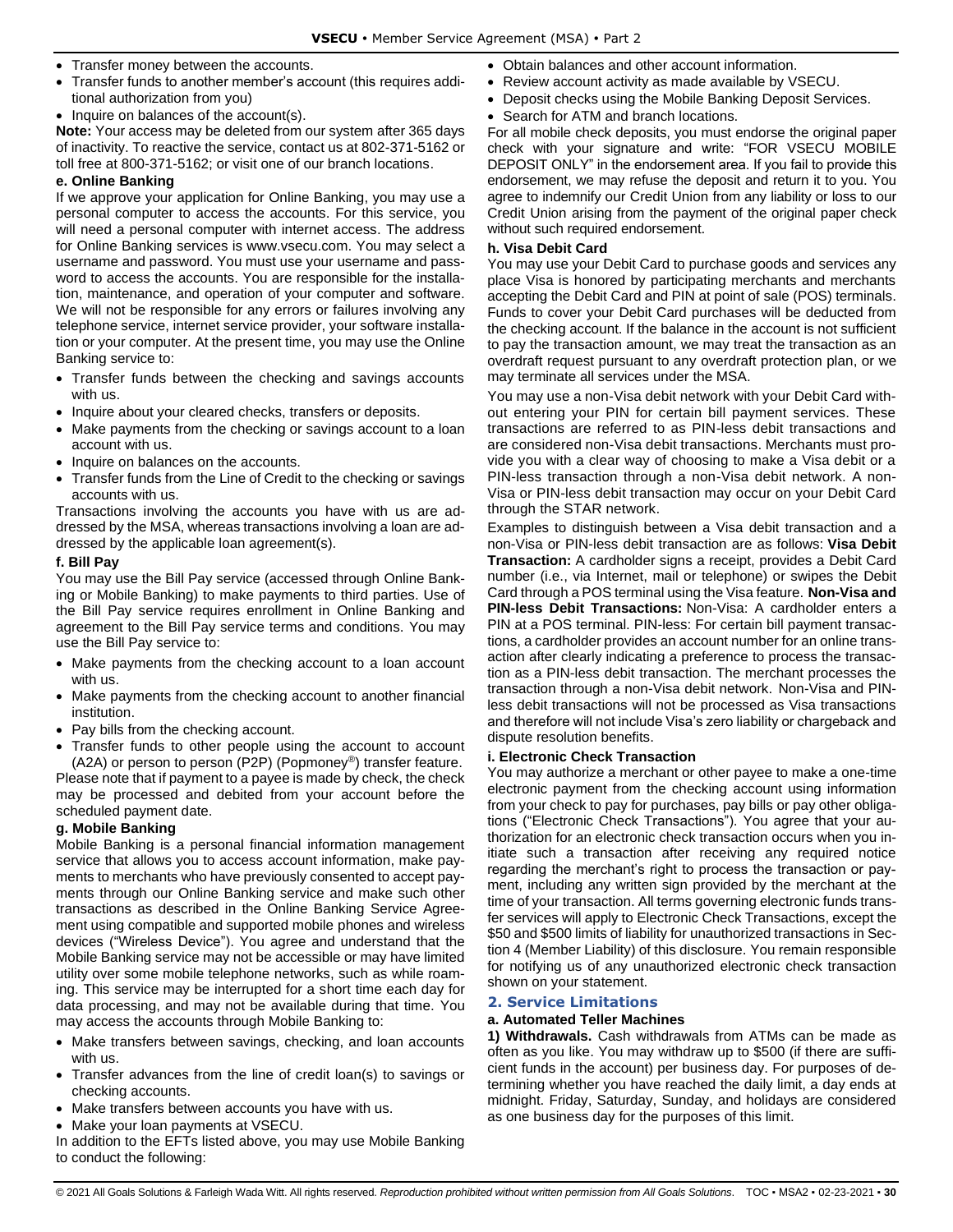## **b. Audio Response Service**

The accounts with us can be accessed under Audio Response Service via a touchtone telephone only. Not all push button phones are touchtone. Converters may be purchased for pulse and rotary dial phones. Audio Response Service will be available for your convenience seven (7) days a week. This service may be interrupted for a short time each day for data processing. If you call during this time, you will hear a message directing you to call back. There are no limits to the number of inquiries, transfers or withdrawal requests you may make in any one day. No transfer or withdrawal may exceed the funds available in an account with us. We reserve the right to refuse any transaction which would draw upon insufficient funds, exceed a credit limit, lower an account below a required balance or otherwise require us to increase our required reserve on the account.

## **c. Online Banking Service**

**1) Transfers.** You may make funds transfers to the accounts with us, or other accounts you authorize, as often as you like. You may transfer or withdraw up to the available balance in the account or available credit line at the time of the transfer, except as limited under other agreements. We reserve the right to refuse any transaction that would draw upon insufficient or unavailable funds, lower an account below a required balance or otherwise require us to increase our required reserve on the account.

**2) Account Information.** Account balance and transaction history information may be limited to recent account information. The availability of funds for transfer or withdrawal may be limited, due to the processing time for ATM transactions. See the "Funds Availability Disclosure."

**3) Email and Stop Payment Requests.** We may not immediately receive e-mail communications that you send and we will not take action based on e-mail requests until we actually receive your message and have a reasonable opportunity to act. Any stop payment request you transmit electronically is considered a verbal request and, like all verbal and written stop payment requests, will expire in six (6) months unless you contact us and renew the stop payment request for an additional six (6) month period. Contact us immediately regarding an unauthorized transaction or stop payment request

## **d. Bill Pay A2A and P2P (Popmoney®) Transactions.**

For A2A and Popmoney® transfers, limits will be set at the time you use the service and will be disclosed to you prior to your use of the service.

## **e. Mobile Banking**

Mobile Banking transactions are limited to \$10,000 each. You are fully responsible for understanding how to use Mobile Banking before you actually do so, and you must use Mobile Banking in accordance with any use or operational instructions posted on our web site. You are also responsible for your use of your Wireless Device and the Mobile Banking Service software provided to you. If you allow and we agree to authorize the use of biometric login (for example, fingerprint or retinal scan) for Mobile Banking, the service may be accessed using any biometric login recognized by your wireless device, even if it is not your own. If you have permitted another person to use their own biometrics to authorize activity on your wireless device, their biometrics will also gain access to Mobile Banking if you have authorized biometric login. We will not be liable to you for any losses caused by your failure to properly use Mobile Banking, the Software or your Wireless Device. You may experience technical or other difficulties related to Mobile Banking that may result in loss of data, personalization settings or other Mobile Banking interruptions. We assume no responsibility for the timeliness, deletion, misdelivery or failure to store any user data, communications or personalization settings in connection with your use of Mobile Banking. We assume no responsibility for the operation, security, or functionality of any Wireless Device or mobile network that you utilize to access Mobile Banking. Financial information shown on Mobile Banking reflects the most recent account information available through Mobile Banking, and may not be current. You agree that we are not liable for delays in updating account information accessed through Mobile Banking. We are not responsible for any actions you take based on information accessed through the Mobile Banking app that is not current. If you need the most current account information, you agree to contact us directly.

## **f. Visa Debit Card**

There is no limit on the number of Debit Card purchase transactions you may make during a statement period. Visa purchases are limited to the balance available in an account. In addition, you may not make more than \$2,750 in purchases in one day. We reserve the right to refuse any transaction that would draw upon insufficient funds or require us to increase our required reserve on the account. We may set other limits on the amount of any transaction, and you will be notified of those limits. You are solely responsible for any disputes you may have with merchandise or services received using the Visa Debit Card. We are not responsible for any damages, liability or settlement resolution as a result of the misrepresentation of quality, price, or warranty of goods or services by a merchant.

The use of a Debit Card and Account with us are subject to the following conditions:

**1) Ownership of Debit Cards.** Any Debit Card or other device that we supply to you is our property and must be immediately returned to us, or to any person whom we authorize to act as our agent, or to any person who is authorized to honor the Debit Card, according to instructions. The Debit Card may be repossessed at any time at our sole discretion without demand or notice. You cannot transfer the Debit Card or Account to another person.

**2) Honoring the Debit Card.** Neither we nor merchants authorized to honor the Debit Card will be responsible for the failure or refusal to honor the Debit Card or any other device we supply to you. If a merchant agrees to give you a refund or adjustment, you agree to accept a credit to the account with us in lieu of a cash refund. You may not use the Debit Card for any illegal or unlawful transaction. We may refuse to authorize any transaction that we believe may be illegal or unlawful.

**3) Visa Account Updater Service.** The account you have with us is automatically enrolled in the Visa Account Updater Service (VAU). The service is provided as a benefit in order to facilitate uninterrupted processing of recurring charges you have authorized. Under the VAU service, if you have authorized a participating merchant to bill your Debit Card for recurring payments, your new Debit Card number and expiration date will automatically be sent to that merchant if we change your Debit Card number (i.e. when replacing a lost or stolen Debit Card). Debit Card numbers are only supplied to merchants who participate in the VAU service. Because not all merchants participate in the VAU service, you should still notify each merchant when your Debit Card number changes in order to permit recurring payments to continue to be charged to the account. You may opt out of the VAU service at any time by calling us at 802-371-5162 or toll free at 800-371-5162, or online via secure email, in person, or by writing us at One Bailey Avenue, PO Box 67, Montpelier, VT 05601-0067.

**4) Currency Conversion; International Transaction Fee.** Purchases and withdrawals made in foreign countries will be billed to you in U.S. dollars. The currency conversion rate for international transactions, as established by Visa International, Inc., is a rate selected by Visa from the range of rates available in wholesale currency markets for the applicable central processing date, which may vary from the rate Visa itself receives, or the governmentmandated rate in effect for the applicable central processing date. In addition, you will be charged an International Transaction Fee as set forth in the "Rate and Fee Disclosure" for any card transaction at a location in a foreign country or with a merchant located in a foreign country even if you initiate the transaction from within the United States.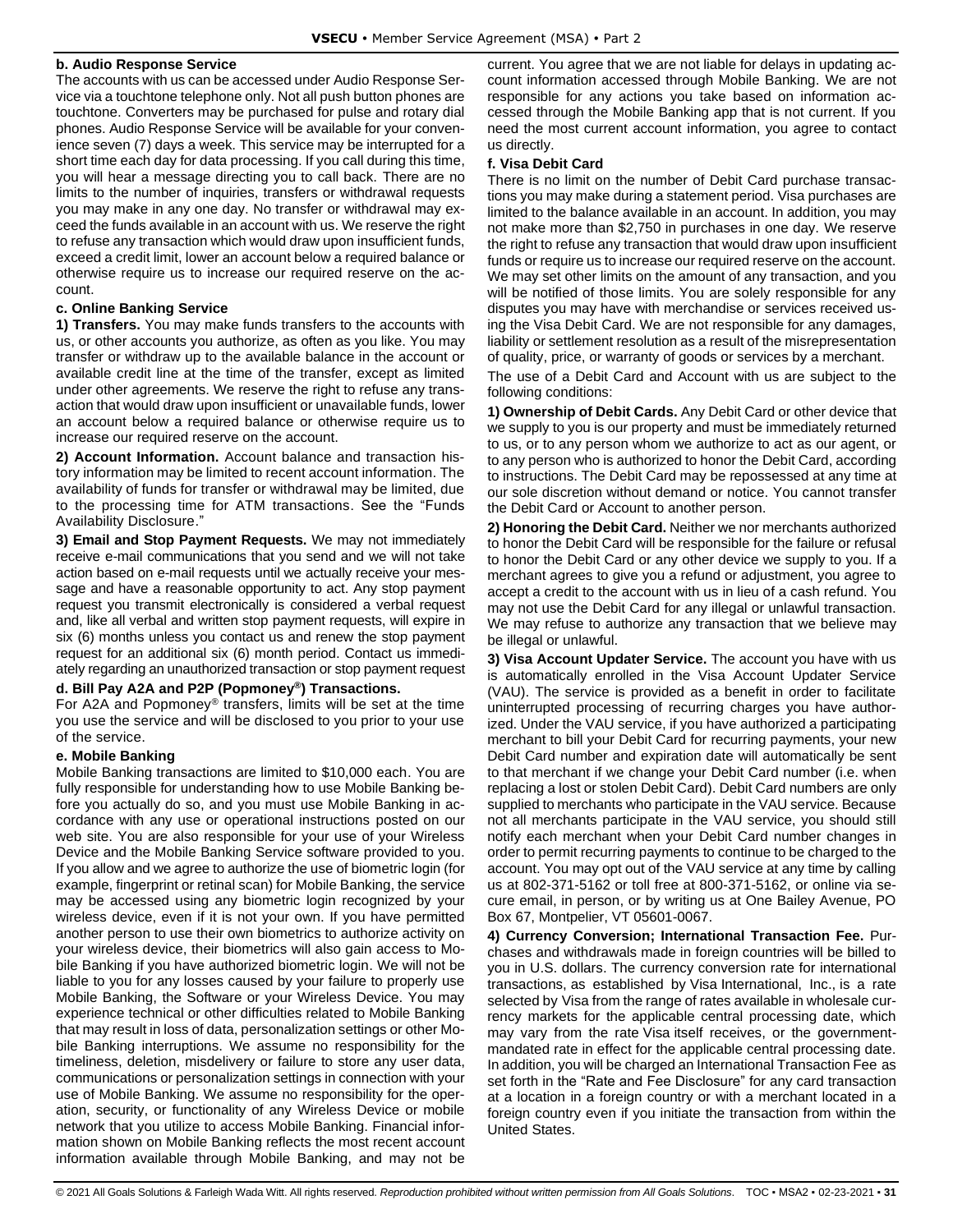#### **g. Debit Card Security**

For security purposes, your Debit Card may be deleted from our systems after twelve (12) consecutive months of inactivity.

Use of your Debit Card may be restricted in certain countries due to security risks. If you plan to travel to a foreign country and want to request access to restricted areas, please call us at 802-371- 5162 or toll free at 800-371-5162.

## <span id="page-31-0"></span>**3. Security of Personal Identification Number**

The Personal Identification Number (PIN) is established for your security purposes. The PIN is confidential and should not be disclosed to third parties or recorded. You are responsible for safekeeping your PIN. You agree not to disclose or otherwise make your PIN available to anyone not authorized to sign on the accounts with us. If you authorize anyone to have or use your PIN, that authority will continue until you specifically revoke such authority by notifying us. You understand that person may use Online Banking, online services or debit card to review all of your account information and make account transactions. Therefore, we are entitled to act on transaction instructions received using your PIN and you agree that the use of your PIN will have the same effect as your signature in authorizing transactions.

If you authorize anyone to use your PIN in any manner, that authority will be considered unlimited in amount and manner until you specifically revoke such authority by notifying us and changing your PIN immediately. You are responsible for any transactions made by such persons until you notify us that transactions and access by that person are no longer authorized and your PIN is changed. If you fail to maintain or change the security of these PINs and we suffer a loss, we may terminate your electronic fund transfer and account services immediately.

#### <span id="page-31-1"></span>**4. Member Liability**

You are responsible for all transfers you authorize using your EFT services as explained in this disclosure, which is part of the MSA. If you permit other persons to use an EFT service, Card or PIN, you are responsible for any transactions they authorize or conduct on any of the accounts you have with us. However, tell us at once if you believe anyone has used the account, Card or PIN and accessed the accounts with us without your authority, or if you believe an electronic fund transfer has been made without your permission using information from your check. Telephoning is the best way of keeping your possible losses down. For Visa Debit Card purchase transactions, if you notify us of your lost or stolen Debit Card, you will not be liable for any losses, provided you were not negligent or fraudulent in handling the Debit Card and you provide us with a written statement regarding your unauthorized Debit Card claim, otherwise the following liability limits will apply. For all other EFT transactions except Electronic Check Transactions, if you tell us within two (2) business days, you can lose no more than \$50 if someone accessed the account with us without your permission. If you do not tell us within two (2) business days after you learn of the unauthorized use of the account or EFT service, and we can prove that we could have stopped someone from accessing the account without your permission if you had told us, you could lose as much as \$500. In no event will you be liable for more than \$50 for unauthorized withdrawals from a line of credit account.

Also, if your statement shows EFTs that you did not make, tell us at once. If you do not tell us within sixty (60) days after the statement was mailed or accessible to you, you may not get back any money lost after the sixty (60) days if we can prove that we could have stopped someone from making the transfers if you had told us in time. If a good reason (such as a hospital stay) kept you from telling us, we will extend the time periods. If you believe that someone has used the Card or PIN without your permission or you have lost your Card, call: 802-371-5162 or toll free at 800-371-5162, or write to us at: One Bailey Avenue, PO Box 67, Montpelier, VT 05601-0067.

#### <span id="page-31-2"></span>**5. Business Days**

Our business days are Monday through Friday. Holidays are not included.

#### <span id="page-31-3"></span>**6. Fees for EFT Services**

There are certain fees for EFT services, as described on the "Rate and Fee Disclosure." We reserve the right to impose fees at a future date after we give you notice of such changes as required by law. If you request a transfer or check withdrawal from your personal line of credit account, such transactions may be subject to fees under the terms and conditions of your loan agreement. If you use an ATM that is not operated by us, you may be charged an ATM surcharge by the ATM operator or an ATM network utilized for such a transaction. The ATM surcharge will be debited from the account with us if you elect to complete the transaction.

## <span id="page-31-4"></span>**7. Right to Receive Documentation**

#### **a. Periodic Statements**

All EFT transactions will be recorded on your periodic statement. You will receive a statement at least once every quarter. If you have an EFT transaction, you will receive a statement monthly.

#### **b. Preauthorized Credits**

If you have a direct deposit made to the account at least once every sixty (60) days from the same source and you do not receive a receipt (such as a pay stub), you can use our Audio Response Service or Online Banking or you can call us at 802-371-5162 or toll free at 800-371-5162 to find out whether or not the deposit has been made.

#### **c. Terminal Receipt**

You may get a receipt at the time you make any transaction of more than \$15 using an ATM, POS terminal or Visa Debit Card.

## <span id="page-31-5"></span>**8. Account Information Disclosure**

We will maintain the confidentiality and privacy of your information in accordance with our "Privacy Notice." We will disclose information to third parties about the account or the transfers you make in the following circumstances:

- As necessary to complete transfers.
- To verify the existence of sufficient funds to cover specific transactions upon the request of a third party, such as a credit bureau or merchant.
- To comply with government agency or court orders.
- If you give us your written permission.

## <span id="page-31-6"></span>**9. Our Liability for Failure to Make Transactions**

If we do not complete a transfer to or from an account with us on time or in the correct amount according to the MSA, we will be liable for your actual transaction loss or damage. Our sole responsibility for an error in a transfer will be to correct the error. You agree that neither we nor the service providers are responsible for any loss, property damage, or bodily injury, whether caused by the equipment, software, Credit Union, or by internet browser providers such as Microsoft (Microsoft Internet Explorer), Apple (Safari), Mozilla (Firefox), Google (Chrome) or by Internet access providers or by online service providers or by an agent or subcontractor for any of the foregoing. Nor will we or the service providers be responsible for any direct, indirect, special, or consequential economic or other damages arising in any way out of the installation, download, use, or maintenance of the equipment, software, online access services, or Internet browser or access software. In this regard, although we have taken measures to provide security for communications from you to us via the Online Banking service and may have referred to such communication as "secured," we cannot and do not provide any warranty or guarantee of such security. In states that do not allow the exclusion or limitation of such damages, our liability is limited to the extent permitted by applicable law. We will not be liable for the following:

• If, through no fault of ours, you do not have adequate funds in an account to complete a transaction, the account is terminated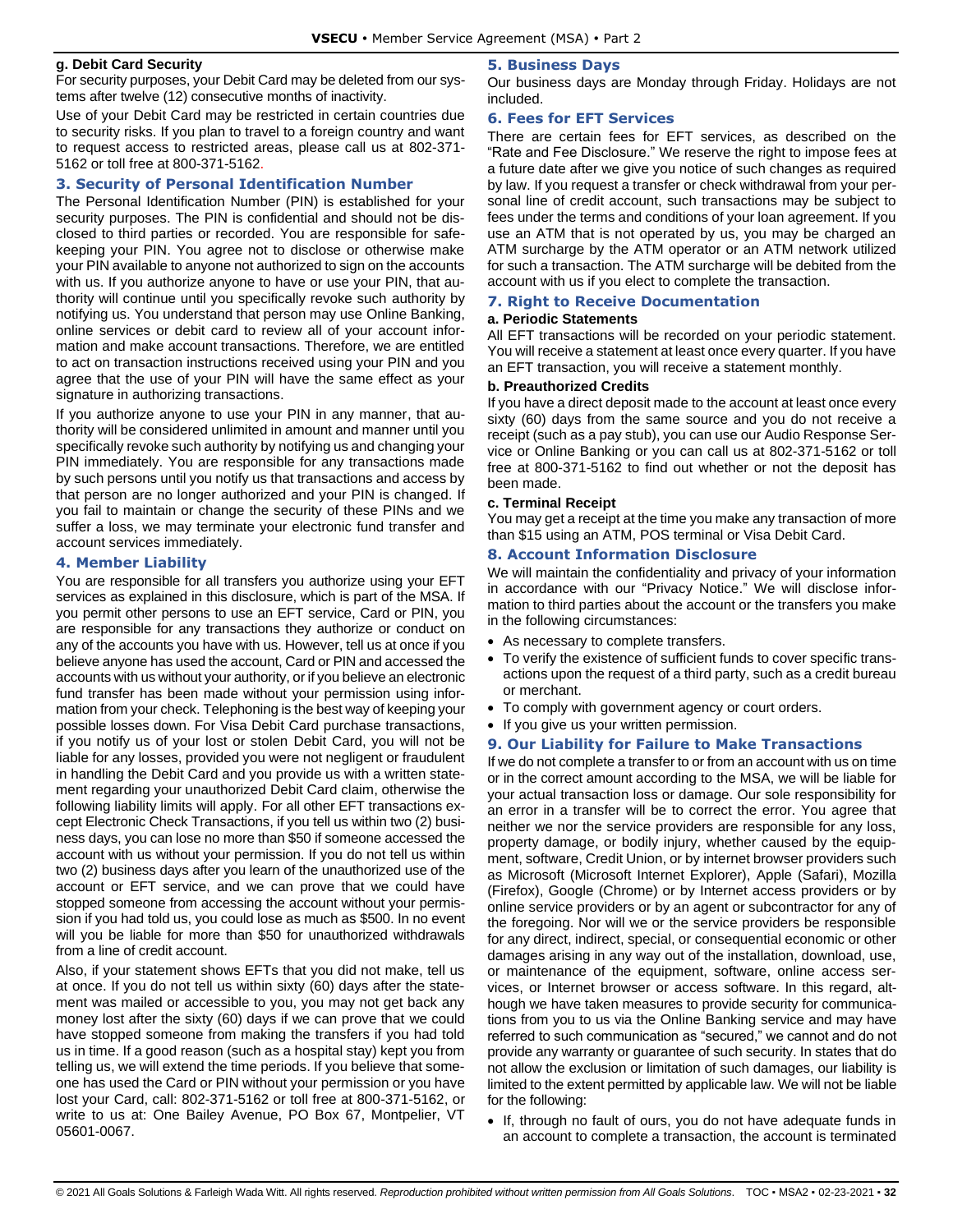or the transaction amount would exceed your credit limit on your line of credit.

- If you used the wrong identification code or you have not properly followed any applicable computer, Internet or Credit Union instructions for making transfers.
- If your computer fails or malfunctions or if our Online Banking system was not properly working and such a problem should have been apparent when you attempted such a transaction.
- If the ATM where you are making the transfer does not operate properly, does not have enough cash or you use a Card improperly.
- If circumstances beyond our control (such as fire, flood, telecommunication outages, postal strikes, equipment, or power failure) prevent the transaction.
- If the account with us is frozen because of a delinquent loan or is subject to a legal process or other claim.
- If the error was caused by a system beyond our control such as your Internet Service Provider, any computer virus, or problems related to software not provided by us.
- If you have not given us complete, correct, and current instructions so we can make a transfer.
- If the error was caused by any applicable ATM or payment system network. The ATM machine may retain a Card in certain instances, in which event you may contact us about its replacement.

We may establish other exceptions in addition to those listed above.

## <span id="page-32-0"></span>**10. Termination of EFT Services**

You agree that we may terminate your use of any EFT services if you, or any authorized user of an account or PIN, breach any term of the MSA, or if we have reason to believe that there has been an unauthorized use of a Card, account or identification code.

You or any other party to the account can terminate your use of any EFT services by notifying us in writing. Termination of service will be effective the first business day following receipt of your written notice. However, termination of EFT services will not affect the rights and responsibilities of the parties under the MSA for transactions initiated before termination.

## <span id="page-32-1"></span>**11. Preauthorized Electronic Fund Transfers**

#### **a. Stop Payment Rights**

If you have arranged in advance to allow a third party to make regular EFTs from the account(s) with us for money you owe them, you may stop payment of these preauthorized transfers from the account. You must notify us verbally or in writing at any time up to three (3) business days before the scheduled date of a preauthorized transfer. A stop payment order on an EFT will continue until the entry is returned or until you cancel the stop payment order.

#### **b. Notice of Varying Amounts**

If regular payments may vary in amount, the person you are going to pay is required to tell you ten (10) days before each payment when it will be made and how much it will be. You may choose instead to get this notice only when the payment would differ by more than a certain amount from the previous payment or when the account would fall outside certain limits that you set.

#### **c. Liability for Failures on Preauthorized Transfers**

If you order us to stop one of these payments three (3) business days or more before the transfer is scheduled, and we do not do so, we will be liable for your losses or damages.

#### <span id="page-32-2"></span>**12. Notices**

We reserve the right to change the terms of our EFT services. We will mail or make accessible a notice to you at least twenty-one (21) days before the effective date of any change, as required by law. Use of any EFT service is subject to existing regulations governing the account with us and any future changes to those regulations.

#### <span id="page-32-3"></span>**13. Statement Errors**

In case of errors or questions about EFTs, telephone us at 802- 371-5162 or toll free at 800-371-5162 and send us a written notice.

We must hear from you no later than sixty (60) days after we sent the first statement on which the problem appears. In your notice:

- Tell us your name and account number.
- Describe the transfer you are unsure about, and explain as clearly as you can why you believe it is an error or why you need more information.
- Tell us the dollar amount of the suspected error.

If you tell us verbally, we may require that you send us your complaint or question in writing within ten (10) business days. We will tell you the results of our investigation within ten (10) business days after we hear from you and will correct any error promptly. For errors related to transactions occurring within thirty (30) days after the first deposit to the account (new accounts), we will tell you the results of our investigation within twenty (20) business days. If we need more time, however, we may take up to forty-five (45) days to investigate your complaint or question (ninety (90) days for POS (point of sale) transaction errors, new account transaction errors, or errors involving transactions initiated outside the United States). If we decide to do this, we will recredit the account within ten (10) business days (five (5) business days for Visa Debit Card transactions) for the amount you think is in error, so that you will have the use of the money during the time it takes us to complete our investigation. If we ask you to put your complaint or question in writing and we do not receive it within ten (10) business days, we may not recredit the account.

If we decide after our investigation that an error did not occur, we will deliver or mail to you an explanation of our findings within three (3) business days after the conclusion of our investigation. If you request, we will provide you copies of documents (to the extent possible without violating other members' rights to privacy) used in our conclusion that the error did not occur.

#### <span id="page-32-4"></span>**14. ATM Safety Notice**

The following information is a list of safety precautions regarding the use of Automated Teller Machine (ATM) and night deposit facilities.

- Be aware of your surroundings, particularly at night.
- Consider having someone accompany you when the ATM or night deposit facility is used after dark.
- If another person is uncomfortably close to you at the time of your transaction, ask the person to step back before you complete your transaction.
- Refrain from displaying your cash at the ATM or night deposit facility. As soon as your transaction is complete, place your money in your purse or wallet. Count the cash later in the safety of your car or home.
- If you notice anything suspicious at the ATM or night deposit facility, consider using another ATM or night deposit facility or coming back later. If you are in the middle of a transaction and you notice something suspicious, cancel the transaction, take your card or deposit envelope, and leave.
- If you are followed after making a transaction, go to the nearest public area where people are located.
- Do not write your Personal Identification Number or code on your debit card.
- <span id="page-32-5"></span>• Report all crimes to law enforcement officials immediately.

# **Funds Availability Disclosure**

This "Funds Availability Disclosure" explains our policy for the availability of deposits to the checking accounts you have with us. Deposits to other accounts with us may be subject to longer holds on funds at our sole discretion. Deposits made through Mobile Banking will be subject to holds in our discretion and are not subject to this policy.

#### <span id="page-32-6"></span>**1. General Policy**

Our policy is to make funds from your deposits available to you on the business day on which we receive your deposit, except for deposits made at automated teller machines ("ATMs"). Funds from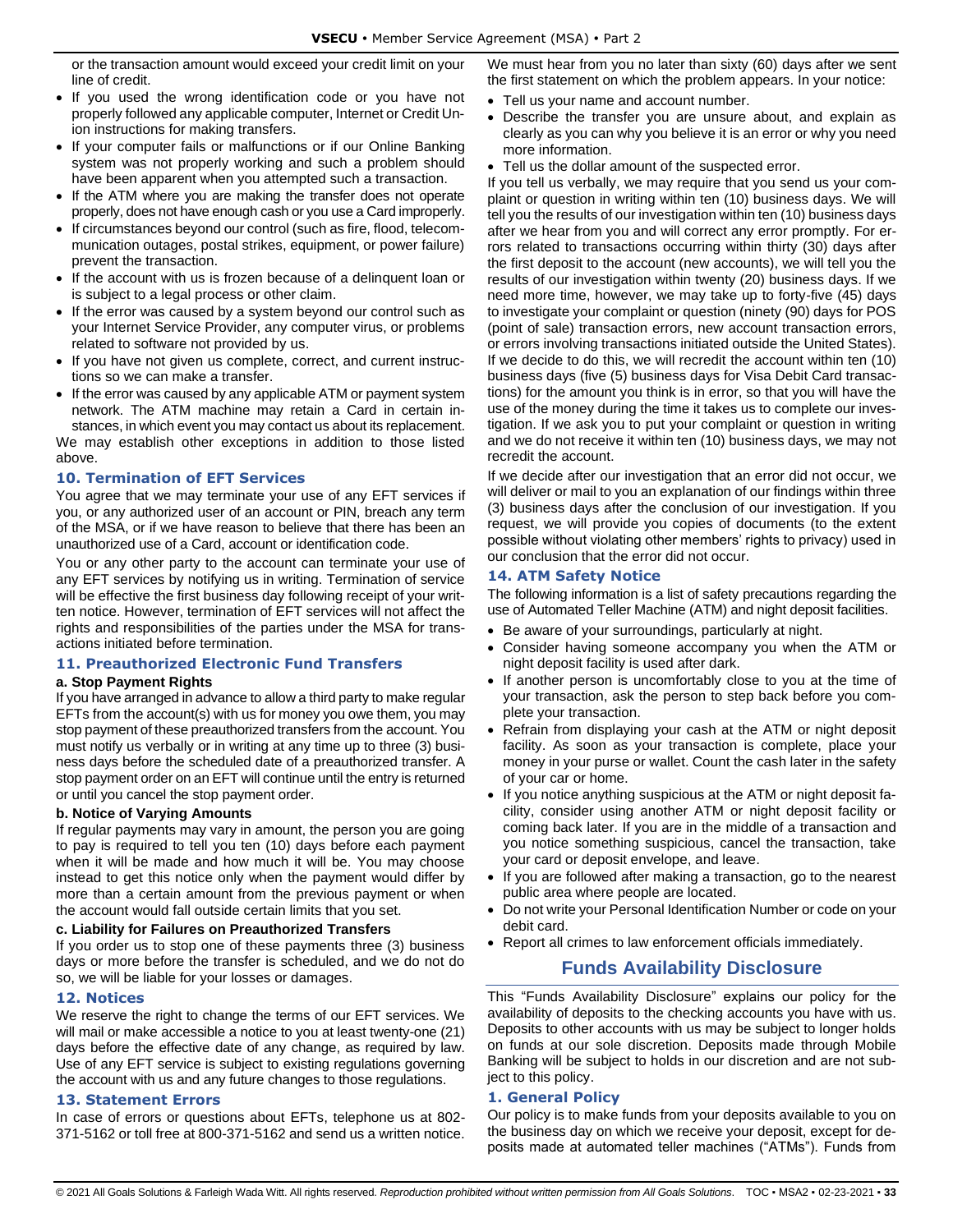deposits made at ATMs that we own or operate will not be available until the first (1st) business day after the day of your deposit (though the first \$500 from each day's total deposit(s) will be available immediately).

Once they are available, you can withdraw the funds in cash and we will use the funds to pay checks that you have written. For determining the availability of your deposits, every day is a business day, except Saturdays, Sundays, and federal holidays. If you make a deposit in person before 5:00 p.m. at any Credit Union branch, on a business day that we are open, we will consider that day to be the day of your deposit. However, if you make a deposit after our closing or on a day we are not open, we will consider that the deposit was made on the next business day we are open. If you make a deposit at a VSECU ATM before 3:00 p.m. on a business day that we are open, we will consider that day to be the day of your deposit. However, if you make a deposit at a VSECU ATM after 3:00 p.m. or on a day we are not open, we will consider that the deposit was made on the next business day that we are open. Deposits made at a night depository or mail slot after 8:00 a.m. are considered deposited on the next business day we are open.

## <span id="page-33-0"></span>**2. Reservation of Right to Hold**

In some cases, we will not make all of the funds that you deposit by check available to you on the business day after we receive your deposit. Depending on the type of check you deposit, funds may not be available until the second (2nd) business day after the day of your deposit. However, the first \$225 of your deposit will be available on the first (1st) business day. If we are not going to make all of the funds from your deposit available on the first (1st) business day, we will notify you at the time you make your deposit. We will also tell you when the funds will be available. If your deposit is not made directly to one of our employees, or if we decide to take this action after you have left the premises, we will mail you the notice by the day after we receive your deposit. If you need the funds from a deposit right away, you should ask us when the funds will be available.

## <span id="page-33-1"></span>**3. Holds on Other Funds**

<span id="page-33-2"></span>If we cash a check for you that is drawn on another financial institution, or if we provide cash back on a check you deposit, we may withhold the availability of a corresponding amount of funds that are already in the account you have with us. (We do this because the check can be returned by the institution on which it is drawn.) The funds withheld in an account will be available at the time funds from the check cashed would have been available. If we take a check for deposit that is drawn on another financial institution, we may make funds from the deposit available for withdrawal immediately but delay your availability to withdraw a corresponding amount of funds that you have on deposit in another account with us. The funds in the other account would then not be available for withdrawal until the time periods described in this disclosure for the type of check you deposited.

## **4. Longer Delays May Apply**

We may delay your ability to withdraw funds from a check deposited into an account with us for an additional number of days under certain circumstances. Federal law provides exceptions to the federal funds availability schedules when:

- We believe a check you deposit will not be paid.
- You deposit checks totaling more than \$5,525 on any one day.
- You deposit a check that has been returned unpaid.
- You have overdrawn an account with us repeatedly in the last six (6) months.
- There is an emergency, such as failure of communications or computer equipment.

We will notify you if we delay your ability to withdraw funds for any of these reasons, and we will tell you when the funds will be available. They will generally be available no later than the seventh (7th) business day after the day of your deposit.

## <span id="page-33-3"></span>**5. Special Rules for New Accounts**

The following rules may apply during the first thirty (30) days after you start a new account with us:

- **a.** Funds from electronic direct deposits will be available on the day we receive the deposit.
- **b.** Funds from deposits of wire transfers, and the first \$5,525 of a day's total deposits of cashier's, certified, teller's, traveler's, and federal, state, and local government checks will be available on the first (1st) business day after the day of the deposit if the deposit meets certain criteria (for example, the check must be payable to you). The excess over \$5,525 may not be available until the ninth (9th) business day after the day of your deposit.
- **c.** Funds from all other check deposits may not be available until the eleventh (11th) business day after the day of your deposit.

#### <span id="page-33-4"></span>**6. Foreign Checks**

Checks drawn on financial institutions located outside the United States are not subject to these policies. Such checks must be specifically identified and processed. Generally, availability of funds from foreign check deposits will be delayed until we have collected the funds from the institutions on which they are drawn.

#### <span id="page-33-5"></span>**Important Information for Starting a New Account**

To help the government fight the funding of terrorism and money laundering activities, the U.S.A. Patriot Act requires all financial institutions to obtain, verify, and record information that identifies each person who starts an account. What this means for you: when you start an account, we will ask for your name, physical address, date of birth, taxpayer identification number, and other information that will allow us to identify you. We may also ask to see your driver's license or other identifying documents. We will let you know what additional information is required.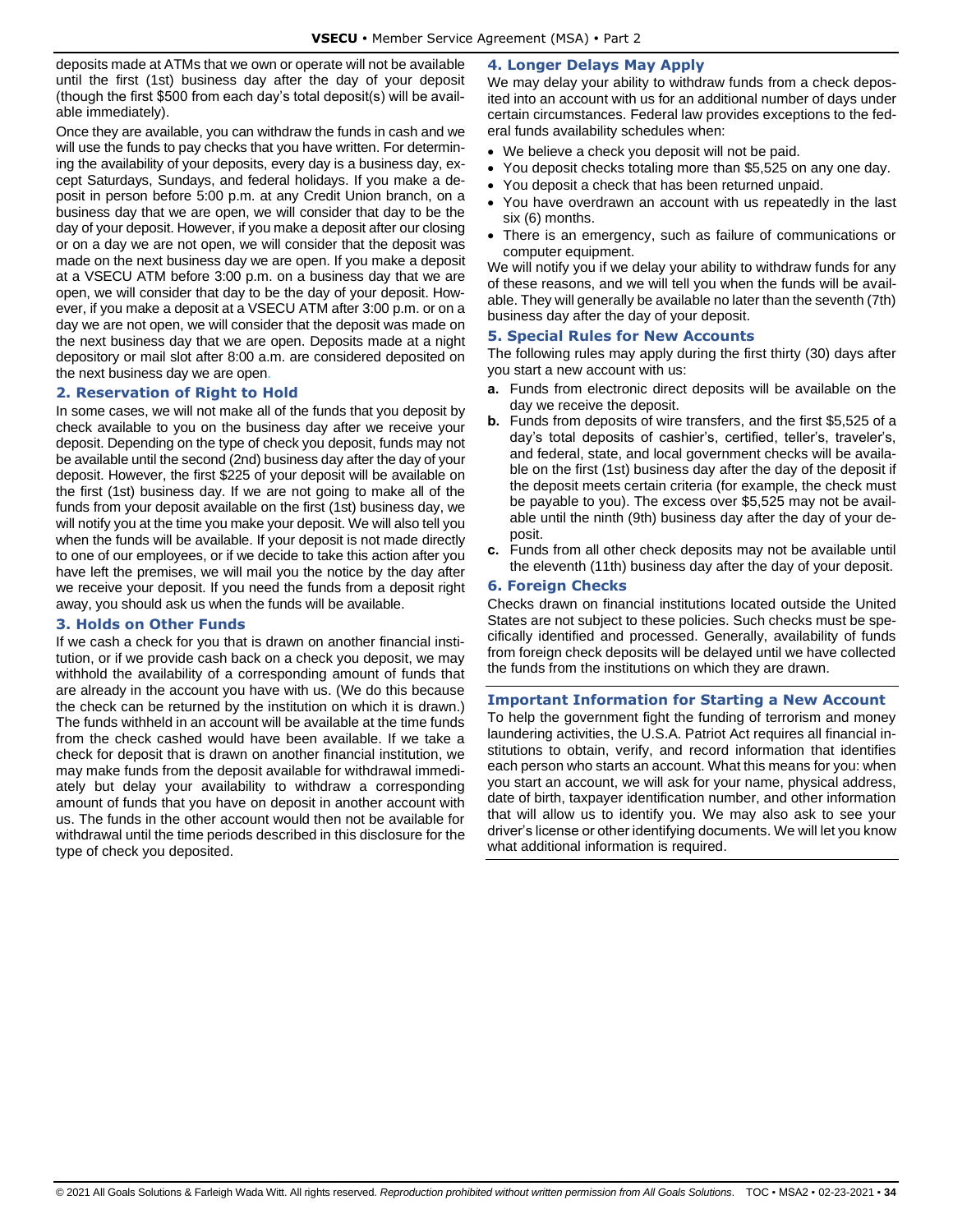# <span id="page-34-0"></span>**Privacy Notice**

| <b>FACTS</b> | <b>WHAT DOES VSECU DO</b><br><b>WITH YOUR PERSONAL INFORMATION?</b>                                                                                                                                                                                                                                                       |
|--------------|---------------------------------------------------------------------------------------------------------------------------------------------------------------------------------------------------------------------------------------------------------------------------------------------------------------------------|
| Why?         | Financial companies choose how they share your personal information. Federal law gives<br>consumers the right to limit some but not all sharing. Federal law also requires us to tell you how<br>we collect, share, and protect your personal information. Please read this notice carefully to<br>understand what we do. |
| What?        | The types of personal information we collect and share depend on the accounts, products or<br>services you have with us. This information can include:<br>• Name, address, Social Security Number, and income<br>• Account balances and payment history<br>• Credit history and credit scores                             |
| How?         | All financial companies need to share members' personal information to run their everyday<br>business. In the section below, we list the reasons financial companies can share their members'<br>personal information; the reasons VSECU chooses to share; and whether you can limit this<br>sharing.                     |

| Reasons we can share your personal information                                                                                                                                                         | Does VSECU<br>share? | Can you limit<br>this sharing? |
|--------------------------------------------------------------------------------------------------------------------------------------------------------------------------------------------------------|----------------------|--------------------------------|
| For our everyday business purposes-such as to process your<br>transactions, maintain the account(s) you have with us, respond to court<br>orders and legal investigations, or report to credit bureaus | Yes                  | No.                            |
| For our marketing purposes—to offer our products and services to you                                                                                                                                   | Yes                  | No.                            |
| For joint marketing with other financial companies                                                                                                                                                     | Yes                  | Yes                            |
| For our affiliates' everyday business purposes—information about<br>your transactions and experiences                                                                                                  | Yes                  | No.                            |
| For our affiliates' everyday business purposes-information about<br>your creditworthiness                                                                                                              | No.                  | We do not share                |
| For our affiliates to market to you                                                                                                                                                                    | Yes                  | <b>Yes</b>                     |
| For non-affiliates to market to you                                                                                                                                                                    | No.                  | We do not share                |

| To limit our<br>sharing | • Call 802-371-5162 or toll free at 800-371-5162 or<br>• Visit us online at www.vsecu.com.<br><b>Please note:</b> If you are a new member, we can begin sharing your information [30] days from<br>the date we sent you this notice. When you are no longer our member, we continue to share your<br>information as described in this notice. However, you can contact us at any time to limit our<br>sharing. |
|-------------------------|----------------------------------------------------------------------------------------------------------------------------------------------------------------------------------------------------------------------------------------------------------------------------------------------------------------------------------------------------------------------------------------------------------------|
| <b>Questions?</b>       | Call us at 802-371-5162 or toll free at 800-371-5162, or visit us online at www.vsecu.com.                                                                                                                                                                                                                                                                                                                     |